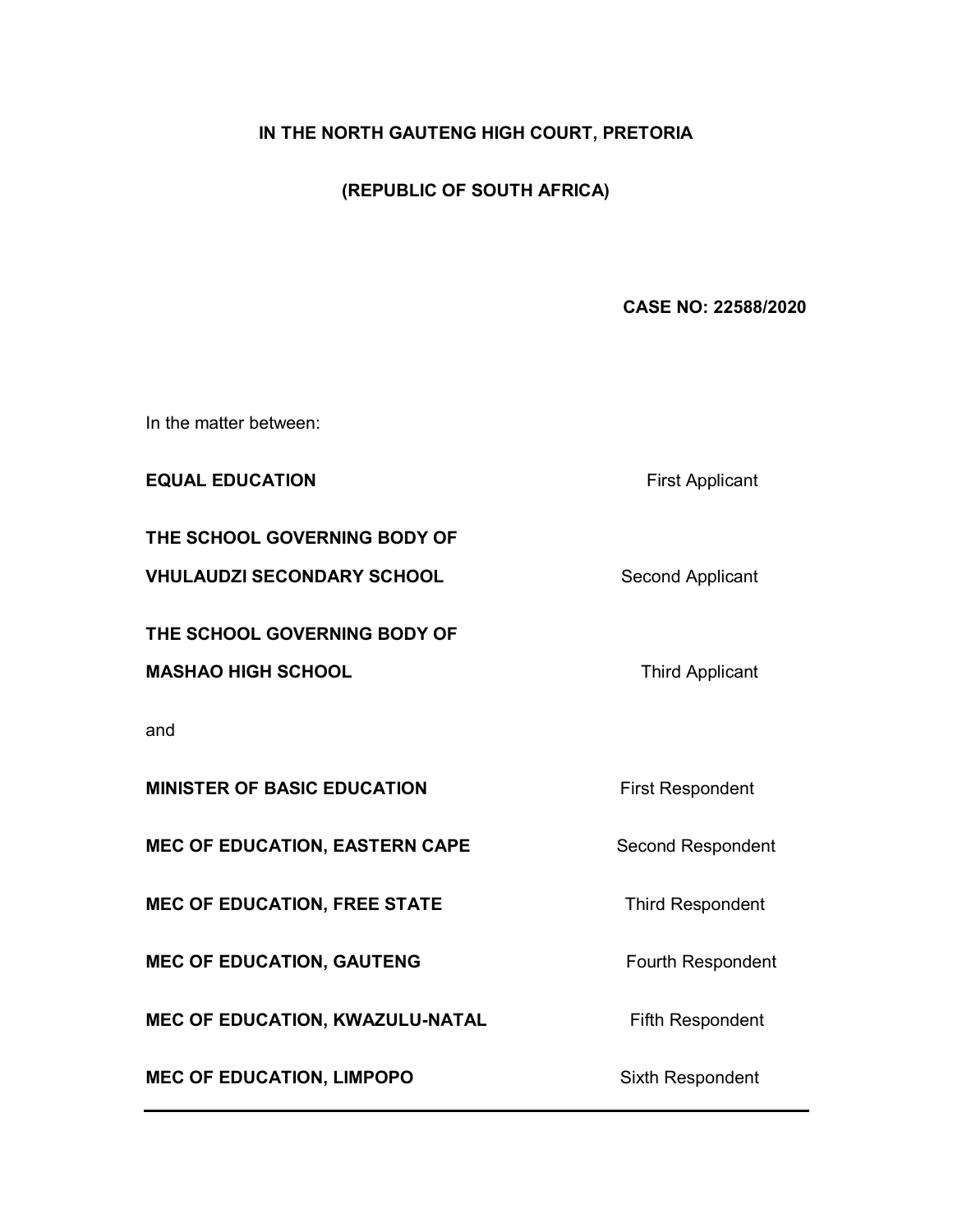**MEC OF EDUCATION, MPUMALANGA** Seventh Respondent

**MEC OF EDUCATION, NORTHERN CAPE** Eighth Respondent

**MEC OF EDUCATION, NORTH WEST Ninth Respondent** 

**MEC OF EDUCATION, WESTERN CAPE** Tenth Respondent

# **APPLICANTS' HEADS OF ARGUMENT**

**\_\_\_\_\_\_\_\_\_\_\_\_\_\_\_\_\_\_\_\_\_\_\_\_\_\_\_\_\_\_\_\_\_\_\_\_\_\_\_\_\_\_\_\_\_\_\_\_\_\_\_\_\_\_\_\_\_\_\_\_\_\_\_\_\_\_\_**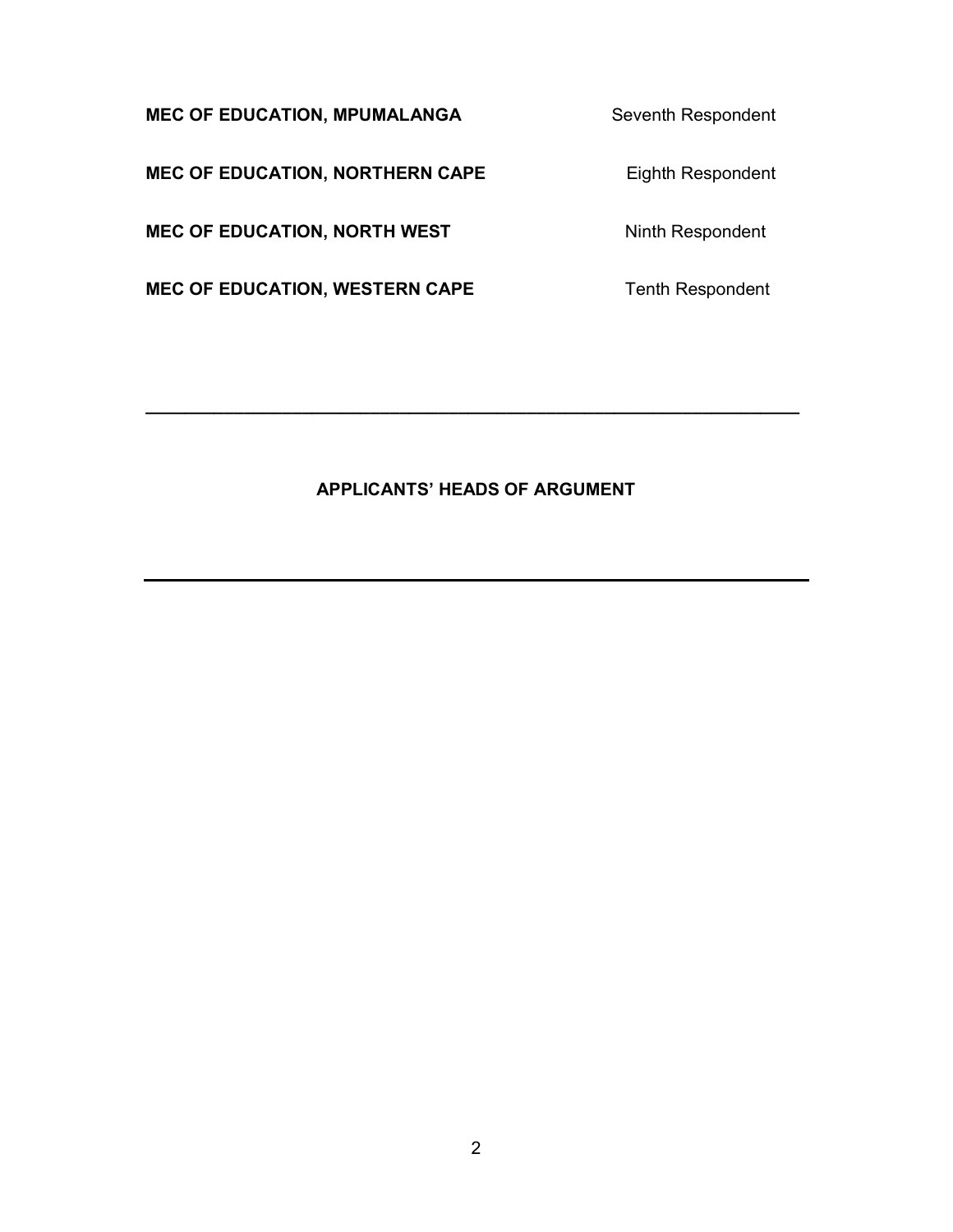# **TABLE OF CONTENTS**

| <b>INTRODUCTION</b>                                               | 4  |
|-------------------------------------------------------------------|----|
| THE CORE FACTS                                                    | 6  |
| A sudden about-turn                                               | 9  |
| Another about-turn                                                | 11 |
| THE RESPONDENTS HAVE NOT COMPLIED WITH THEIR                      |    |
| <b>CONSTITUTIONAL OBLIGATIONS</b>                                 | 15 |
| Administrative chaos and confusion                                | 20 |
| "A COLOSSAL DISASTER"                                             | 29 |
| A CONTINUING INFRINGEMENT OF THE CONSTITUTION                     | 35 |
| Sections $28(1)(c)$ and $27(1)(b)$ : The right to basic nutrition |    |
| and to access to food                                             | 35 |
| Section 29(1)(a): The right to basic education                    | 46 |
| <b>APPROPRIATE RELIEF</b>                                         | 53 |
| <b>CONCLUSION</b>                                                 | 61 |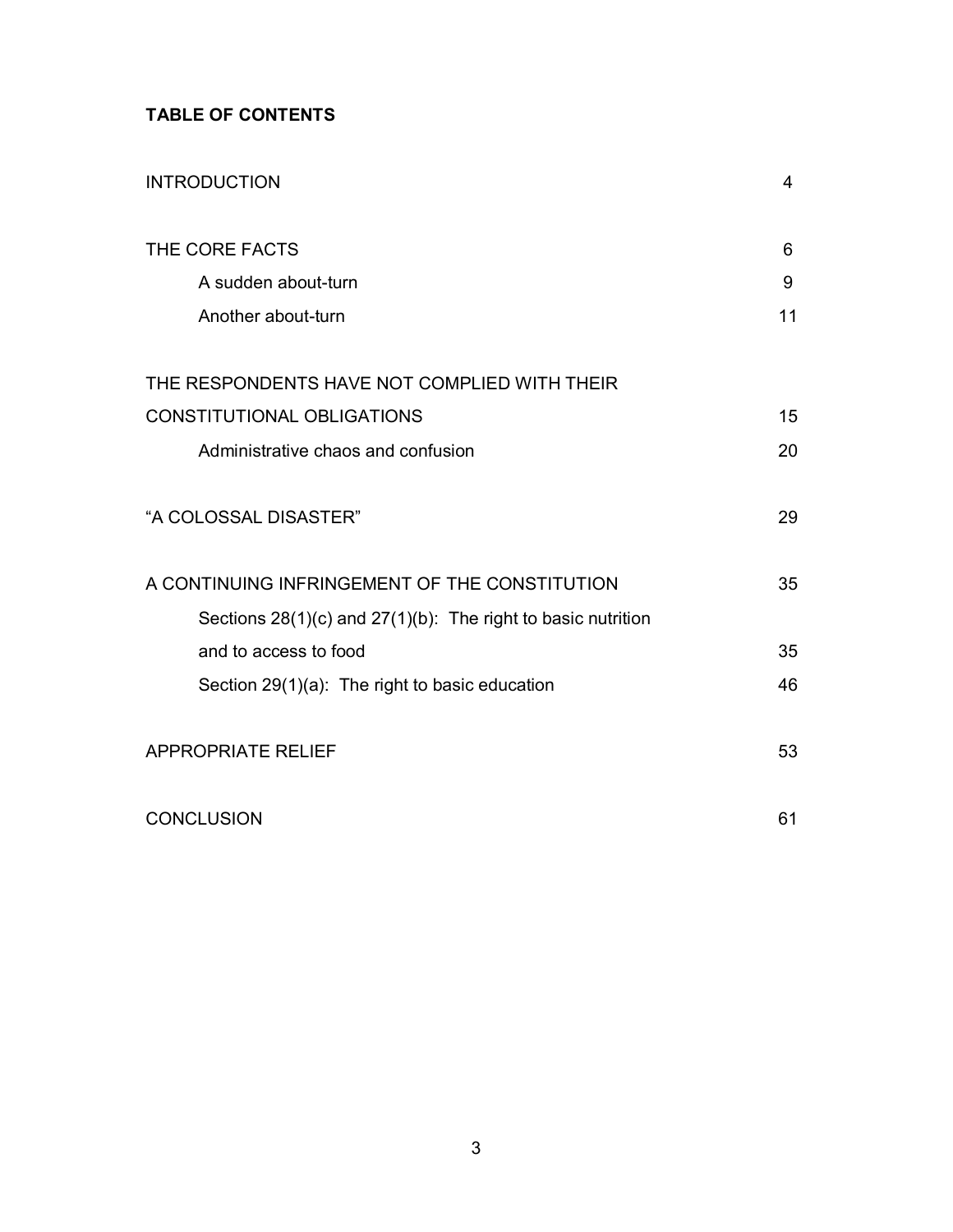## **INTRODUCTION**

- 1. In 1994 the State instituted the National School Nutrition Programme (**NSNP**) to provide meals at school to indigent learners. At the beginning of 2020, the NSNP provided a meal every school day to 9 million learners.
- 2. The NSNP has the dual goal of fulfilling the learners' right to education and to food.
- 3. When the national state of disaster was declared and schools were closed, the NSNP was suspended. The result was widespread hunger.
- 4. The Minister, the Department and the Council of Education Ministers all stated that when learners returned to school, the NSNP would be resumed for all learners, including those whose classes had not yet returned to school.
- 5. On 1 June 2020 the Minister reversed course. She announced that when Grade 7 and 12 learners returned to school on 8 June 2020, only they would be provided with meals under the NSNP. That is what happened. Other learners were not provided with meals.
- 6. When correspondence with the Minister failed to resolve the problem, on 12 June 2020 the applicants instituted this application.
- 7. In an attempt to avoid an order being made by this court, the respondents then hurriedly took some steps so that they would be able, when they filed their answering affidavits on 22 June 2020, to claim that there was no need for this application, as they were doing what the applicants required.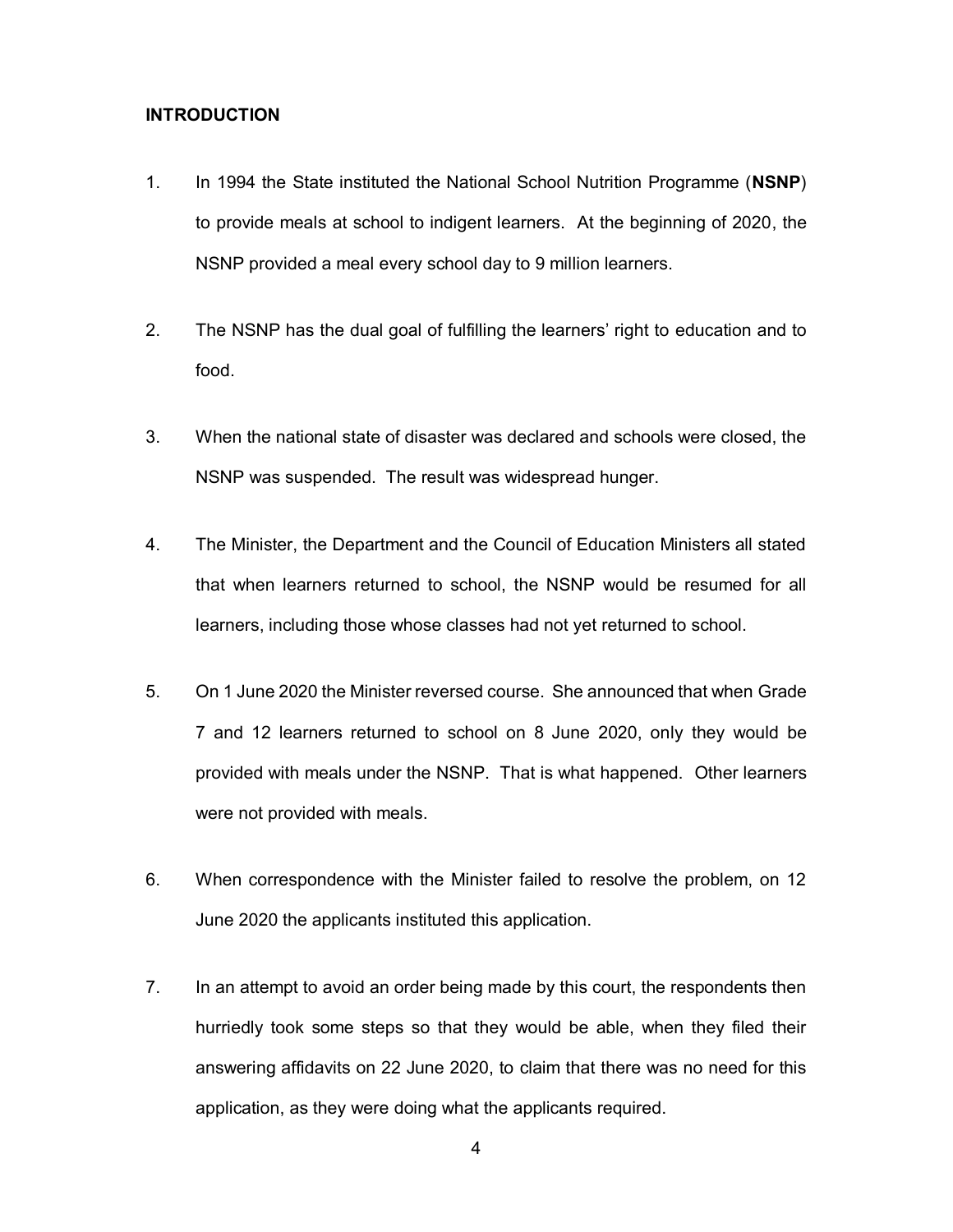- 8. In fact, the respondents did not provide meals to all learners on 22 June 2020. They do not allege that they did so. The last-minute attempt to reverse course again has led to widespread administrative chaos and confusion.
- 9. The applicants submit that the state has a constitutional obligation to resume the NSNP for all learners, and that each qualifying learner has a right to a daily meal at school. The respondents continue to deny that this is the case.
- 10. There is no material dispute of fact. The respondents say that they planned to resume the NSNP for all learners on 22 June 2020. They do not allege that they did so. The appellants have on very short notice produced extensive evidence which demonstrates a widespread failure to resume the NSNP for all learners; and widespread administrative confusion and chaos in the NSNP.
- 11. The undisputed expert evidence is that the suspension of the NSNP has been a "colossal disaster" for indigent children. A very large number of children have found themselves living in extreme poverty, and going hungry.
- 12. There is no valid reason why the NSNP was not resumed forthwith once the schools reopened. The respondents' failure to do this has unnecessarily prolonged, and is still prolonging, the suffering of these children. This breach of the Constitution continues on a daily basis.
- 13. The applicants seek declaratory and mandatory relief, coupled with a supervisory order, to ensure that hungry indigent children now receive the daily school meals to which they have a right.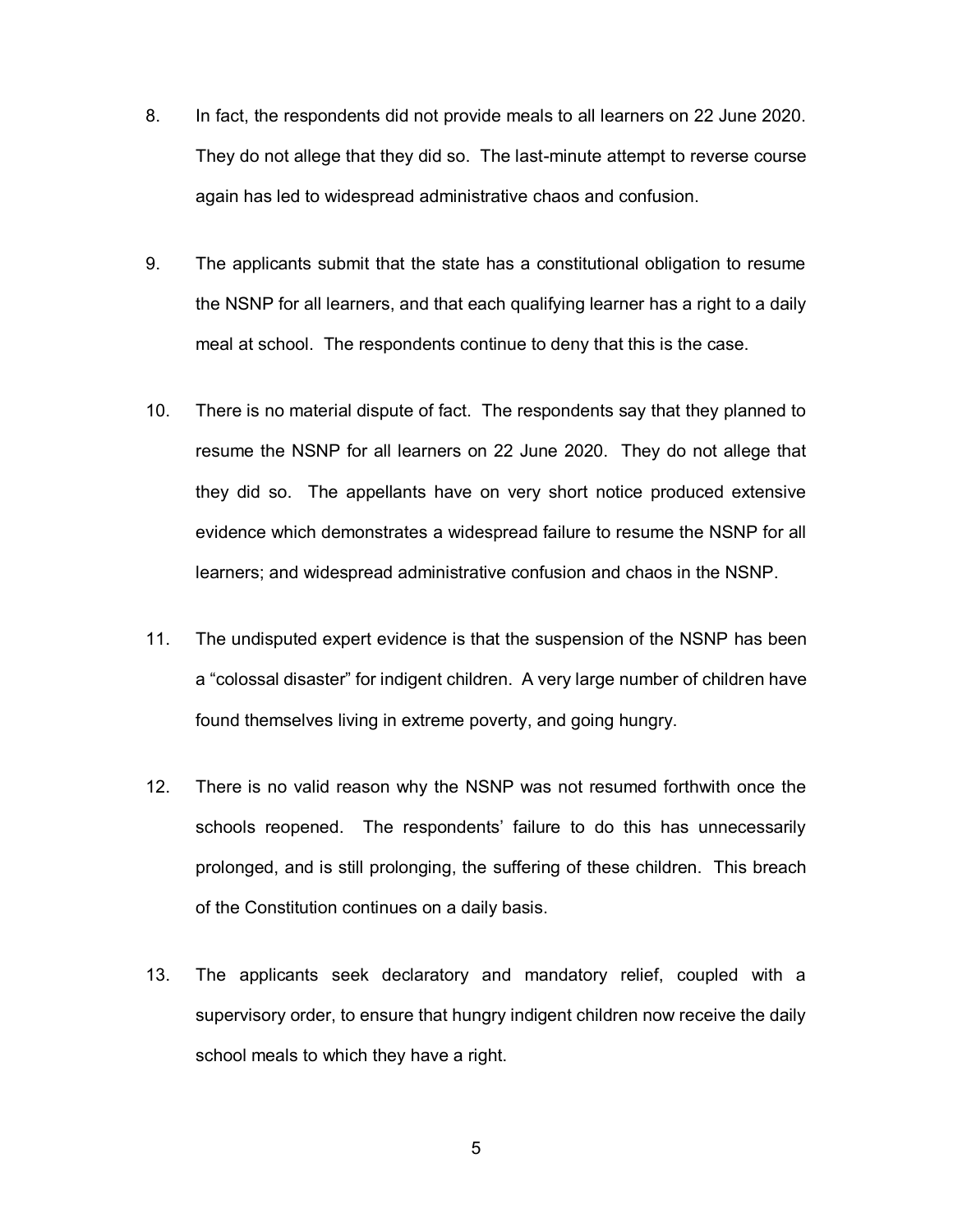### **THE CORE FACTS**

- 14. The National School Nutrition Programme (**NSNP**) was introduced by the democratic government in 1994. It was designed to address two related problems: many South African children go hungry; and when they go hungry, they often either do not attend school, or are not able to learn effectively when they do attend school.
- 15. The NSNP seeks to increase the ability of learners to learn, and therefore to promote the right to basic education in section 29(1)(a) of the Constitution. Through the NSNP, the DBE seeks primarily to discharge its constitutional responsibility for the functional area of basic education.<sup>1</sup> The NSNP has been shown to improve punctuality, regular school attendance, concentration, and general well-being of participating learners.2
- 16. As at the beginning of this year, the NSNP provided 9 million school children with a daily meal on school days.
- 17. On 18 March 2020, the schools were closed as a result of the Covid-19 pandemic and the national state of disaster. As a result, the NSNP ceased to operate.3
- 18. The consequences were predictable. Children went hungry. While various programmes were instituted in an attempt to mitigate this, they were limited in

<sup>1</sup> Record 011-75 AA para 63.

<sup>2</sup> Record 011-8 AA para 5.

<sup>3</sup> Record 011-10 AA para 9.1.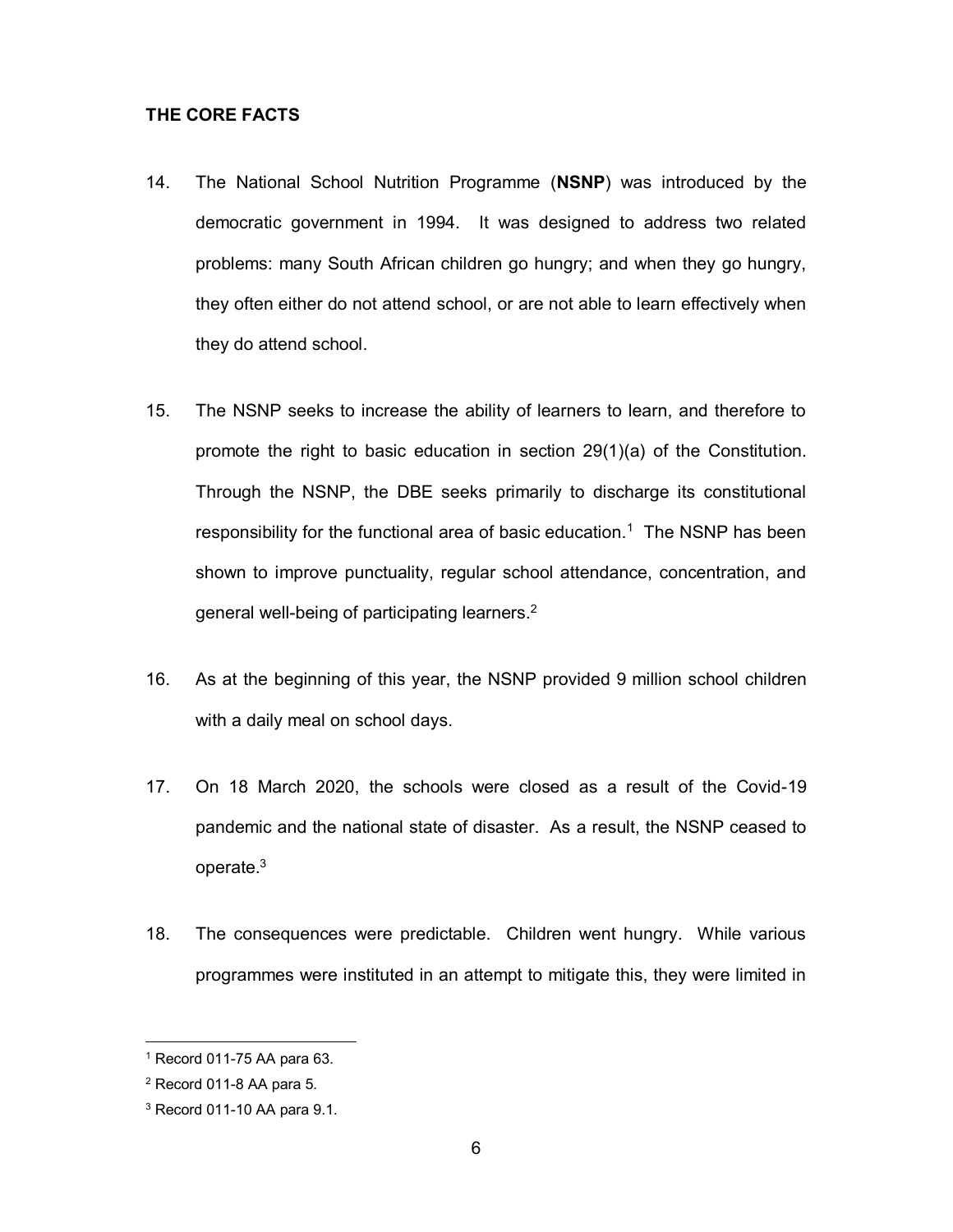their reach and in their scope. The consequences are described graphically in the founding affidavits.

- 19. On 8 June 2020, learners in Grades 7 and 12 were readmitted to classes. They have generally been provided with a meal each day at school, in accordance with the NSNP.
- 20. This case is about learners in other grades, whose schools have reopened, but whose classes have not been resumed.
- 21. Initially, the government committed to providing meals in terms of the NSNP to all learners when their schools reopened, regardless of whether their own classes had resumed. Repeated undertakings were given in this regard. For example:
	- 21.1. On 29 April 2020, the Director-General (the deponent on behalf of the respondents) made a presentation to the National Coronavirus Command Council on the Basic Education sector plan. He stated that the meals for learners would be procured as soon as the date for the reopening of the schools was announced. He drew no distinction between whose classes were immediately resumed, and learners whose classes were resumed later.<sup>4</sup>

<sup>4</sup> Record 011-28 AA para 28; MBE 13 011-218.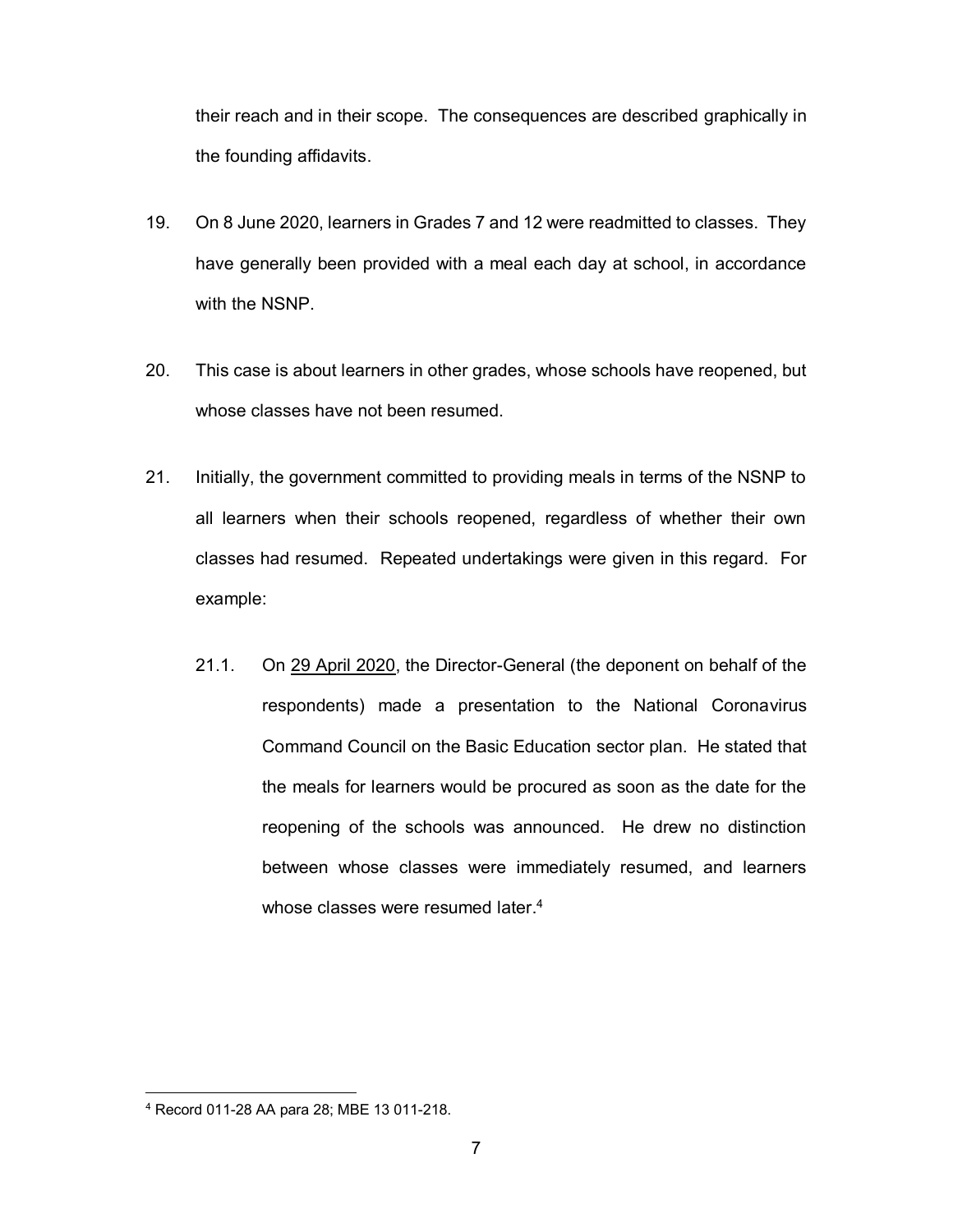- 21.2. On 11 May 2020, the Minister responded to a letter from the applicants with regard to the NSNP. The Minister stated that the programme would resume once the schools reopened.<sup>5</sup>
- 21.3. On 11 May 2020, the Council of Education Ministers $6$  resolved that when schools reopened, the NSNP would be extended to all learners, and not only to the Grade 7 learners and Grade 12 learners, whose classes would be the first to return to school. $<sup>7</sup>$ </sup>
- 21.4. On 19 May 2020, the Minister announced at a media briefing that schools would reopen on 1 June 2020, starting with Grade 7 and Grade 12 learners. She stated that the NSNP would be reopened for all learners when the Grade 7 and Grade 12 learners returned to their classes.8
- 21.5. On 19 May 2020, the Director-General wrote to the South African Human Rights Commission. He stated that the NSNP would be extended to all learners, and not only to the Grades 7 and 12 learners, when the schools were reopened.<sup>9</sup>
- 21.6. On 21 May 2020, the Chief Director: Care and Support of the Department, wrote to all provincial education departments. That letter

<sup>5</sup> Record 011-30 AA para 30; NM 36 011-326..

<sup>6</sup> The Council of Education Ministers (**CEM**) is established by s 9 of the National Education Policy Act 27 of 1996. It consists of the Minister, the Deputy Minister, and all of the MECs for Education.

 $7$  Record 011-31 AA para 31.

<sup>8</sup> Record 011-32 AA para 32.

<sup>9</sup> Record 011-33 AA para 33.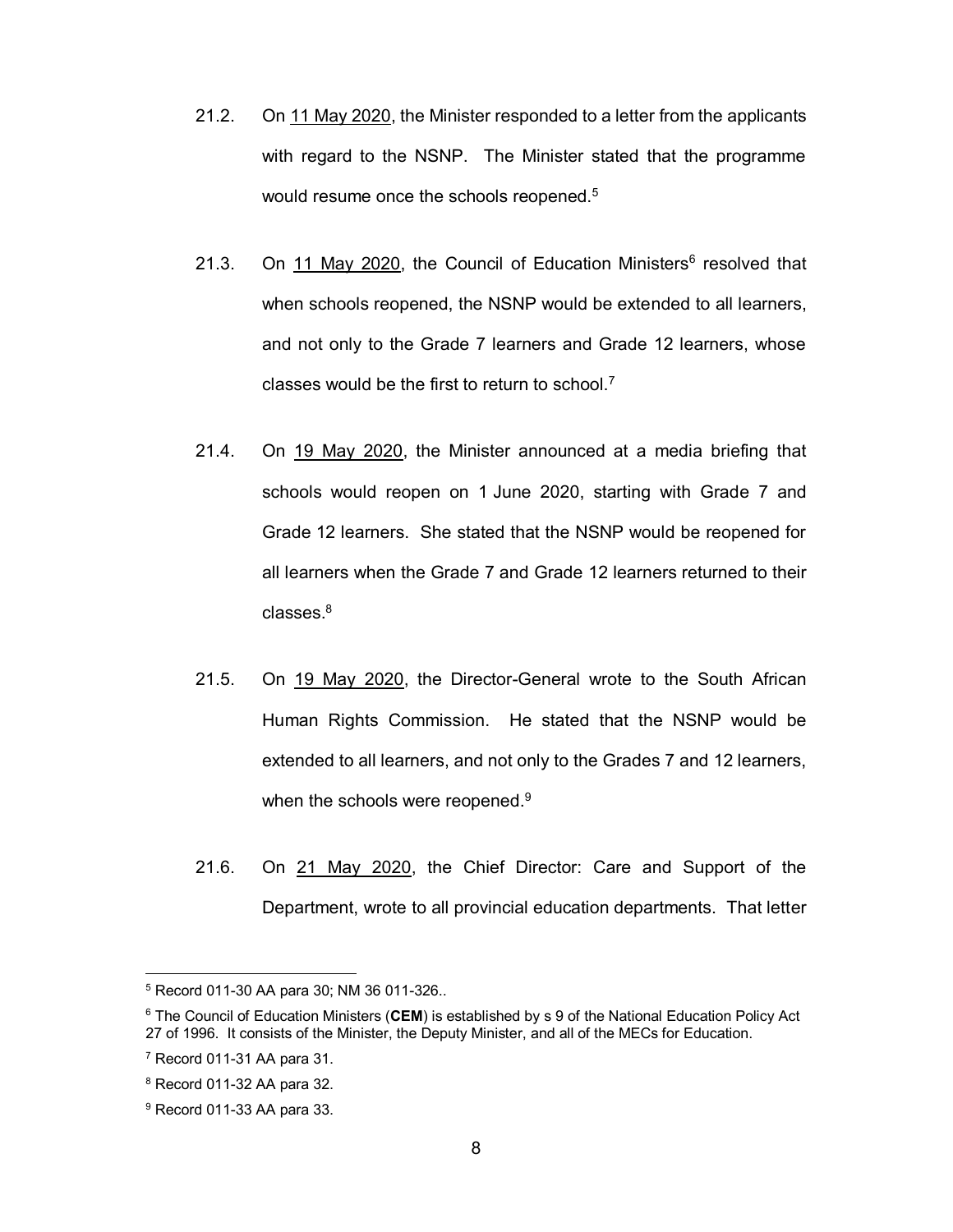dealt with the reporting which would be undertaken by provincial education departments on their readiness for the phasing-in of the reopening of schools. One item of it dealt with the resumption of the NSNP. No distinction was drawn between learners actually returned to school and learners yet to return to school at a later date.<sup>10</sup>

- 21.7. On 26 May 2020, the Department released a media statement in relation to the reopening of schools. It stated that the NSNP would be rolled out for the benefit of all learners.<sup>11</sup>
- 21.8. On 31 May 2020, the Council of Education Ministers decided that Grade 7 and 12 learners would return to classes from 8 June 2020.
- 21.9. The position was therefore consistent and unequivocal: when the schools re-opened, the NSNP would resume for all learners, including those whose classes had not resumed.

# **Sudden about-turn**

22. But on 1 June 2020, the respondents made a sudden about-turn. The Minister held a press conference in which she said that the NSNP would restart for Grades 7 and 12 learners, but:

> *"We would have wished also even to provide nutrition for grades that we have not phased in. But I had requested the sector and the MEC[s] to*

 $10$  Record 011-35 AA paras 34 and 35.

<sup>11</sup> Record 011-38 AA para 37.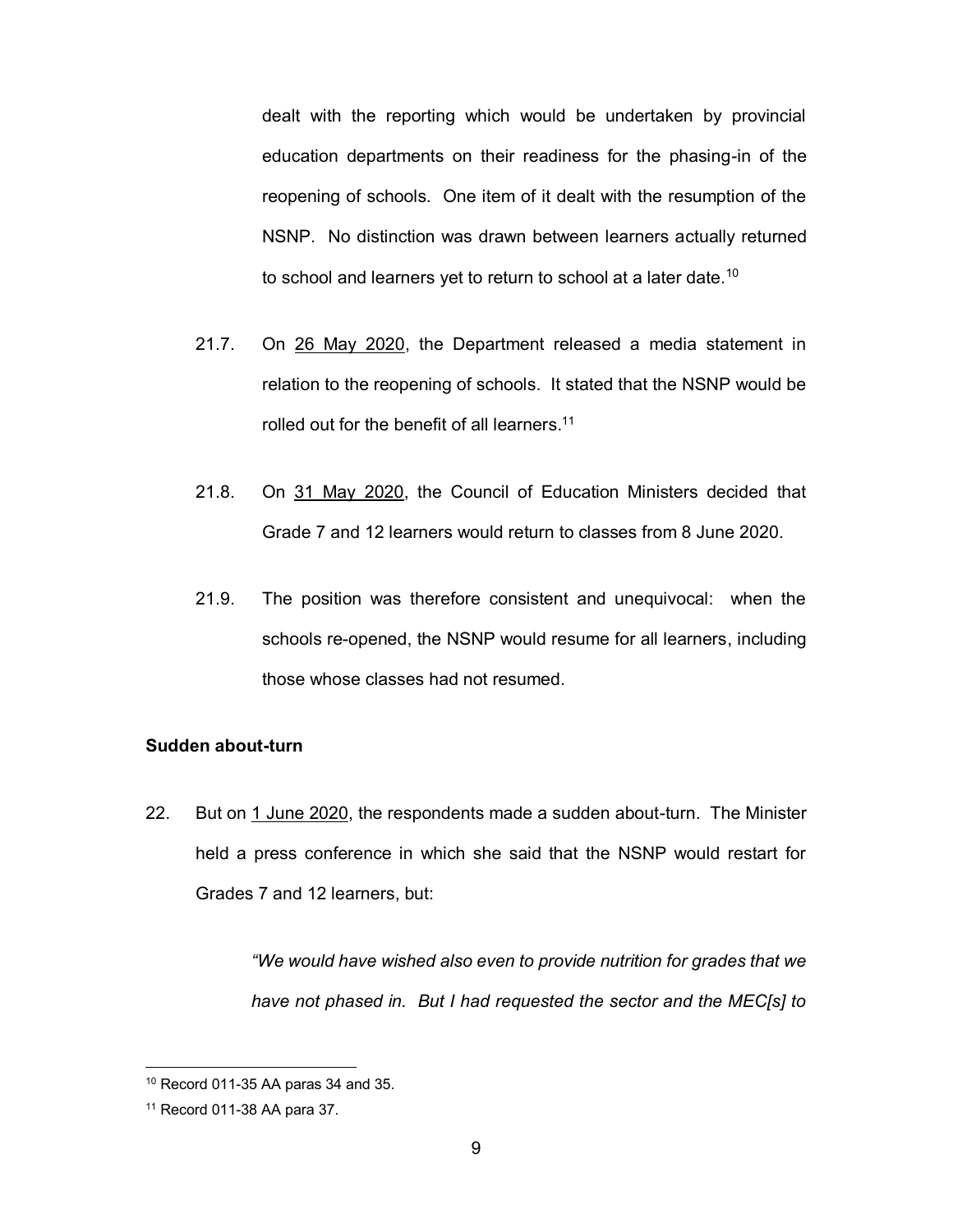*say maybe we need to wait a little. Get ourselves to acclimatise to the new environment, manage that which we are still struggling to get right before we can introduce new programmes. So there is intention to start the nutrition but we just really need to find our feet in this new environment, be comfortable that we are able to manage this new environment we find ourselves in before we can get into more programmes. But we have intentions to do that"*. 12

- 23. On 2 June 2020, SECTION27 and the Equal Education Law Centre *(***EELC***)* wrote to the Minister and the Department, seeking clarity on their intentions, and an undertaking that the NSNP would be rolled out for all learners, and that the Department would direct provinces to comply with its undertaking.<sup>13</sup>
- 24. On 7 June 2020, the Minister replied to this letter in a letter dated 6 June 2020. She stated:

*"When schools re-open, meals for the National School Nutrition Programme will be provided to learners in a phased-in approach."*

- 25. She stated further that provinces had *"context-specific plans to reach those learners not yet in school"*. She stated that *"It will take a gradual process to acclimatise with the new environment"*.
- 26. On 8 June 2020, the Grades 7 and 12 learners returned to school. For the most part, they received the meals to which they were entitled under the NSNP.

<sup>12</sup> Record 006-14 FA para 6.

<sup>13</sup> Record 006-50 FA para 97; NM 47 006-311.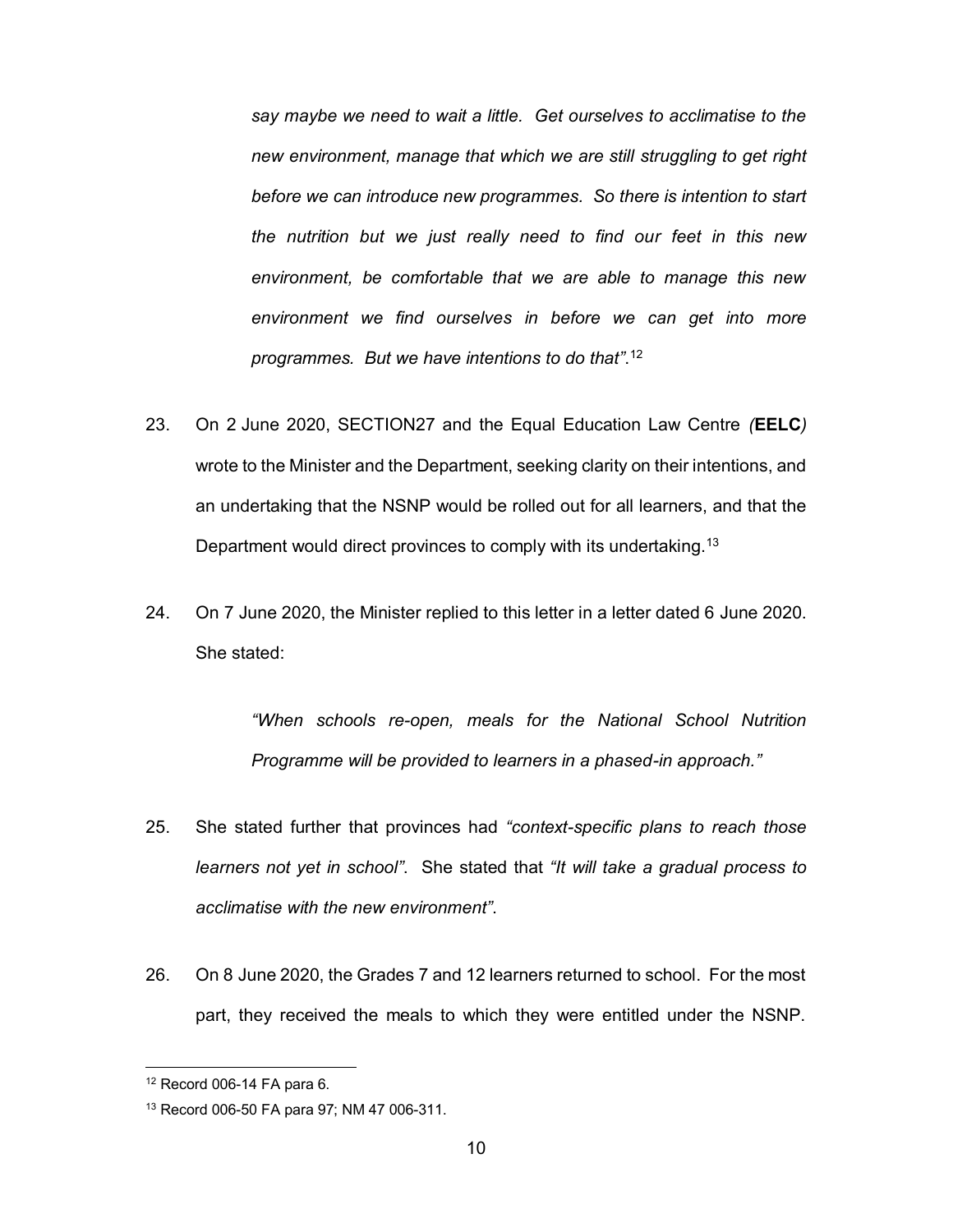However, the rest of the qualifying 9 million learners did not receive meals under the NSNP. That is common cause.

27. Contrary to the undertaking which the Director-General had given to the National Coronavirus Command Council on 29 April 2020, the meals for learners had not been procured as soon as the date for the reopening of the schools was announced. Meals were not available for learners others than those in Grades 7 and 12. Learners outside those Grades continued to go hungry.

# **Another about-turn**

- 28. This application was launched and served on 12 June 2020. This resulted in another about-turn.
- 29. As we explain below, the *"phased-in approach"* and *"gradual process"* to which the Minister had referred in her letter of 7 June 2020 was suddenly abandoned. A new process was created to deal with this matter by 22 June 2020.
- 30. The date of 22 June 2020 was significant: The parties to this application had agreed that the respondents would file their answering affidavits by 22 June 2020;14

<sup>14</sup> Record 012-22 RA para 57.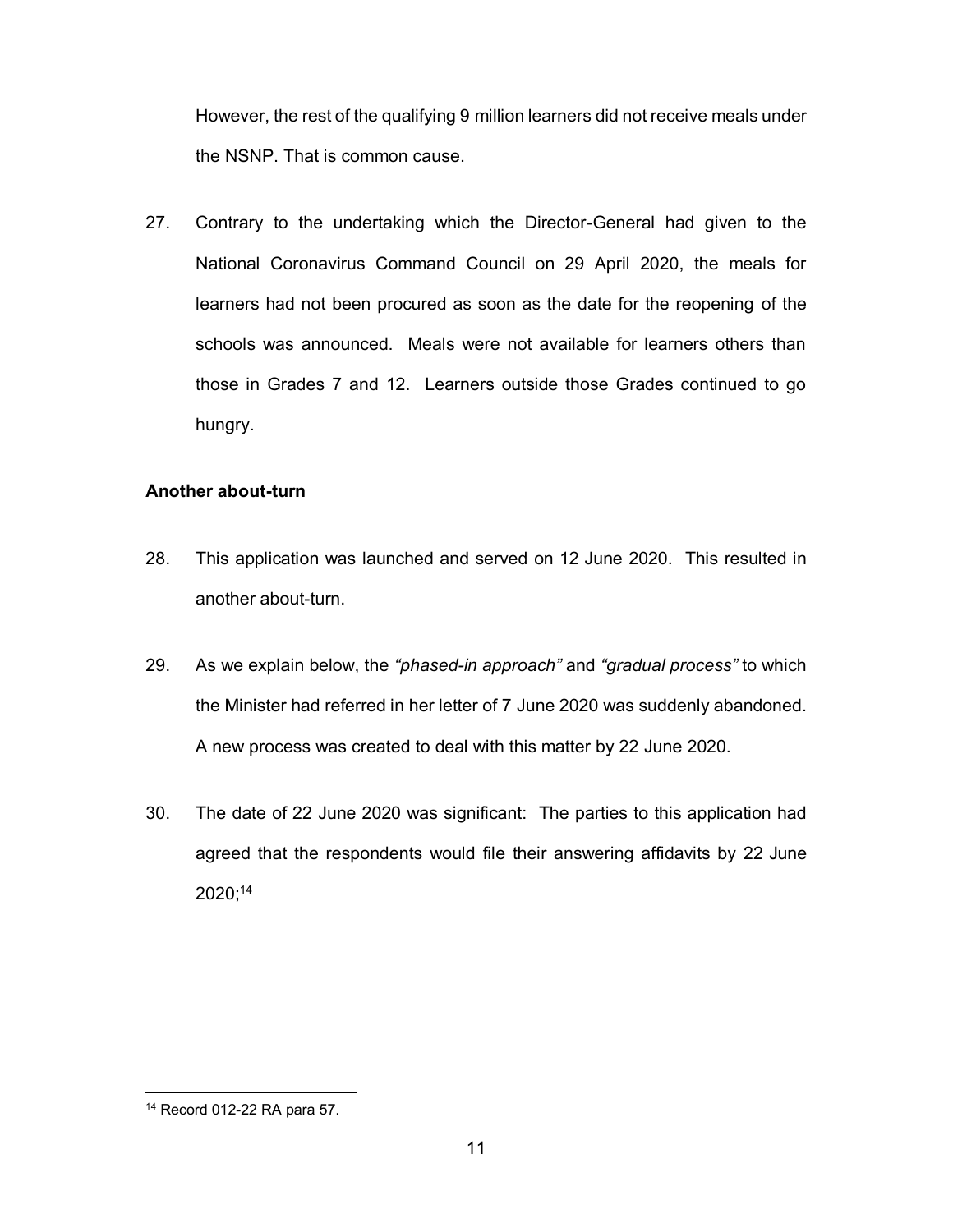- 31. On 19 June 2020 the Director-General wrote to the Head of the Gauteng Department of Education (and presumably in similar terms to the Heads of the other Provincial Departments) stating the following:
	- 31.1. On Friday 12 June 2020, the Department and the Provincial Departments had been served with this application, challenging the decision of the Minister that the NSNP would only be rolled out to learners currently attending Grades 7 and 12, and would be rolled out later to other learners as they were phased in. The applicants had requested the court to grant an order that the NSNP be rolled out to all learners notwithstanding whether they are currently in school.
	- 31.2. The legal basis for the application was the right to nutrition and basic education. The applicants alleged that these rights of learners were being infringed by the decision that the NSNP be phased-in and not available immediately to all learners.
	- 31.3. At a virtual meeting on 14 June 2020 with senior officials responsible for the NSNP, the plans in progress on feeding learners had been presented. Thereafter, agreement was reached to submit *"refined"* plans to resume feeding to all learners, including those not yet attending school.
	- 31.4. In the court papers submitted to Counsel, all provinces were required to start feeding all learners with effect from 22 June 2020. *"Any later*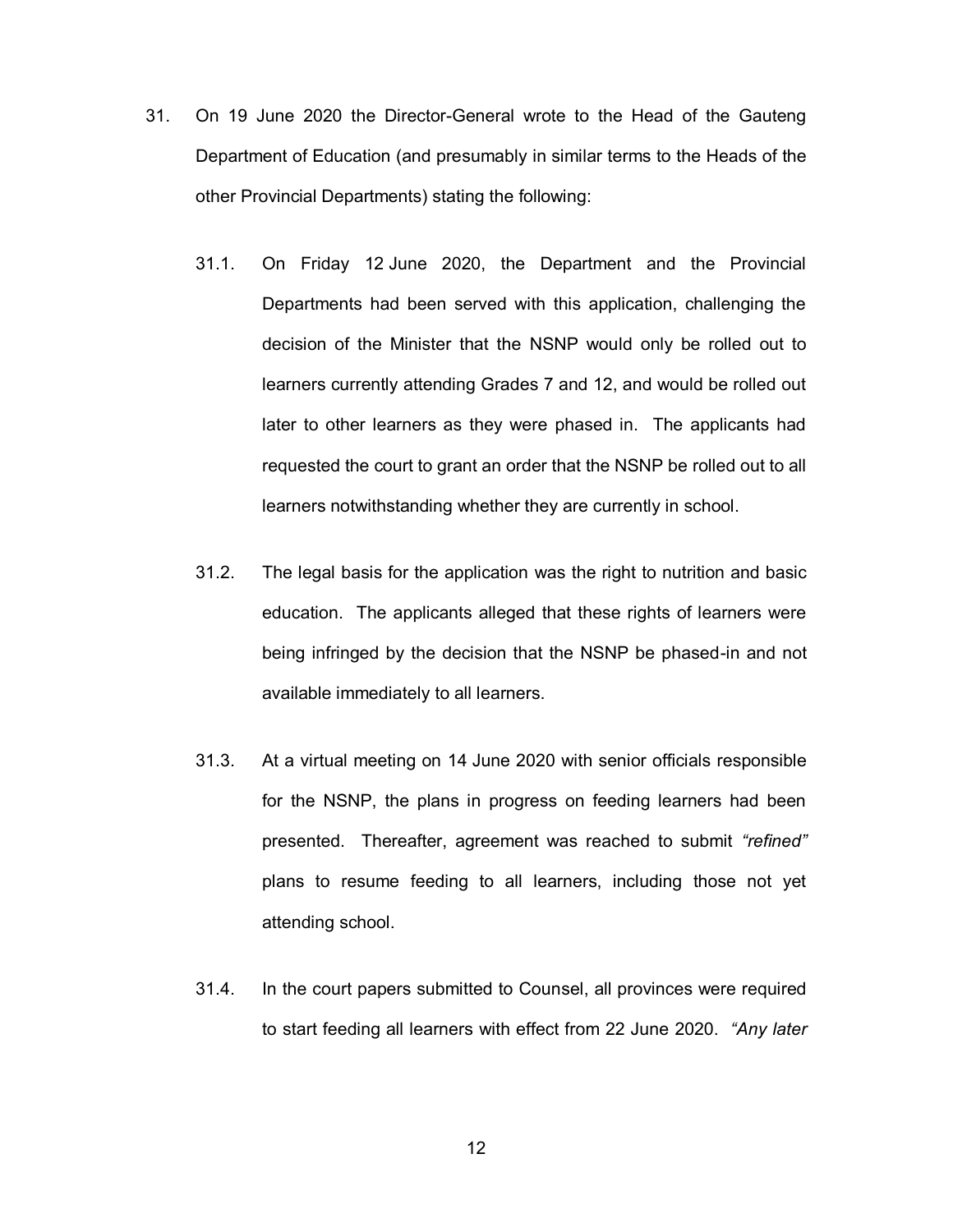*dates will force the department to report to the court on a fortnightly basis"*. 15

- 32. In essence, the sequence was thus the following:
	- 32.1. Initially, the respondents made repeated public undertakings that the NSNP would be resumed for all learners when the schools reopened;
	- 32.2. On 1 June 2020, the Minister announced that when the schools reopened, meals would be provided only for learners in Grades 7 and 12;
	- 32.3. On 7 June 2020, the Minister stated that the provision of meals to learners not in Grades 7 or 12 would take place in a *"phased-in approach"*, and through a *"gradual process"*;
	- 32.4. This application was launched on 12 June 2020;
	- 32.5. The parties agreed that the respondents' answering affidavits would be delivered on 22 June 2020;
	- 32.6. Thereafter, the respondents made a hurried attempt to take steps by 22 June 2020, which could then be referred to in their answering affidavits of that date, in an attempt to prevent this Court making an order.

<sup>15</sup> Record 012-146 RA14.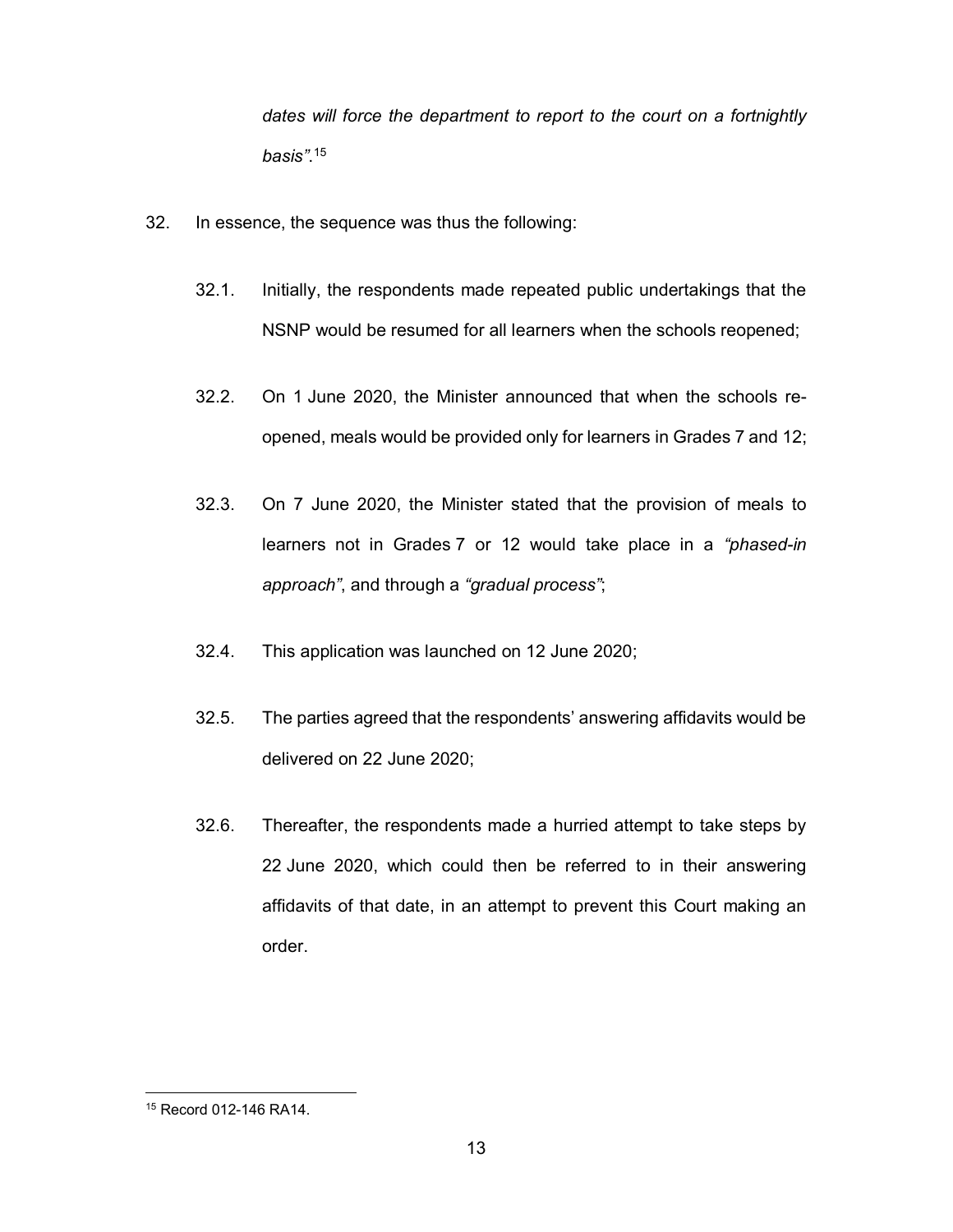- 33. If the respondents had admitted their reversal of policy after this application was launched, and had immediately complied with their constitutional and statutory obligations, there would be little more to be said, other than in respect of costs. Unfortunately, that is not the case, for two reasons:
	- 33.1. First, the respondents have not been candid with this Court. In their answering affidavit, they assert that they have done what needs to be done to meet their obligations, and that this case is therefore moot:

*"… we are in fact doing precisely that which the Applicants want us to do and we have been doing so without judicial supervision under a structural interdict. There is with respect no need for any of the relief pursued in this application." 16*

But that is misleading. It omits the fact that to the extent that steps were taken, that was as a result of this application.

33.2. Second, and more fundamentally, in fact the respondents have not complied with their constitutional and statutory obligations. When the respondents received the answering affidavits, on 23 June 2020 they undertook a rapid survey of what had actually happened in the provinces with regard to meals for learners other than those in Grades 7 and 12. They discovered administrative chaos, confusion, and non-delivery.

<sup>16</sup> Record 011012 AA para 11.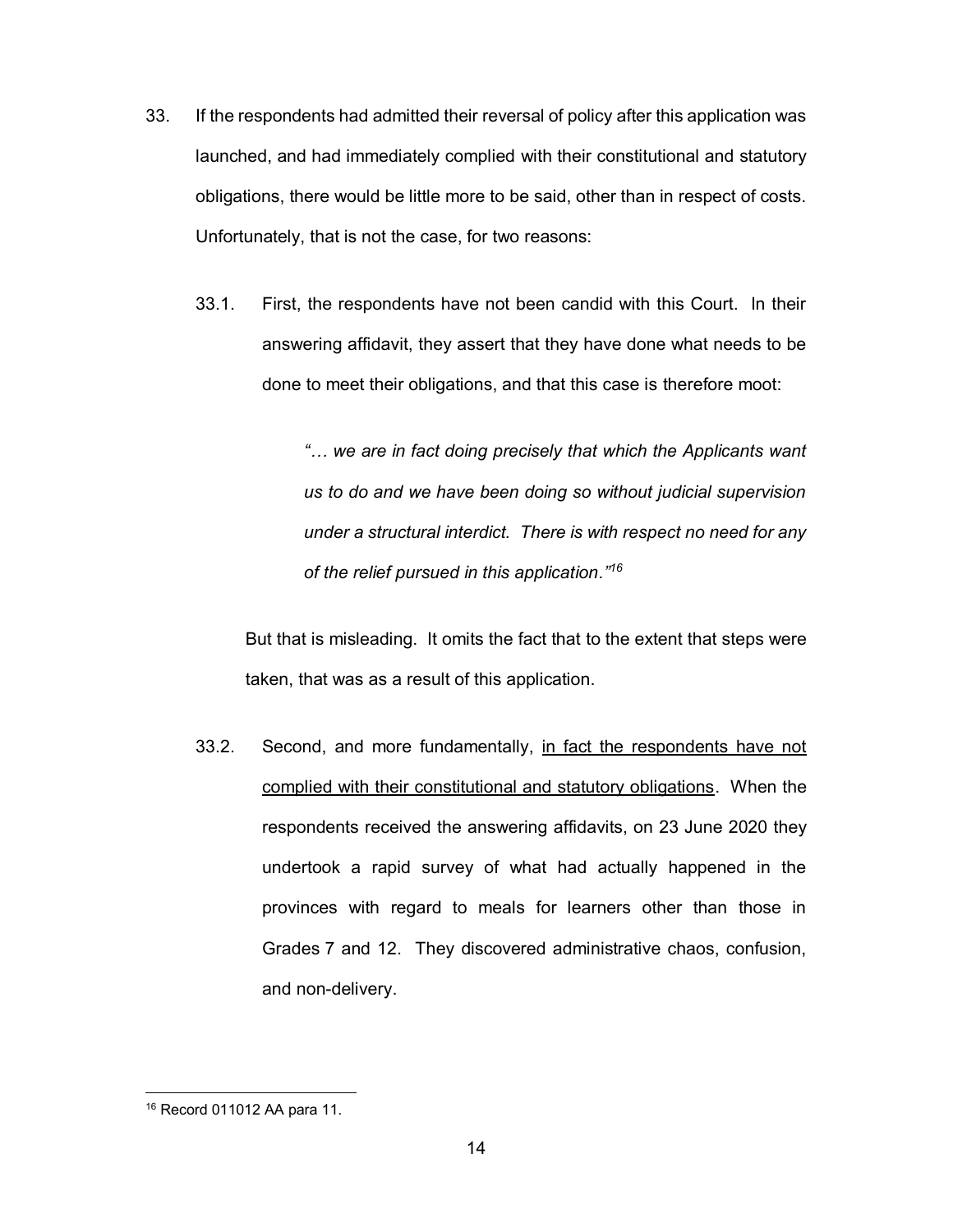# **RESPONDENTS HAVE NOT COMPLIED WITH THEIR CONSTITUTIONAL OBLIGATIONS**

- 34. The rapid survey on 23 June 2020 revealed that the NSNP has not been rolled out to all qualifying learners in all grades across the country. In the Limpopo Province, even learners in Grades 7 and 12 are not receiving sufficient food in terms of the NSNP.
- 35. The following information emerged from the survey of a sample of schools, learners and parents who were contacted on 23 June 2020, the day after the "due date" of 22 June 2020: 17
- 36. In the Limpopo Province, 45 schools and two parents were contacted:
	- 36.1. None of the schools reported providing NSNP meals to learners other than the Grade 7 or 12 learners who had returned to class.
	- 36.2. None of the schools reported having received any communication from the Department that meals must be provided to all learners.
	- 36.3. 18 of the schools reported that the food delivered for the Grade 7 or 12 learners was insufficient even to feed learners in those grades. Learners are being sent home early; asked to bring extra food; or given smaller portions; or principals, educators or SGBs are funding the purchase of additional food for the Grade 7 and 12s.

<sup>17</sup> Record 012-14 - 012-19, RA.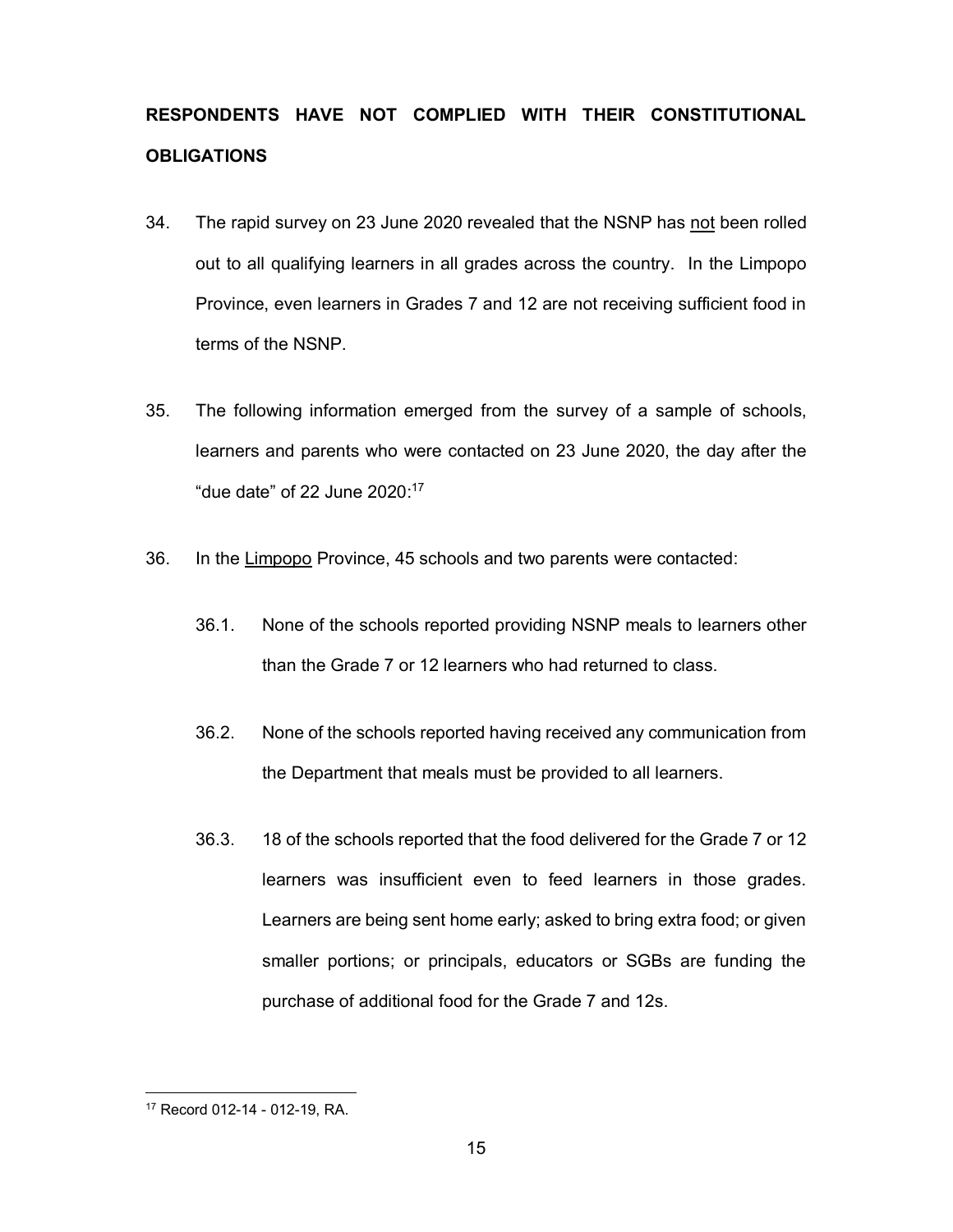- 36.4. One of the schools is part of a pilot program in which the NSNP funds are transferred directly to schools. This school reported that it had received funds sufficient to feed all learners and will implement such feeding upon being given the go ahead. As of 23 June 2020, the school had not been given the go ahead. None of the other schools had plans to expand feeding.
- 36.5. The two parents of learners in Limpopo reported that they were not aware that the NSNP had been reinstated for all the learners who ordinarily benefit from the program and their children, who are not yet back at school, have not received any meals. There has been no communication with them in this regard.
- 37. In KwaZulu-Natal, nine schools and 10 parents were contacted:
	- 37.1. Five of the schools reported providing meals to all learners, regardless of whether they have returned to class. However, one of these schools reported that it had only received sufficient food for the Grade 7s.
	- 37.2. Eight of the schools received sufficient food for all learners. However, five of them had no plan for the distribution of meals to learners who have not yet returned to class.
	- 37.3. None of the parents of learners in grades other than Grade 7 and 12 reported that their children received school meals this week, although four of them had received communication that this would occur and that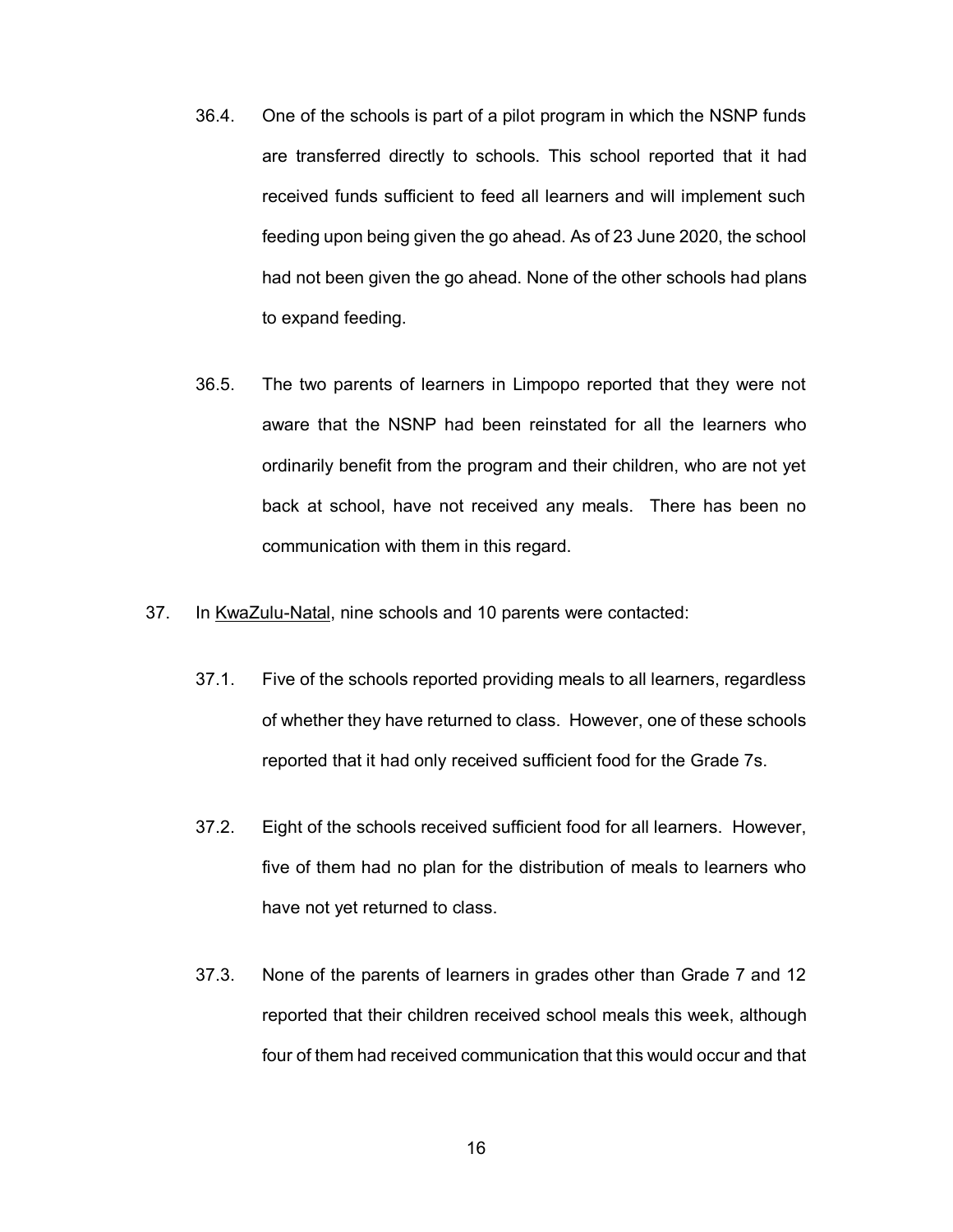the plan, as explained to them, was that their children would receive a meal through other learners.

- 37.4. Those deposed to an affidavit in the founding papers. She is a minor and primary care giver to her two siblings, one in Grade 2 and another in Grade 5 at Bhekabantu Primary School. She reported that she was not aware of plans to reinstate the NSNP for all eligible learners. To date, her two siblings had not received any meals from their school. She did not know when they will start to do so.
- 37.5. Fig. 2. Fig. 2. Fig. 2. Fig. 2. Fig. 2. Fig. 2. Fig. 2. Fig. 2. Fig. 2. Fig. 2. Fig. 2. Fig. 2. Fig. 2. Fig. 2. Fig. 2. Fig. 2. Fig. 2. Fig. 2. Fig. 2. Fig. 2. Fig. 2. Fig. 2. Fig. 2. Fig. 2. Fig. 2. Fig. 2. Fig. 2. that since the re-opening of schools, none of her children have received school meals. She does not know when the NSNP will resume for learners who are not in Grades 7 or 12.
- 38. In Mpumalanga, two schools were contacted. One of them reported feeding all learners and the other reported feeding only Grade 7 learners.
- 39. In the **Eastern Cape**, 15 schools were contacted by the Legal Resources Centre:
	- 39.1. All reported that towards the end of May 2020, they had received NSNP funding for the month of June.
	- 39.2. However, only three schools reported that they had received sufficient funds to feed learners in all the grades. Most of the schools had received allocations for only Grade 7 or 12 learners.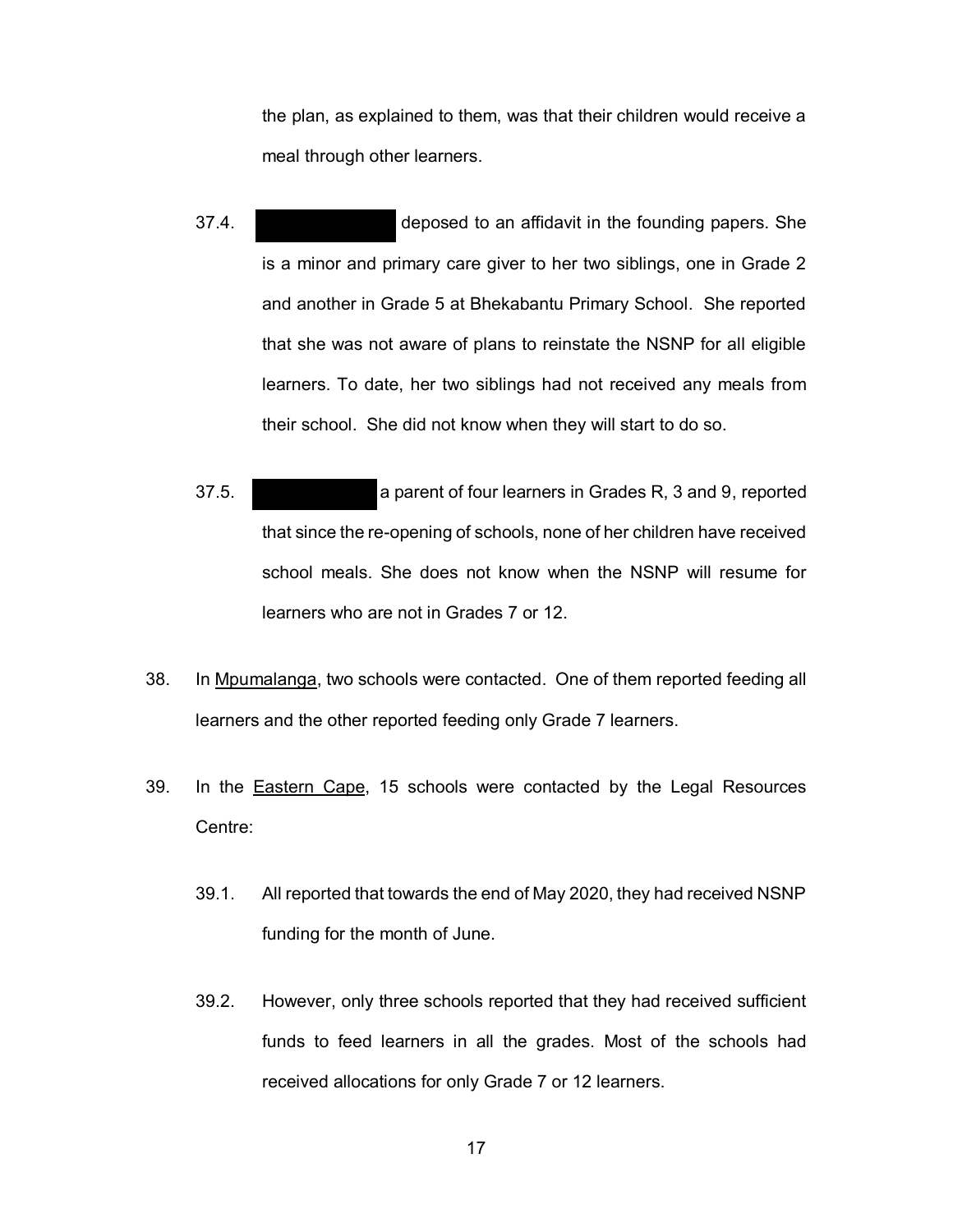- 39.3. None of the 15 schools fed learners in grades other than Grade 7 and Grade 12.
- 40. In Gauteng, 13 parents and two Equalisers (learner-members of the First Applicant) were contacted:
	- 40.1. All 13 parents indicated that their children had not received any meals from school and that they had not received any form of communication informing them that their children would be receiving meals from their respective schools.
	- 40.2. One Equaliser, who is in Grade 10, said that she had not received any meals from her school to date, and that she has not received any indication of when she would start receiving meals.
	- 40.3. The second Equaliser, who is in Grade 12 stated that she had returned to school and that meals have been made available.
- 41. In the Western Cape, a mother of two children, one of whom ordinarily received NSNP meals, and two Equalisers were contacted.
	- 41.1. The mother stated that her child had not received any meals since the re-opening of schools. Further, she had not received any form of communication informing her that the child will be getting food from the school.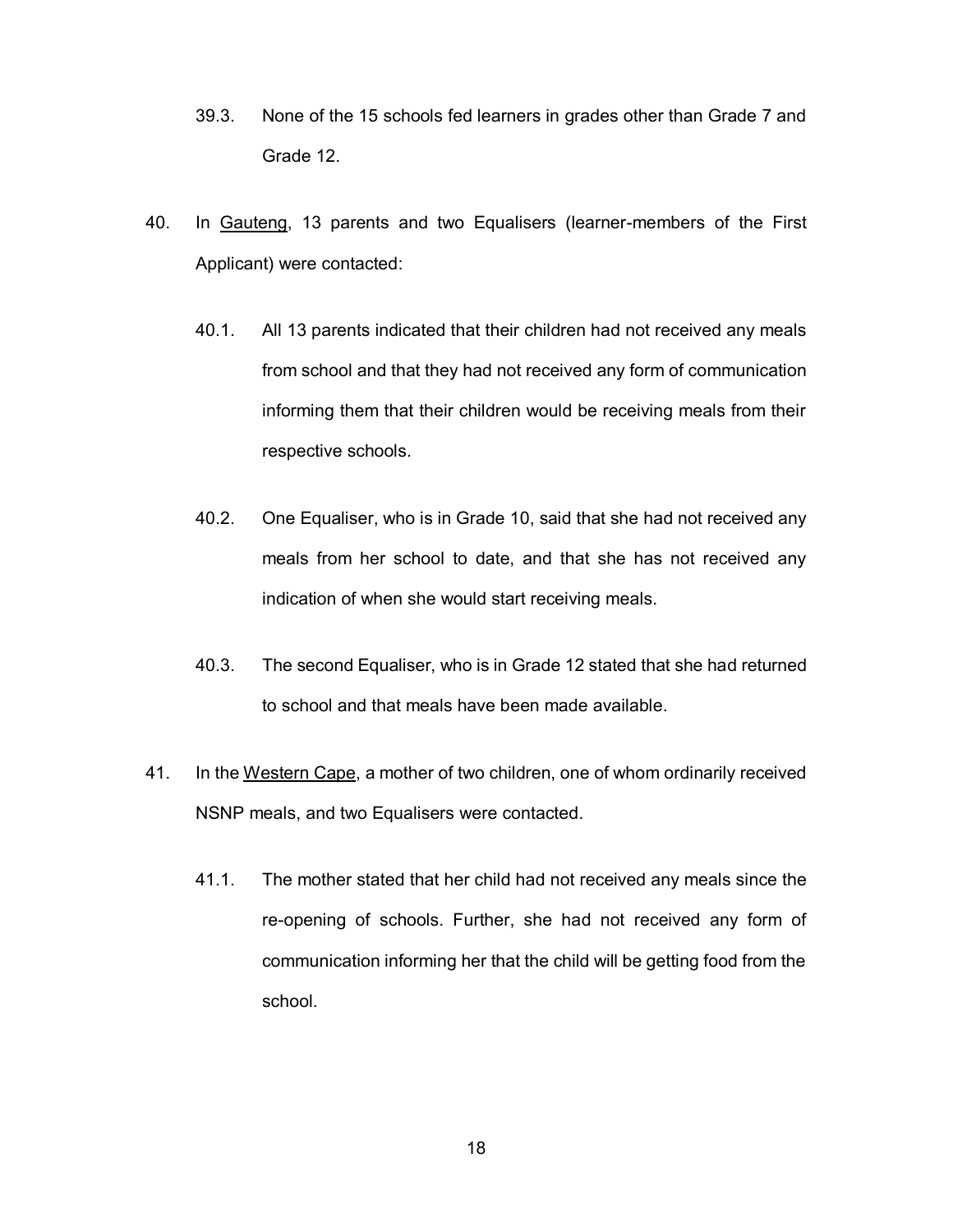- 41.2. One Equaliser, who is in Grade 10, stated that she had not received any meals from her school to date and had not received any indication of when she would start receiving the meals.
- 41.3. The second Equaliser, who is in Grade 12, stated that she had returned
- 42. What transpired in the provinces simply shows why a supervisory order is mandatory on these facts.<sup>18</sup>
- 43. The undeniable fact is that the respondents have not complied with their constitutional and statutory obligations.
- 44. It is important to appreciate that the answering affidavit does not allege that they have done so. In respect of each province bar one, the Director-General states that *"the feeding of all learners will commence on Monday 22 June 2020"*, <sup>19</sup> or uses another formulation to that effect, by referring to this as a "target date" or saying what "should happen" on that date.
- 45. Two things are striking in this regard:
	- 45.1. The Director-General signed the answering affidavit on 22 June 2020, and the heads of the provincial departments signed their confirmatory affidavits on the same day. The answering affidavit refers to 22 June

<sup>18</sup> Record 012-23 - 012-29.

<sup>19</sup> Record 012-49 AA para 49.1.4.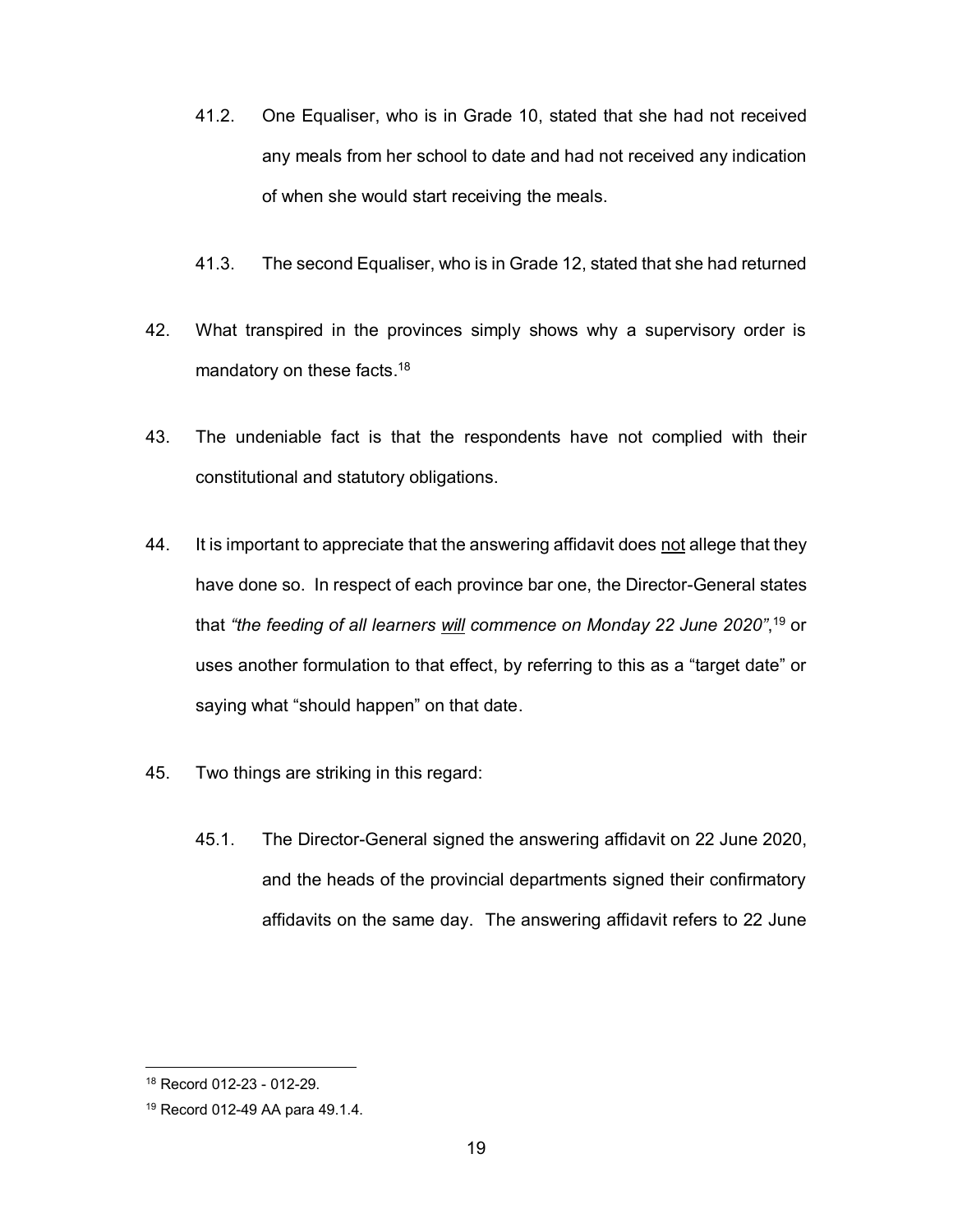2020 as the date on which the feeding of learners *"will commence"*, as if it were a date in the future.

- 45.2. Nowhere in the affidavit is an allegation made, or evidence produced, that the feeding of learners did in fact commence on that date.
- 46. There is therefore no dispute of fact on the papers.
- 47. The respondents did not even produce evidence of plans which had been made to ensure that this would take place on 22 June 2020. The administrative chaos and confusion demonstrate that such evidence could not have been produced.

# **Administrative chaos and confusion**

- 48. Administrative chaos and confusion are widespread. It can be fairly inferred that this arises from the attempt by the respondents to cover their tracks by scrambling around after the launch of this application, to show that it had at all times been their intention to provide meals to all qualifying learners, and to avoid an order being made by this Court.
- 49. In the <u>Free State</u>:<sup>20</sup>
	- 49.1. A circular was only issued to school principals on 17 June 2020, requesting the development of plans for the roll-out of NSNP to all grades;

<sup>1</sup> <sup>20</sup> Record 011-50 para 49.2.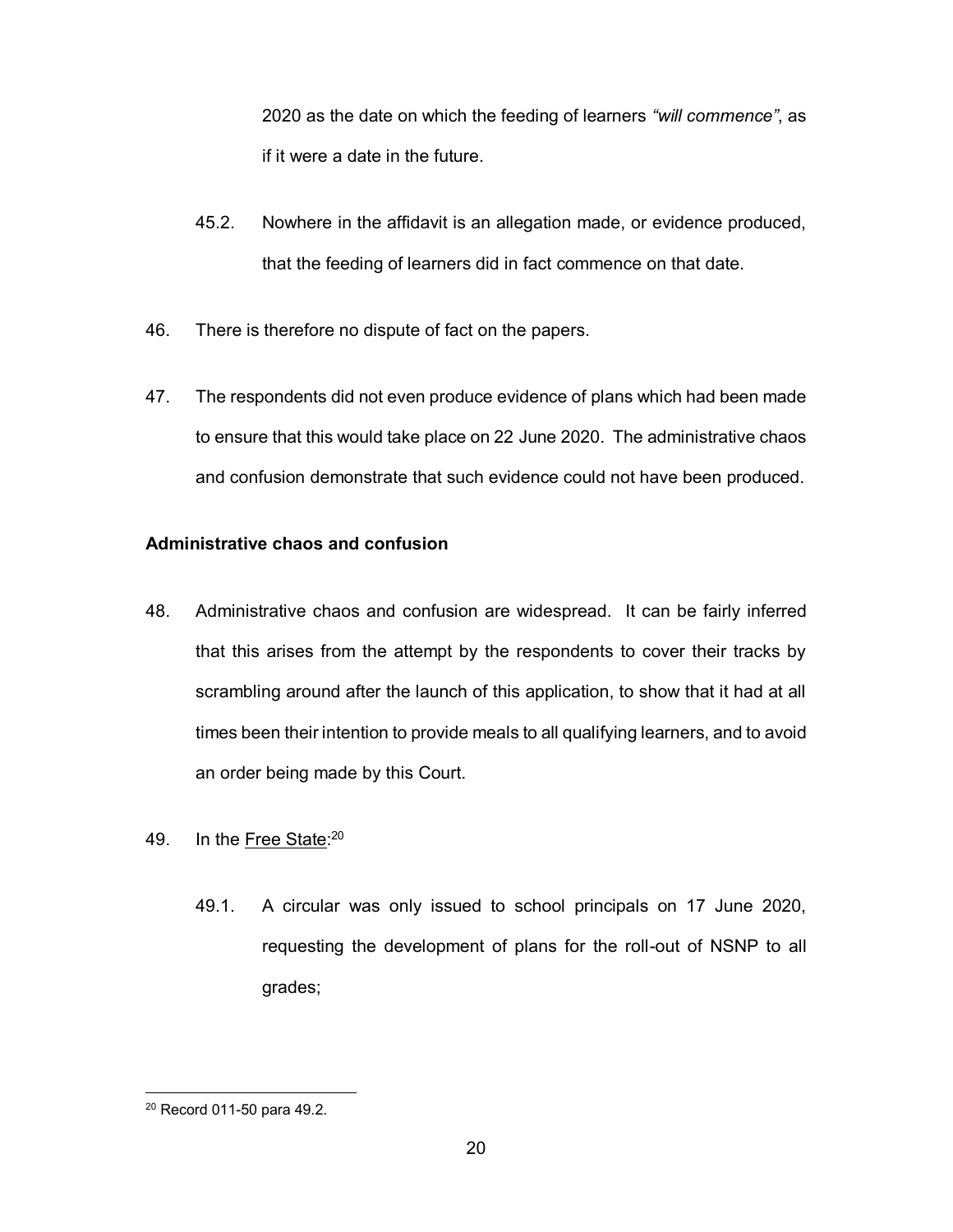- 49.2. The provincial department then issued a statement on 18 June 2020 announcing that learners not yet phased into school may collect meals from 22 June 2020.
- 49.3. In response, SADTU objected to this short notice period, stating that schools were not provided any real opportunity to plan for the announced implementation.
- 49.4. No facts have been provided to show that the NSNP was in fact rolled out to all learners on 22 June 2020.
- 50. In Gauteng:<sup>21</sup>
	- 50.1. On 15 June 2020 the Department made a presentation to a committee of the heads of all provincial education departments. The nutrition contract with the supplier had been finalised with effect from 19 June 2020. But the problem was to find a feasible option to include learners who were not yet back at school in the feeding programme.
	- 50.2. The plan was to roll out the programme to learners not back at school from 22 June 2020. (I explain below the transparent unfeasibility of any such plan.)
- 51. In KwaZulu-Natal:<sup>22</sup>

<sup>21</sup> Record 011–54 para 49.3.

<sup>22</sup> Record 011-56 para 49.4.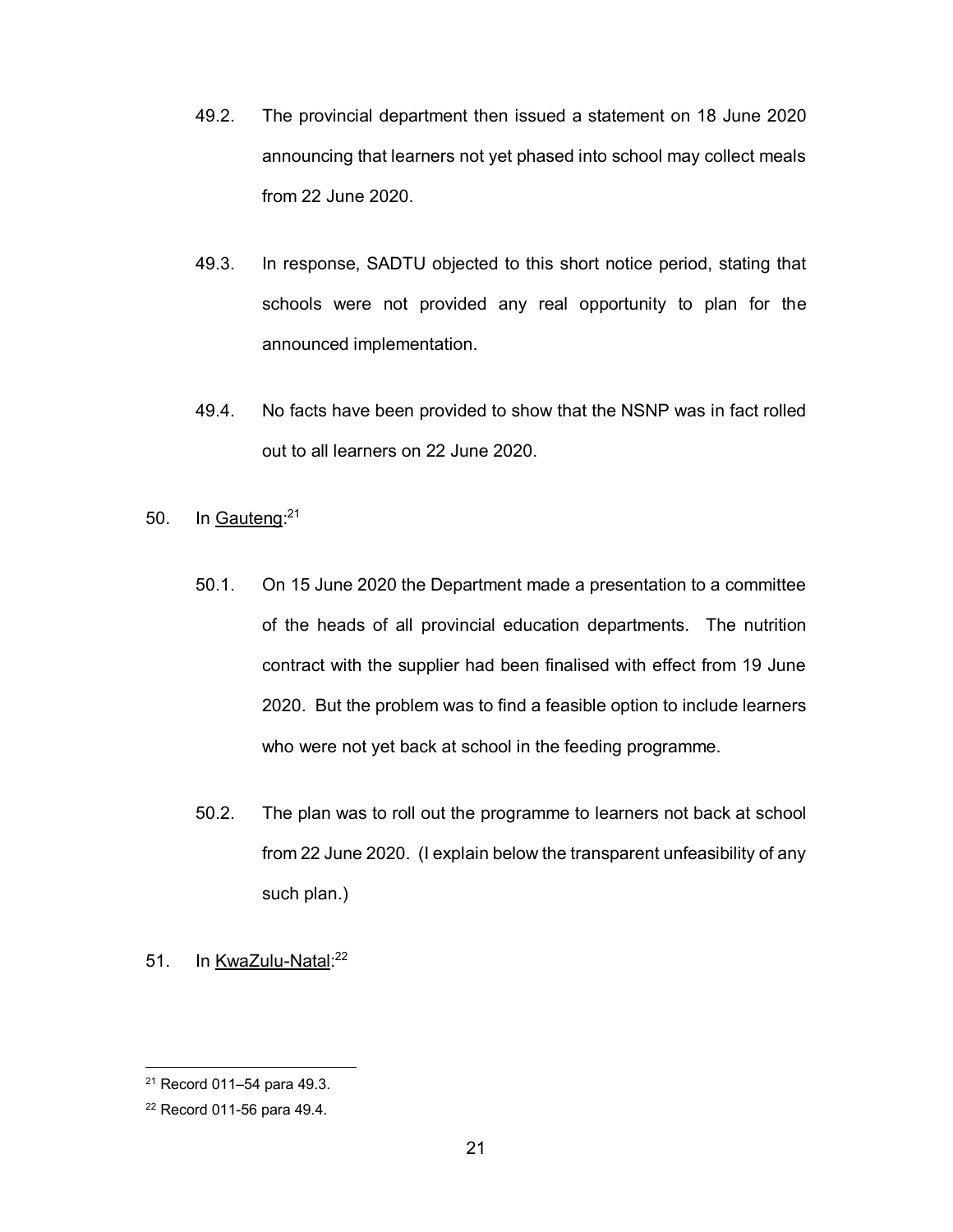- 51.1. An initial circular was issued, which committed to *all* learners receiving meals under the NSNP once schools reopened.
- 51.2. This circular was summarily revoked on 5 June 2020 and replaced by a circular indicating that the NSNP would only be provided to returning grades.
- 51.3. On 15 June 2020, after this application had been launched, the initial circular was reinstated, with an indication that food would be delivered to learners of all grades from 17 June 2020 – a mere two days later (one of them being a public holiday).
- 51.4. It is fanciful to imagine that this could have been achieved.
- 52. In respect of Limpopo:<sup>23</sup>
	- 52.1. An initial circular to schools limiting the roll-out of the NSNP to returning grades was withdrawn, presumably after the institution of this application;
	- 52.2. The Director-General states that the "target date" for full operational status was 22 June 2020, but no evidence is provided that this "target" was met.
	- 52.3. The Second Applicant has not even received sufficient weekly rations to provide for learners in Grade 7 and 12 for the full week, let alone for

 <sup>23</sup> Record 011-58 para 49.5.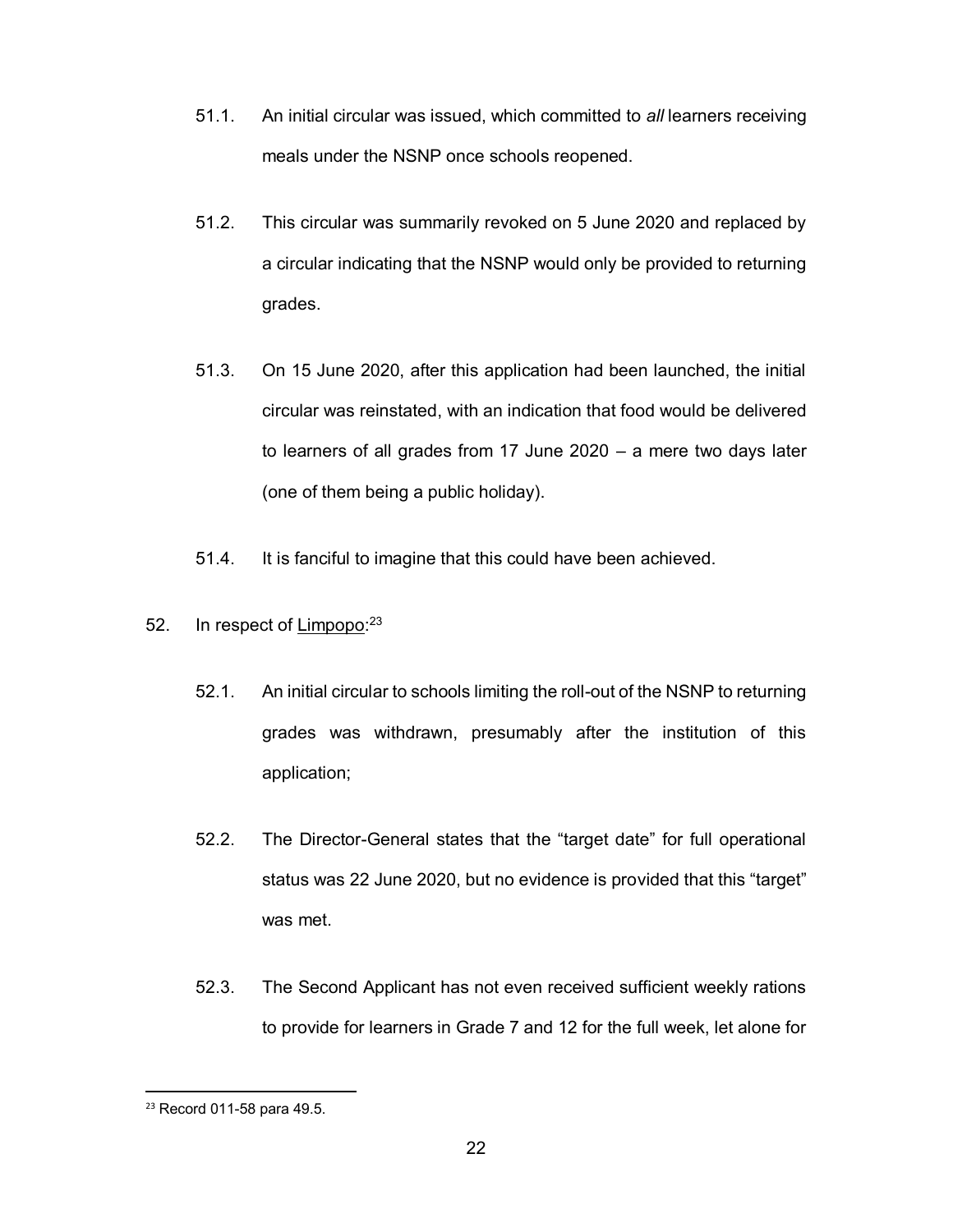those learners who have not yet returned to school. Moreover this appears to be the situation at neighbouring schools in the district.<sup>24</sup>

# 53. In the Northern Cape:<sup>25</sup>

- 53.1. On 17 June 2020 the provincial department retracted an earlier decision to roll-out the NSNP only to Grades 7 and 12, and distributed a circular directing that the NSNP should be provided to all qualifying learners.
- 53.2. Again, the inference is unavoidable that this was the result of this litigation.
- 53.3. The Director-General states that the roll-out "should be" fully operational from 22 June 2020. It also states, however, that human resource capacity has presented a challenge, and that "all indications are that more funding is going to be needed" to sustain the programme.
- 53.4. No indication is provided as to what plans, if any, exist to ensure that funding is obtained to mitigate the impact of funding shortages.
- 53.5. And again, there is no evidence that what "should" happen did in fact happen.

<sup>24</sup> RA1 Record 012-57.

<sup>25</sup> Record 011-62 para 49.7.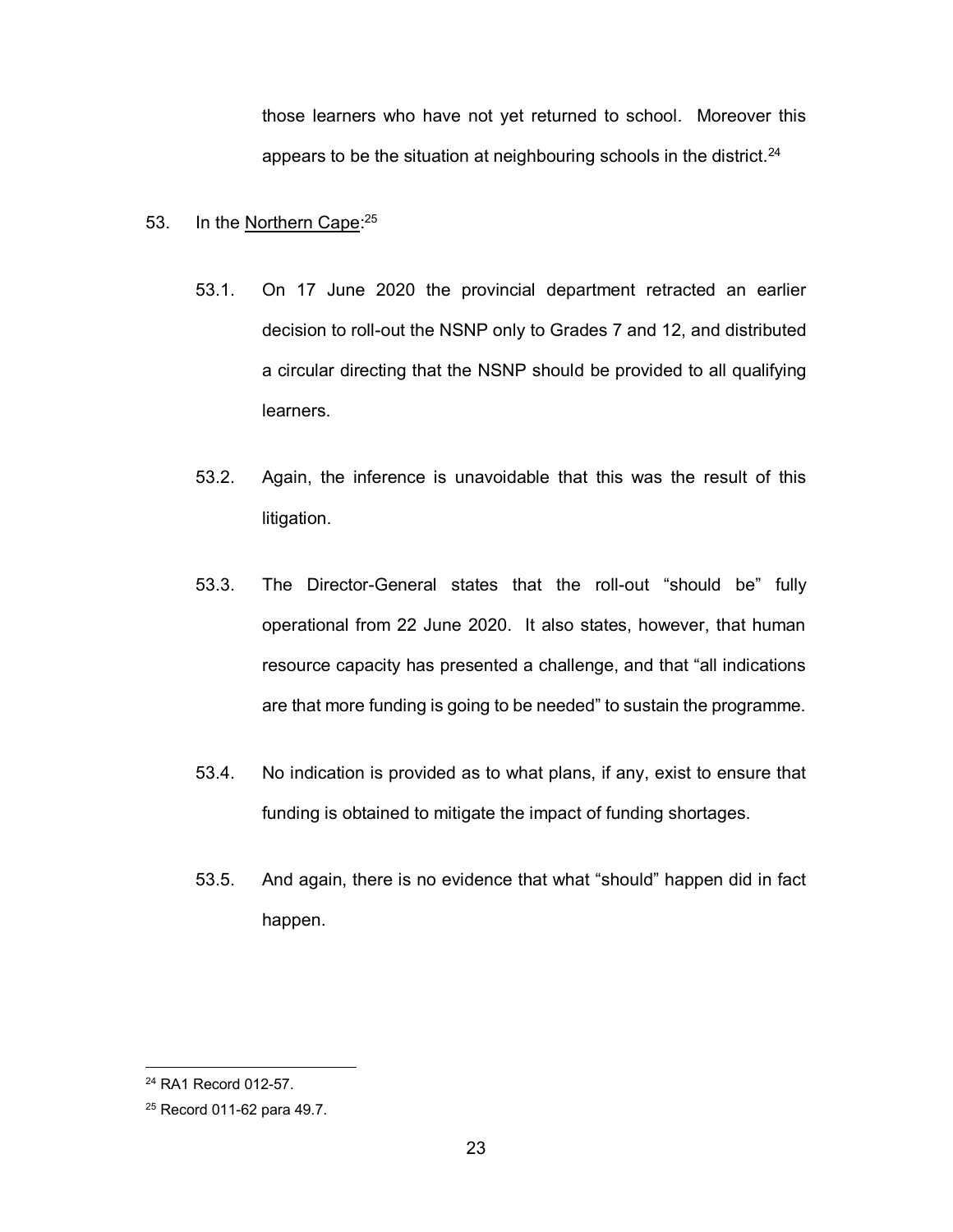# 54. In the North West:<sup>26</sup>

- 54.1. The North West only planned to roll-out the NSNP to Grades 7 and 12.
- 54.2. In a letter dated 9 June 2020 headed "NSNP response to Section27 demands" (Annexure MBE48), the provincial education department stated that the province will engage schools on catering for provision to all learners. No indication is provided as to whether, and if so when, this will actually happen.
- 54.3. The Director-General states that the Province is in "full swing" to rollout by 1 July 2020, but there is no evidence as to what finalised planning documents, circulars or guidelines have been distributed within the Province.
- 54.4. But what is crystal clear is that the transfer of relevant funds will only be taking place in July 2020. It is therefore not clear how schools will be able to implement the programme from 1 July 2020. It seems very unlikely.
- 55. The **Eastern Cape** provincial education department was one of the first to communicate an intention to roll-out the NSNP to all learners. However<sup>27</sup>

<sup>26</sup> Record 011-65 para 49.8.

<sup>27</sup> Record 011-48 para 49.1.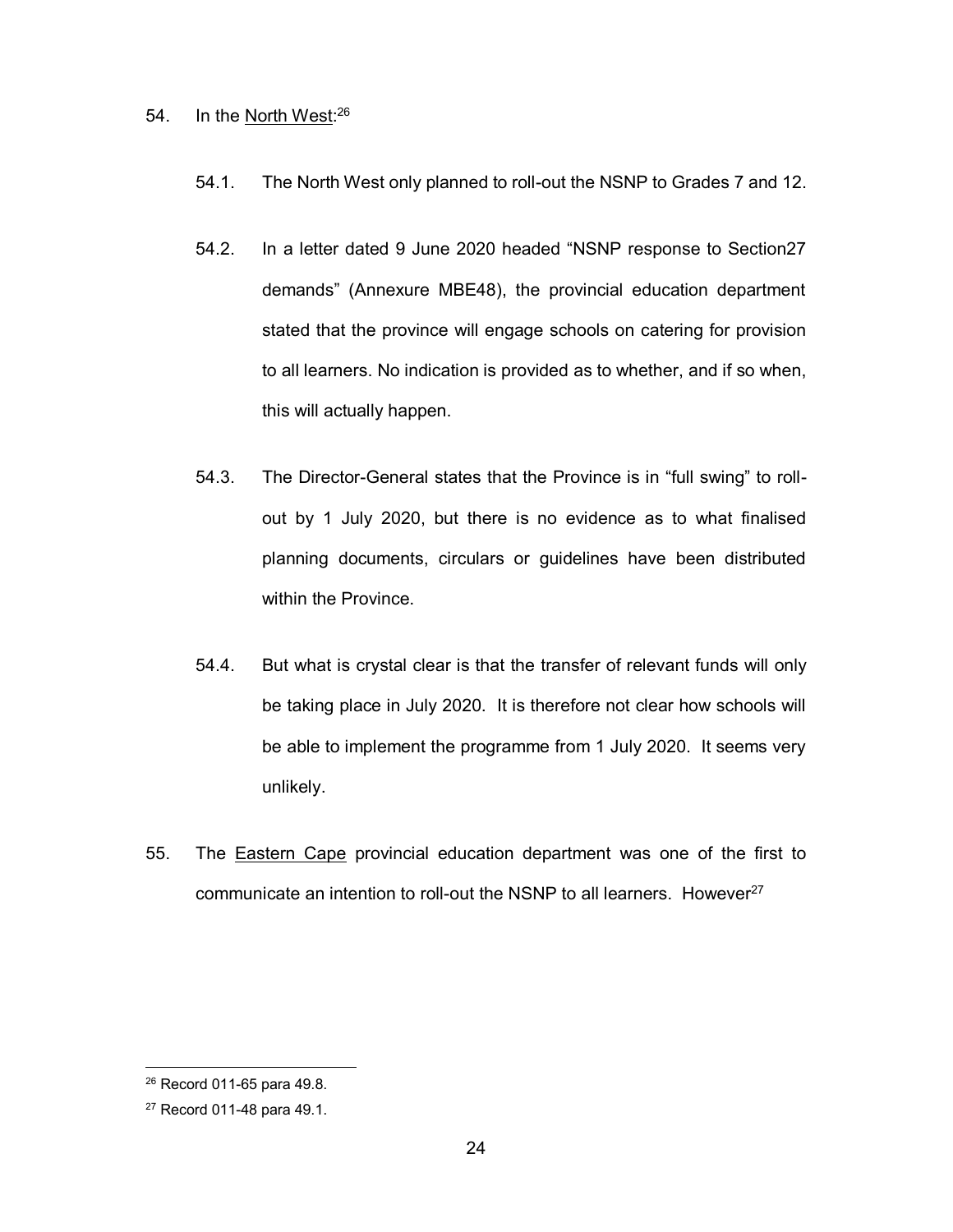- 55.1. It is clear from the Answering Affidavit that these plans were only finalised following the initiation of this litigation.
- 55.2. On 15 June 2020, in a letter headed "Provincial response pertaining Equal Education and Section 27", the province states that the NSNP will be provided to all learners;
- 55.3. An instruction note was subsequently circulated to schools on 17 June 2020 indicating that schools should submit plans for the roll-of the NSNP to all learners as from 22 June 2020.
- 55.4. There is no evidence as to the extent to which schools were able to provide and then implement such plans on short notice.
- 56. In Mpumalanga:<sup>28</sup>
	- 56.1. The provincial education department issued a circular on 9 June 2020 stating that meals would be provided to all learners and requiring schools to develop written implementation plans by 15 June 2020 for approval by the Circuit Manager.
	- 56.2. The Answering Affidavit states that the province's target for full operational status was 22 June 2020 but "that status has already been achieved" and that the NSNP has been resumed "very effectively and efficiently".

<sup>28</sup> Record 011-60 para 49.6.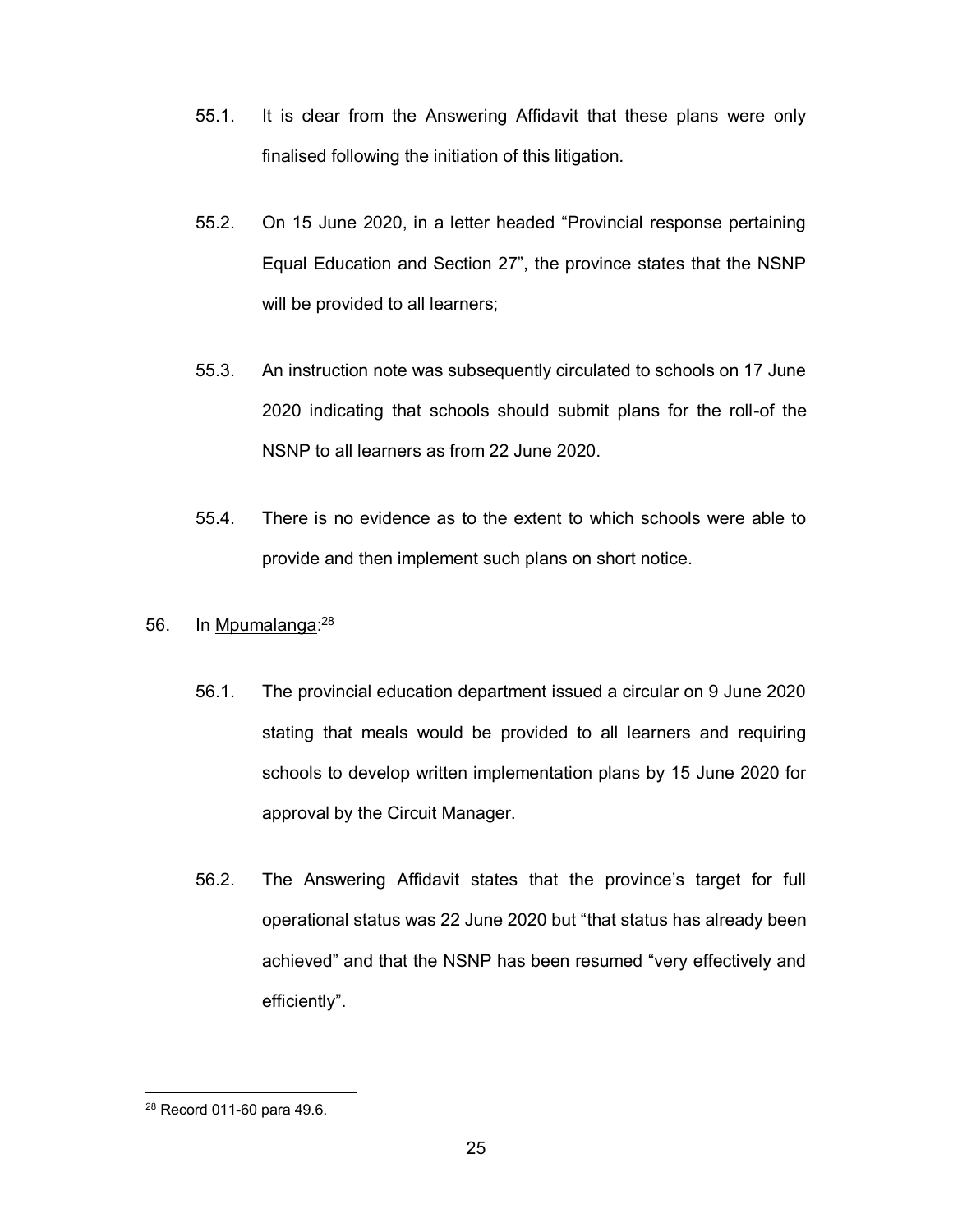- 56.3. This is encouraging. But again, the Respondents have not furnished any evidence as to the implementation plans that have been approved, or any reports demonstrating that full roll-out by schools to all learners has in fact been achieved.
- 57. In the Western Cape:<sup>29</sup>
	- 57.1. As was recognised in the Founding Affidavit there has been a consistent commitment to roll-out the NSNP since May 2020.
	- 57.2. The provincial education department has admitted that the feeding scheme is not yet reaching all learners who qualify.
	- 57.3. It appears that steps have been implemented for schools to inform parents of the roll-out of the NSNP to all learners.
- 58. The reason for the administrative chaos and confusion is illustrated by what happened in Gauteng. The Director: School Nutrition of the Gauteng Provincial Department of Education sent a circular to the District Coordinators of the NSNP on 22 June 2020. The circular is headed *"Feeding Learners in All Grades"*. It does the following:
	- 58.1. It attaches a copy of this application to this Court;

<sup>29</sup> Record 011-67 para 49.9.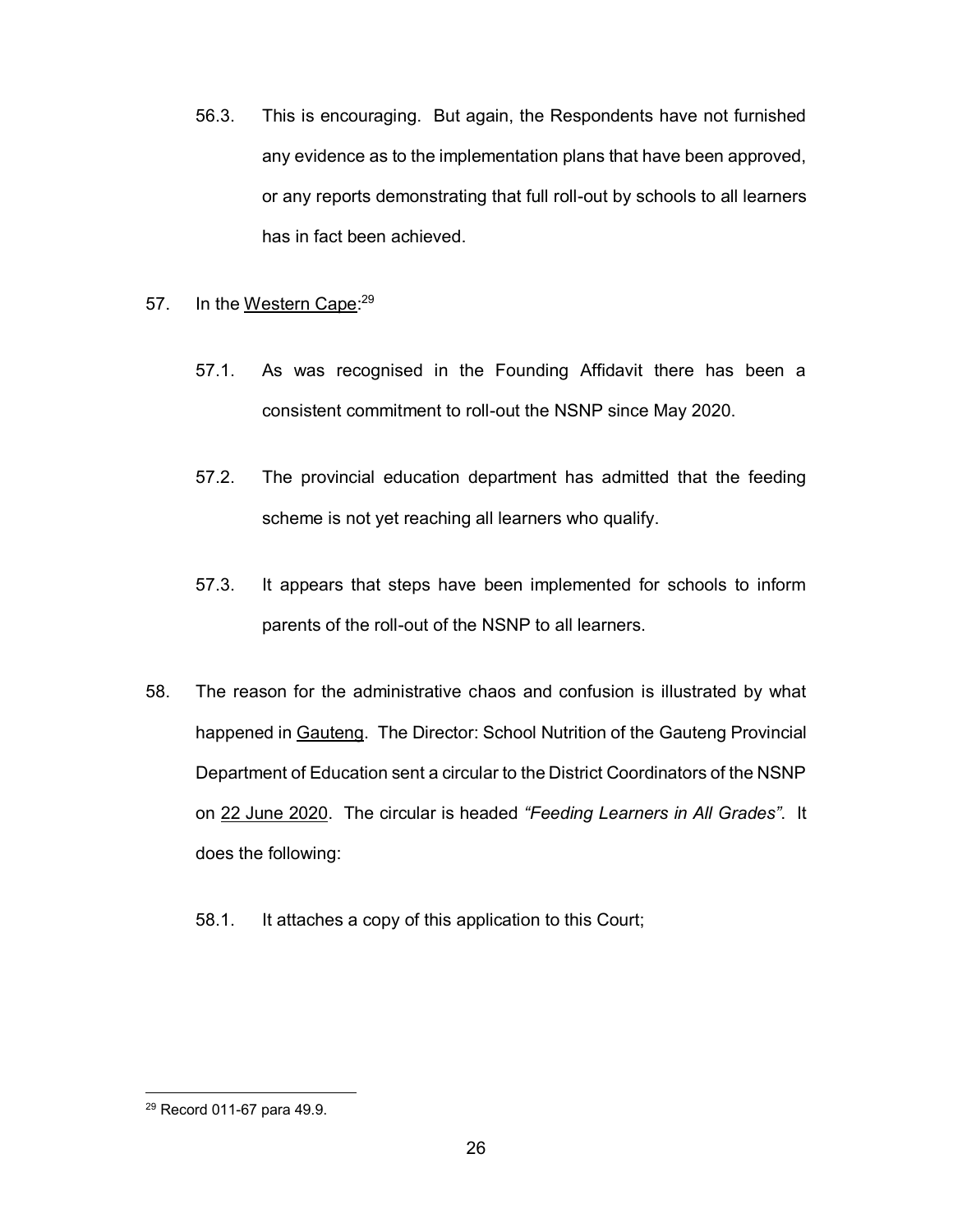- 58.2. It refers to *"the meeting which we had this morning as to the action plan that needs to be followed"*;
- 58.3. It states that the Department *"intends implementing this project as of 22nd June 2020"*. 30
- 59. The circular demonstrates that this sudden decision to undertake another aboutturn, apparently made on or about 14 June 2020, could not conceivably have been implemented by 22 June 2020. The respondents must have known this.
- 60. If the respondents had wanted to place the truth before the court, they could have done so by stating frankly that:
	- 60.1. they had decided to change course again as a result of this application, and would without delay recommence providing meals under the NSNP to all qualifying learners;
	- 60.2. it would not be possible to implement this by 22 June 2020, the date when the answering affidavit was filed;
	- 60.3. it would be possible to implement this by a date stipulated by them; and that
	- 60.4. they undertook to report to the applicants and to the court on their compliance with that deadline.

<sup>30</sup> Record 012-22 para 59; RA15 012-148.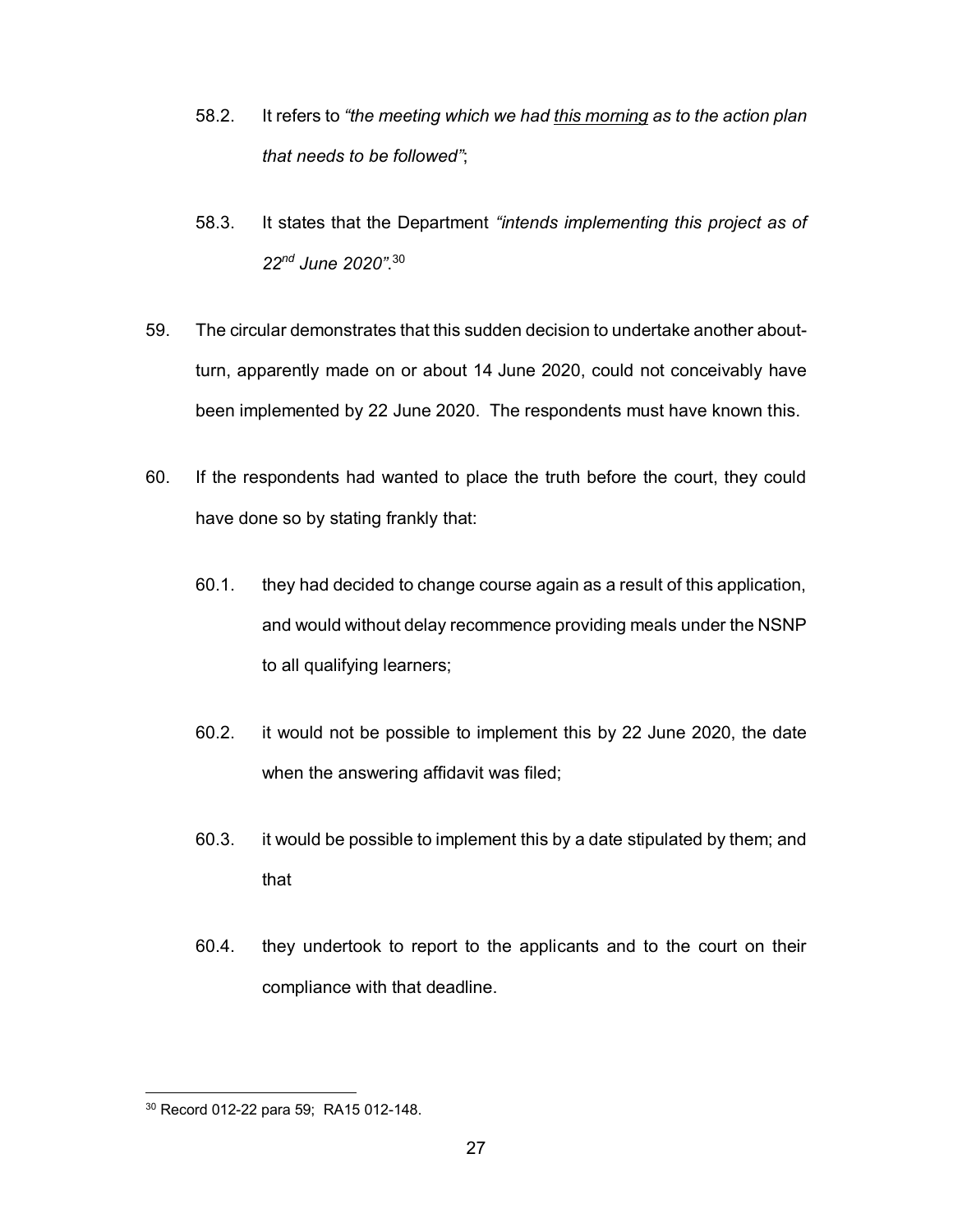- 61. We submit that if the respondents had followed this course, the court might have looked upon their position with some limited measure of sympathy.
- 62. Instead, however, the respondents have chosen to attempt to brazen it out by concealing the fact that this sudden burst of activity was brought about by this very application, in an attempt to contend that they at all times intended to provide meals to all qualifying learners; to conceal the fact that they would not be able to deliver meals to all qualifying learners by 22 June 2020; and to assert that there was no need for this application, because they were already doing what the applicants require.
- 63. We respectfully submit that this lack of candour calls for adverse comment by the court.
- 64. More fundamentally, it demonstrates why there is a need for the court to exercise supervision by means of a structural interdict. Regrettably, the respondents have demonstrated by word and deed that their assurances cannot be relied upon.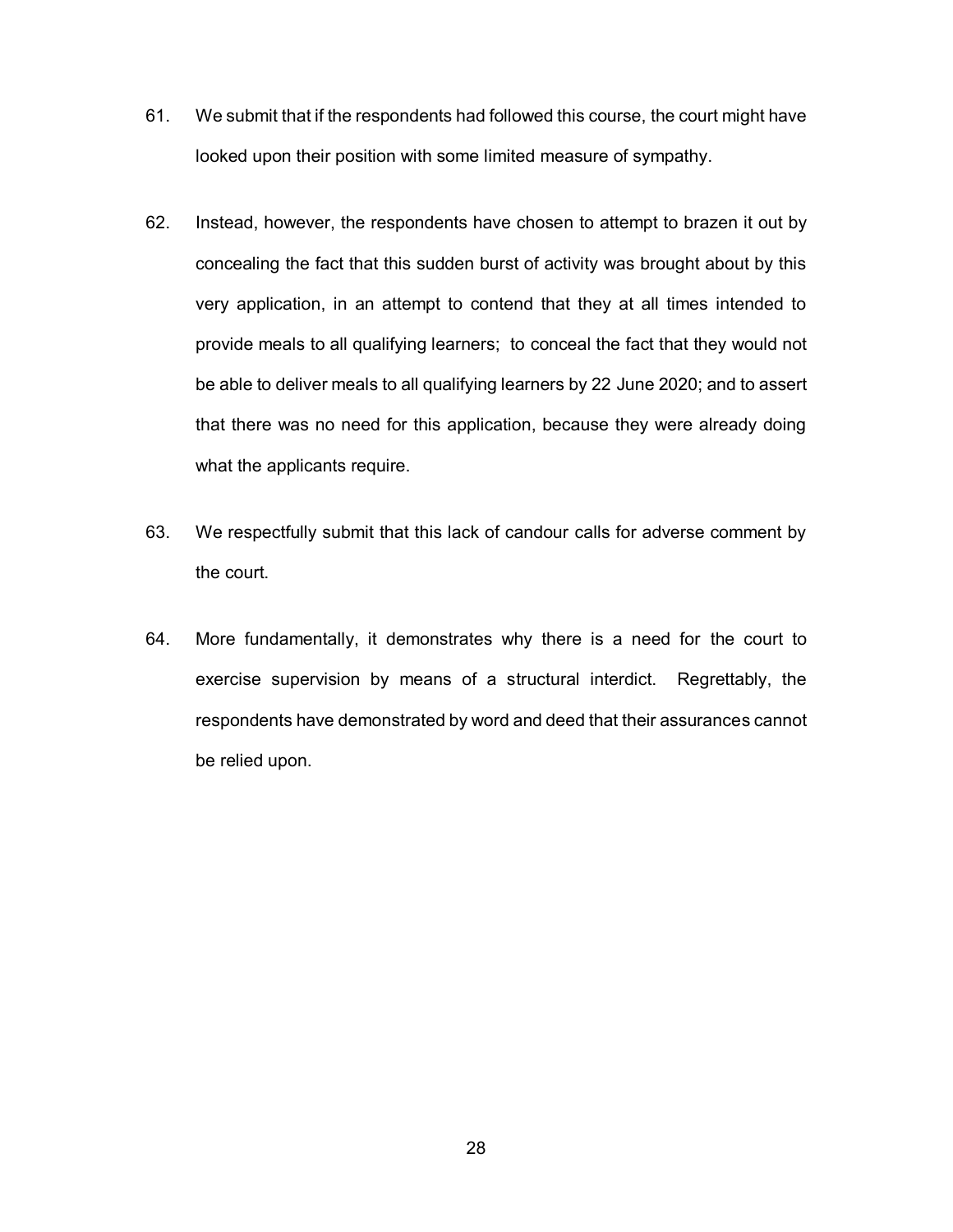# **A "COLOSSAL DISASTER": THE CONSEQUENCES FOR CHILDREN ON THE NSNP**

- 65. For the learners with whom this application is concerned, the consequences have been devastating. It will be recalled that the National School Nutrition Program (the Nutrition Program) feeds some 9 million learners.<sup>31</sup>
- 66. Food security across the country has decreased since the Lockdown. Hunger has increased. On 4 June 2020 the Human Sciences Research Council presented a study which found that 38 % in the group that had been sampled had gone to bed hungry and 22 % reported a member of their household having gone hungry since the announcement of the Lockdown. This was especially the case for people whose household income is under R10 000 per month.<sup>32</sup>
- 67. For NSNP beneficiaries, the problem was acute. Overnight, a reliable source of food came to an end.
- 68. The respondents assert that they have used their *"best endeavours, within the scope and ambit of their resources available*" to put reasonable measures in place for the continuation of the NSNP. They claim that they are *"in fact doing precisely that which the applicants want us to do and we have been doing so without judicial supervision under a structural interdict.<sup>33</sup>*

<sup>31</sup> Record 006-13; FA para 4

<sup>32</sup> Record 006-26; FA para 37, Record 006-90; Annexure NM5

<sup>33</sup> Record 011-12; AA para 11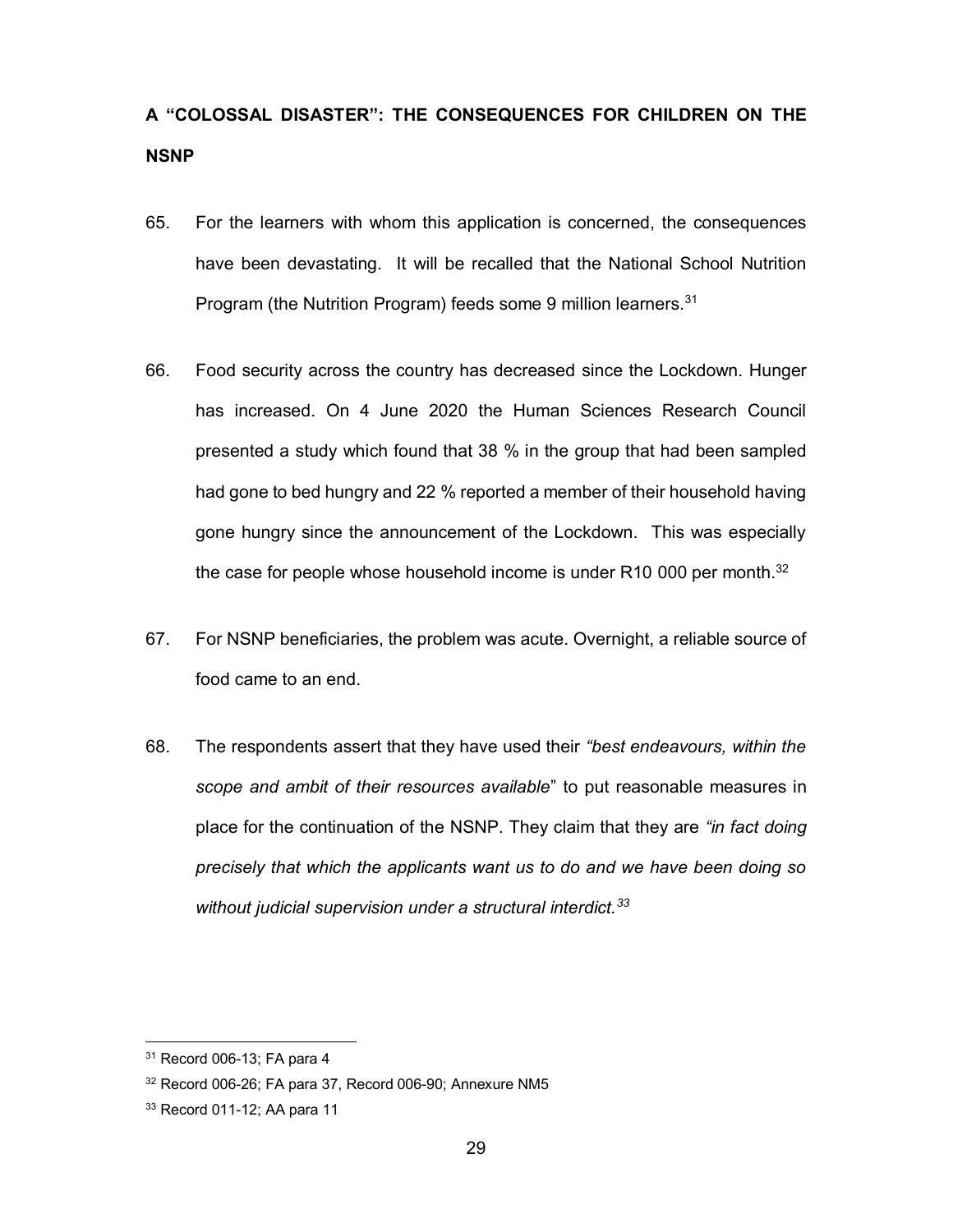- 69. It is so that some *measures* have been put in place to mitigate the suffering. But Professor Jeremy Seekings in his study *"Report on Social Grants and Feeding Schemes under the Covid-19 Lockdown in South Africa"* shows that an estimated 34 million people have been pushed below the extreme poverty line since the Lockdown.
- 70. Seekings noted the statement by the Government on 29 May 2020 that 788 000 food parcels had been distributed. He says that this does not come close to making up for the suspension of the school feeding scheme:
	- 70.1. The NSNP plays a unique and targeted role. It provides 9 million meals per day, or 45 million meals per week, or 400 million meals over nine weeks, specifically to children.
	- 70.2. By contrast the 788 000 food parcels, focused on an entire family, would translate to some 200 million meals over a nine week period not even half of what the children-specific programme provided.
	- 70.3. He concludes that the suspension of the NSNP was *"a colossal disaster*".<sup>34</sup>
- 71. The respondents state that they *"lacked the infrastructure and resources to continue feeding learners*" under the NSNP during the Lockdown. 35 Now that the schools have re-opened, that infrastructure is again available. Yet it is clear

<sup>34</sup> Record 006-29; FA para 46.

<sup>35</sup> Record 011-16; AA para 18.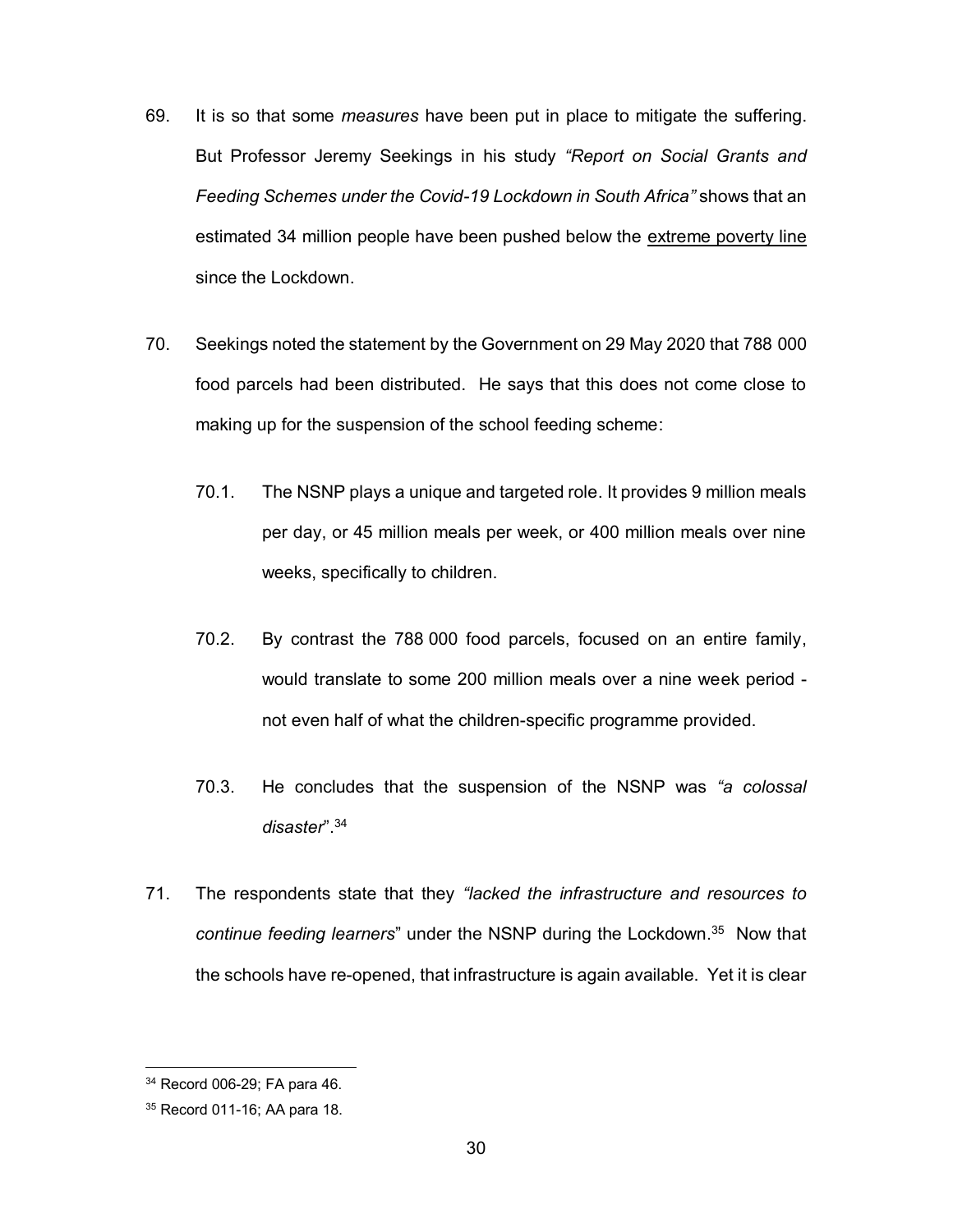that the overwhelming majority of the 9 million beneficiaries of the NSNP still do not receive their daily meals.

- 72. The Director-General says that the state *"could immediately commence*" in cooperation with the National Department of Social Development to target needy learners in households and communities as part of the Disaster and Social Relief Program.36 A random sample of donations is mentioned in the Answering Affidavit.<sup>37</sup> This is followed by vague statements regarding an alleged cooperation with the National Department of Social Development. But it is frankly admitted that the Department of Social Development was *"experiencing quite a number of logistical problems and the effort, to reach the learners that benefited from the National Schools Nutrition Program when schools were in session during this period when the schools were closed, was not as successful as we*  had hoped."<sup>38</sup> And as the Minister acknowledged, that Department has been unable to produce any credible data as to the reach of the programme.<sup>39</sup>
- 73. The Western Cape allocated additional funds that were used for a feeding scheme for needy learners during the period of the Lockdown. It appears to have been possible in the Western Cape to put in place a substantial alternative which ensured the continuation of access to food during the Lockdown.
- 74. But for most of the affected learners, the "colossal disaster" was not only not averted after March 2020 – even now, in June 2020, it continues. They are still

<sup>36</sup> Record 011-20; AA para 20.

<sup>37</sup> Record 011-18; AA para 19.4.

<sup>38</sup> Record 011-18; AA para 19.4.

<sup>39</sup> MBE22 011-287 at 288.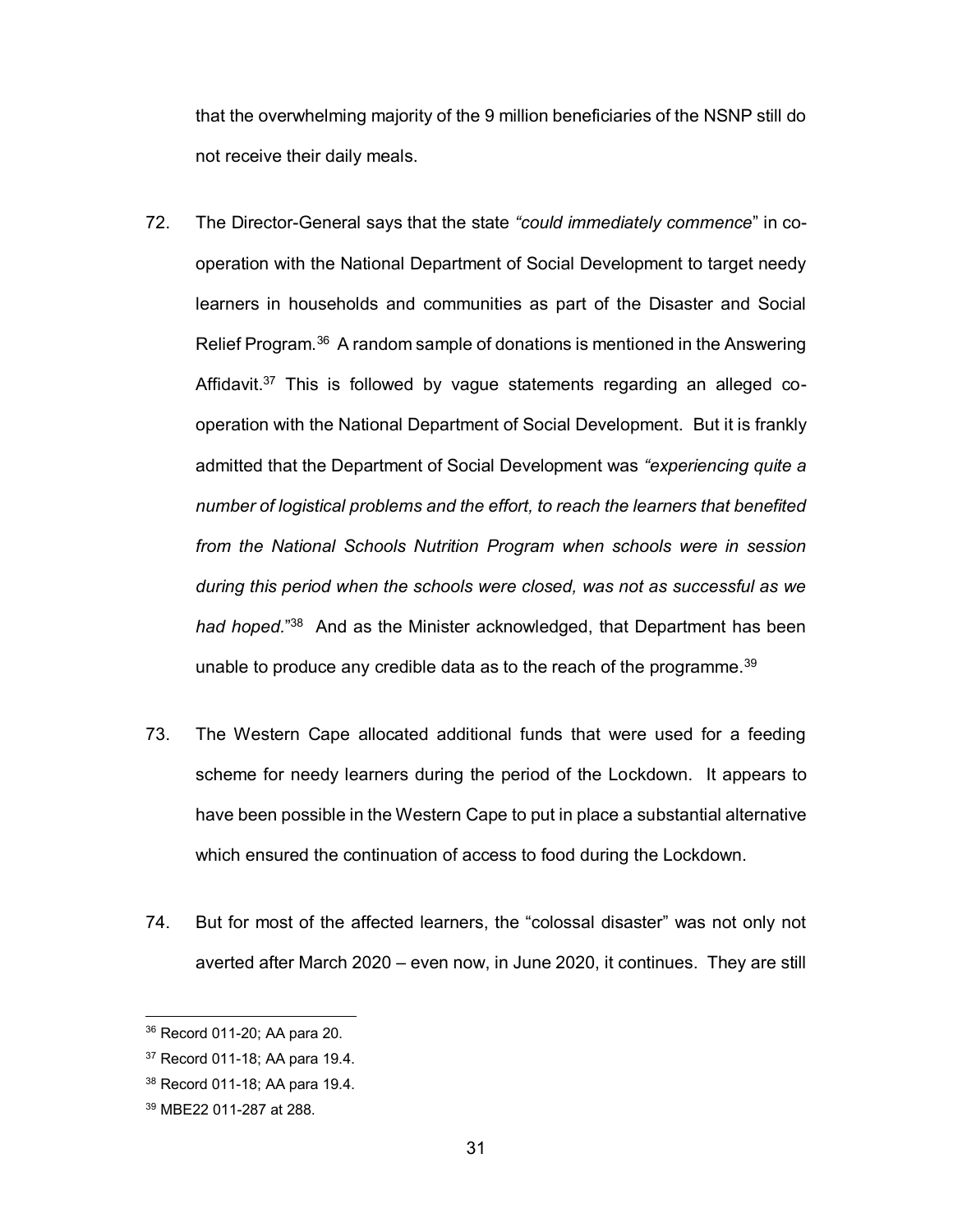without their daily school meals. The promise to resume the programme with the planned resumption of schools on 1 June 2020 has not materialized.

- 75. And so the hunger described in the founding papers continues. The founding affidavit and supporting affidavits set out in detail the experiences of learners and their parents across the country. They explained the devastating impact of the suspension of the NSNP on learners and their families; an impact that continues for as long as learners are not receiving food.<sup>40</sup> For example:
	- 75.1. Learner EE7 and his sister survive on R500 a month with which they can buy pap, but nothing else. EE7 has now returned to school and is receiving meals, but his sister is not receiving NSNP meals.
	- 75.2. Learner EE2 says her younger sister gave up trying to study from home because there is not enough money for food and data. EE2 feels guilty that, as a Grade 12 learner, she is now receiving an NSNP meal but her younger sister and others in the area are still hungry. Guilt at eating when others go hungry was an emotion shared by many of the Grade 12 learners whose testimony is reflected in this application.
	- 75.3. Learner EE7 describes her family fighting over bread and necessities given the suspension of the NSNP and the food shortage at home.
	- 75.4. The Thomalo a 17 year old who is the de facto caregiver for a family of six people, two of whom are learners who ordinarily receive a

<sup>40</sup> Record 006-31-006-41' FA paras 50-74.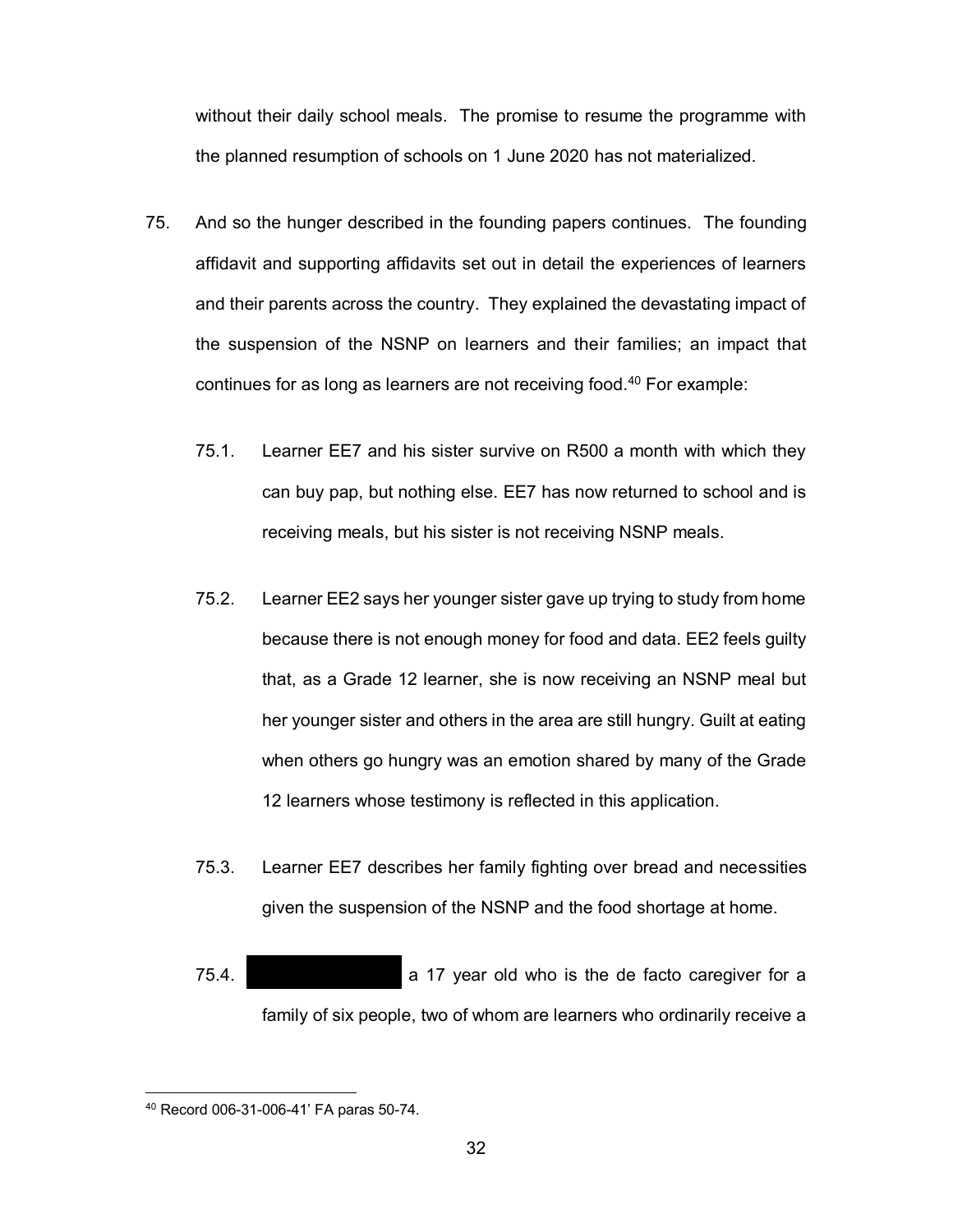meal through the NSNP, said that they had not been able to buy food in June.

- 75.5. Notice the primary caregiver for a family of ten people, four of whom are learners who usually receive a meal under the NSNP, said that the groceries that normally last for a month now last only for three weeks and they struggle to afford to buy more.
- 75.6. Patrick Motors describes the pressure and urgency to find food for his two children and the stress that this causes.
- 75.7. Vuyokazi Makapela describes how her 10 and 15 year old children are experiencing "low energy and exhaustion" due to the shortage of food.
- 76. The Respondents have not attempted to respond to this evidence, and the further evidence in this regard. They do not allege that these learners are now receiving the meals to which they are entitled.
- 77. This failure to provide evidence of the actual provision of meals does not apply only to the learners who were identified in the founding papers. There is no evidence of the actual provision of meals at all to learners whose classes have not resumed. Beyond generalised statements, the Respondents provide no evidence of what meals have actually been provided, and to whom they have been provided. For example, no school principals or circuit managers have made affidavits providing evidence that meals have in fact been provided.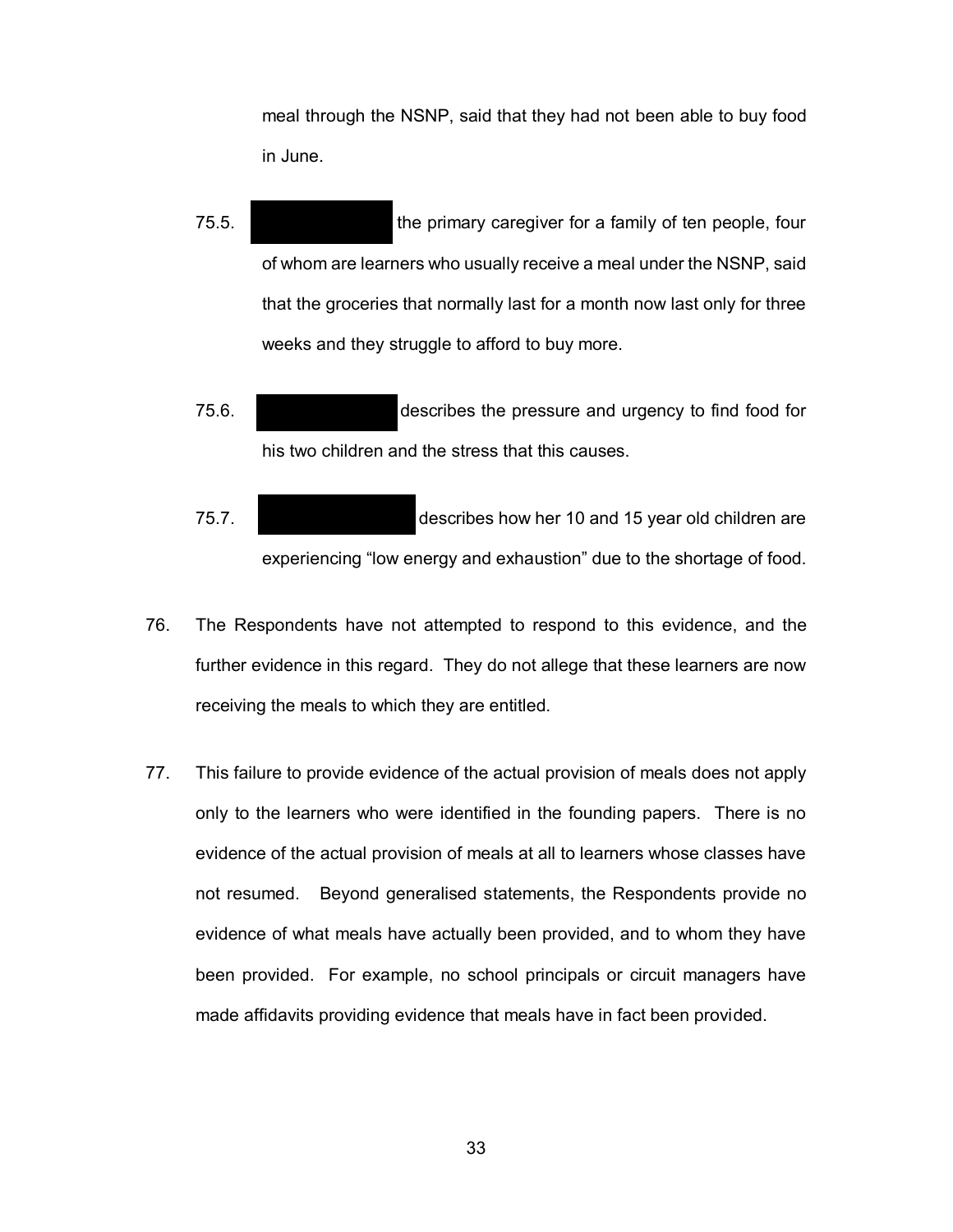- 78. The survey carried out by the applicants demonstrates what has actually happened, and is continuing to happen.
- 79. This application was launched and served on 12 June 2020. Ten days later, the Respondents provided no evidence at all that meals are now actually being provided to the qualifying learners. All they have provided is generalized statements of good intention. They have not even produced an actual plan which shows that in each province they will provide the food, and how they will do so. They say simply in general terms that they plan to provide the food (in most instances) from 22 June 2020, the date of their affidavits. If they had in fact provided meals on that day, by the time when the answering affidavits were signed there would have been ample evidence showing what had actually been done in advance to place them in a position to make this happen. No such evidence is produced.
- 80. There is no evidence showing when the qualifying learners will actually resume receiving daily meals through the NSNP. Meanwhile, child hunger continues.
- 81. We submit that there is a widespread, daily and continuing breach of the Constitution.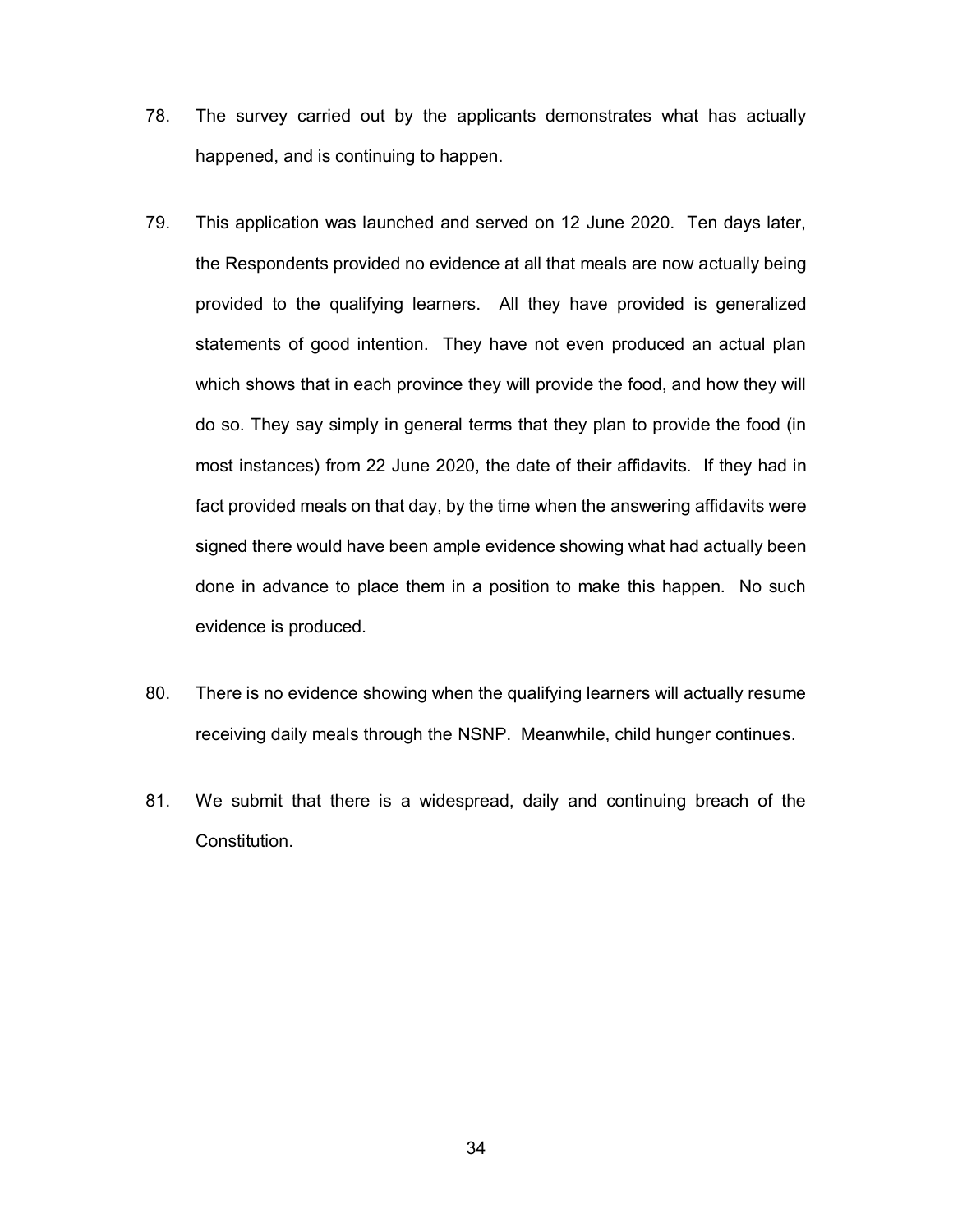# **A CONTINUING INFRINGEMENT OF THE CONSTITUTION**

82. The applicants rely on two rights in the Bill of Rights: section 28(1)(c), read with the section  $27(1)(c)$ , and section  $29(1)(a)$ . These rights are reinforced by sections 7(2) and 9(1) and (2). We discuss each right below.

#### **Section 28(1)(c): The child's right to basic nutrition**

#### **Section 27(1)(b): The right of access to food**

- 83. Section 28(1)(c) provides that every child has the right *"to basic nutrition, shelter, basic health care services and social services"*. In terms of section 28(3) a child is a person under the age of 18 years. A child also has a right of access to food in terms of section 27(1)(b) of the Constitution.
- 84. We deal first with the child's right of access to food.
- 85. The NSNP provides basic nutrition. It does not provide all meals that a child needs, but only one per day. It is basic because its intention is not to cover all nutritional needs of a child. Its focus is those which are necessary for learning.
- 86. The State is under a duty to give effect to this right. The right is not qualified by any internal modifiers such as *"progressive realization"*. It is immediately enforceable on its language. We accept that it may be limited by section 36 of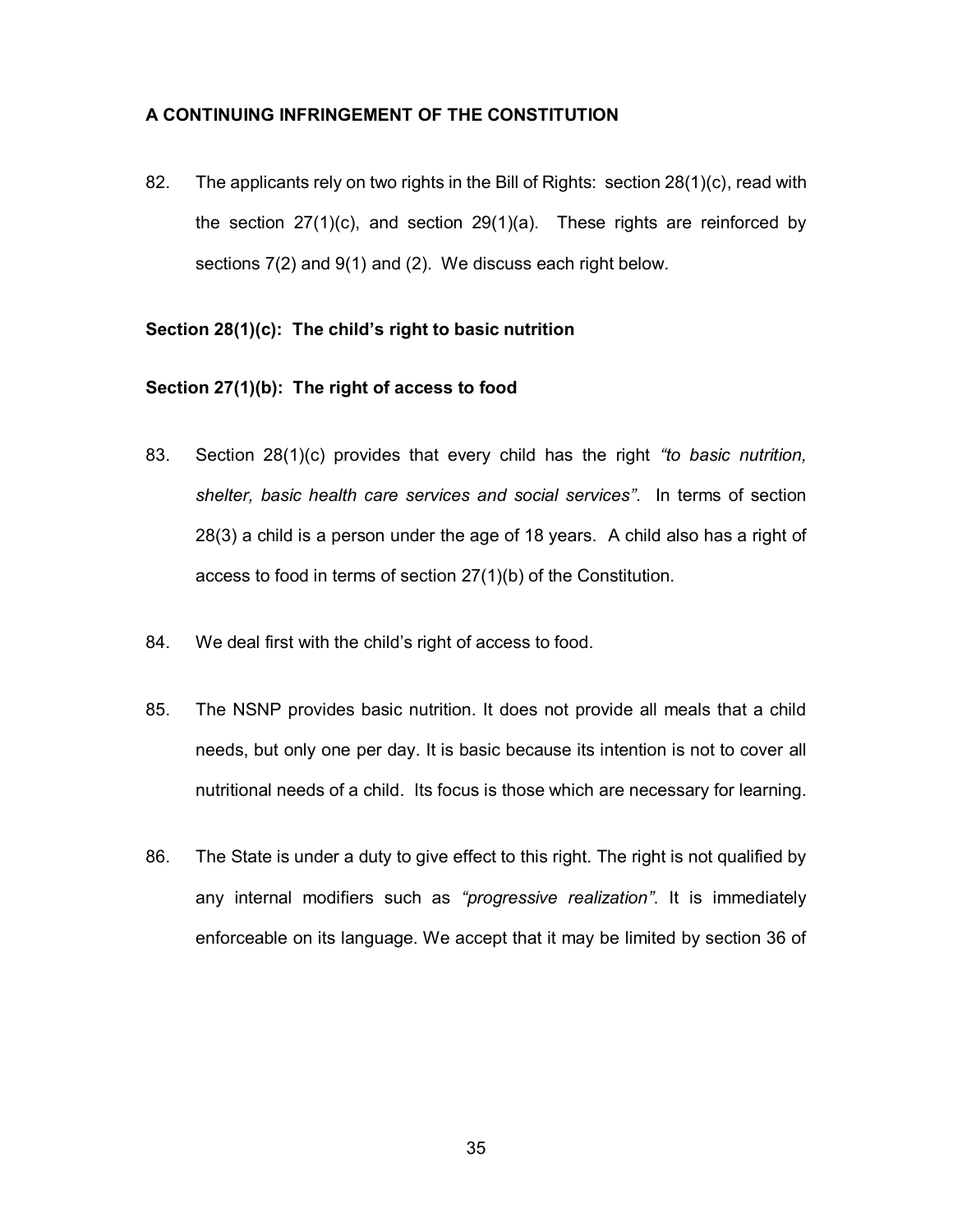the Constitution. But this is not the case made out by the respondents.<sup>41</sup> The plain words of the Constitution should be given effect.

#### Right properly engaged

- 87. The respondents deny that the right to basic nutrition is engaged in this application. But this is contradicted by their own official statements as to the purpose of the NSNP.
- 88. The NSNP has been in operation since 1994. It was introduced under the Reconstruction and Development Program (RDP).<sup>42</sup> Clause 2.11 of the RDP deals with nutrition. It states the problem as follows: *"an enormous number of South African children under the age of 10 years are malnourished and/or stunted. Many thousands of adults, especially the elderly, are hungry, and millions of people, young and old, live in constant fear of being hungry.*".
- 89. In this context, the RDP aimed to ensure that *"within three years, every person in South Africa can get their basic nutritional requirement each day and that they no longer live in fear of going hungry.*".
- 90. Although it began as a primary school programme, the NSNP has since been expanded to all learners in quintile 1, 2 and 3 primary and secondary schools.

<sup>1</sup> <sup>41</sup> Section 36 provides that for a limitation to be permissible, it must be "in terms of law of general application". The respondents do not allege any law which permits this limitation.

<sup>42</sup> *The Reconstruction and Development Programme* (1994, African National Congress), p 41.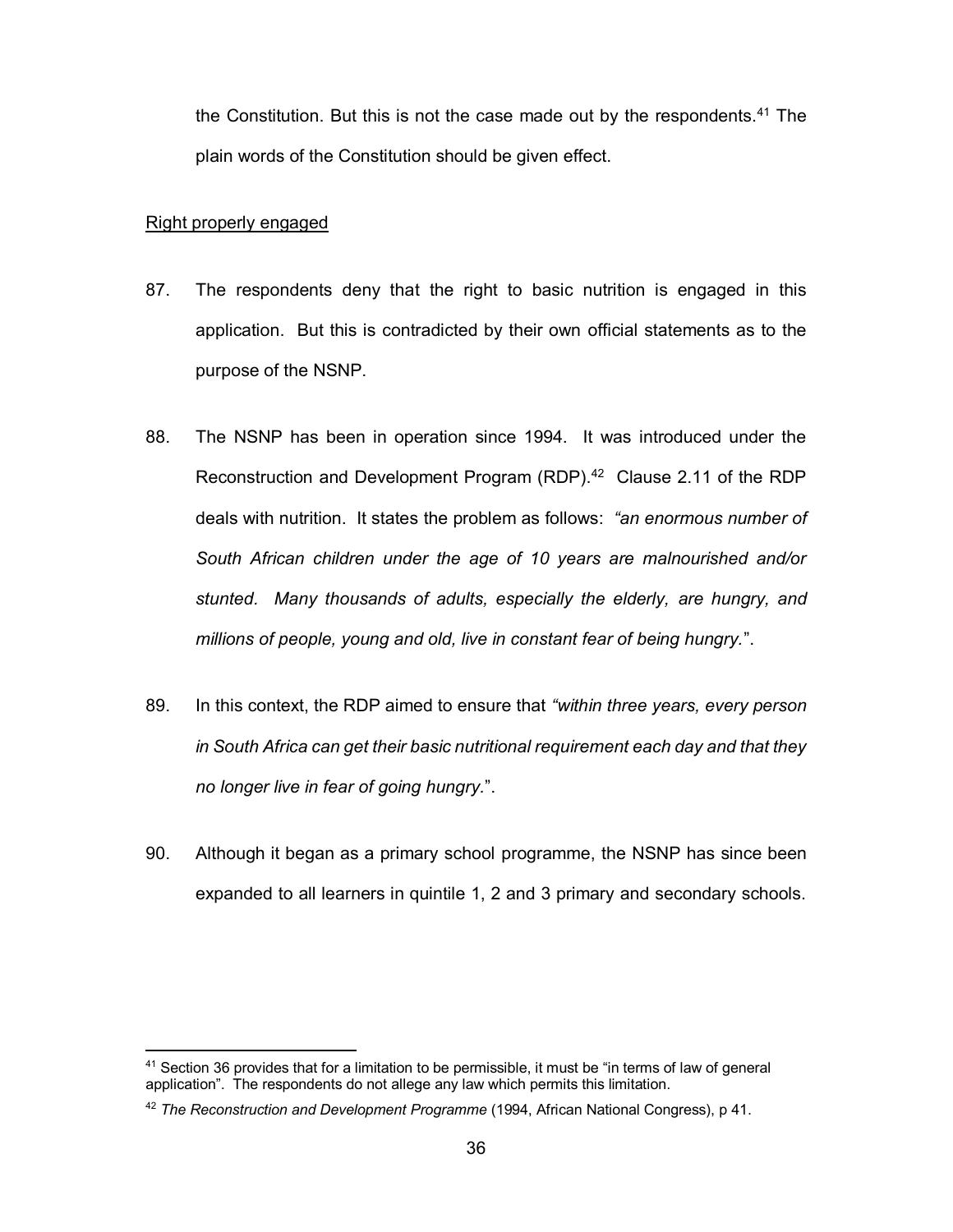In some provinces, the program extends to selected quintile 4 and 5 public schools.<sup>43</sup>

- 91. That objective of the RDP are echoed in the 2016 Report by the Department of Basic Education in its evaluation of the NSNP. That Report stated that although other forms of dealing with basic nutrition such as social grants remain, school feeding schemes remain pivotal in the State's effort to combat hunger among children. Families generally remain vulnerable to food insecurity. Although child hunger has declined, it remains unacceptably high.<sup>44</sup>
- 92. The 2016 Report explained the rationale for School Nutrition Program:

*"School Nutrition Programs*, *School Feeding Schemes, Food for Education (FFE) programs and take home rations are all responses to poverty and the poor nutritional status of children. There are two main groups of arguments in support of feeding children in schools: The first group is a nutritional one; and the second is an educational one. However, it is difficult to separate the two, since well nourished children are assumed to perform better at school.*" <sup>45</sup> (Our underlining)

93. The Five-Year Strategic Plan 2015/2016 to 2019/2020 published by the Department of Basic Education<sup>46</sup> makes a similar point. It states that the NSNP

<sup>43</sup> Record 006-52; FA para 103

<sup>44</sup> Record 006-321; Annexure NM50 at pages 325 to 326

<sup>45</sup> Record 006-321; Annexure NM50 at page 326

<sup>46</sup> Record 006-339.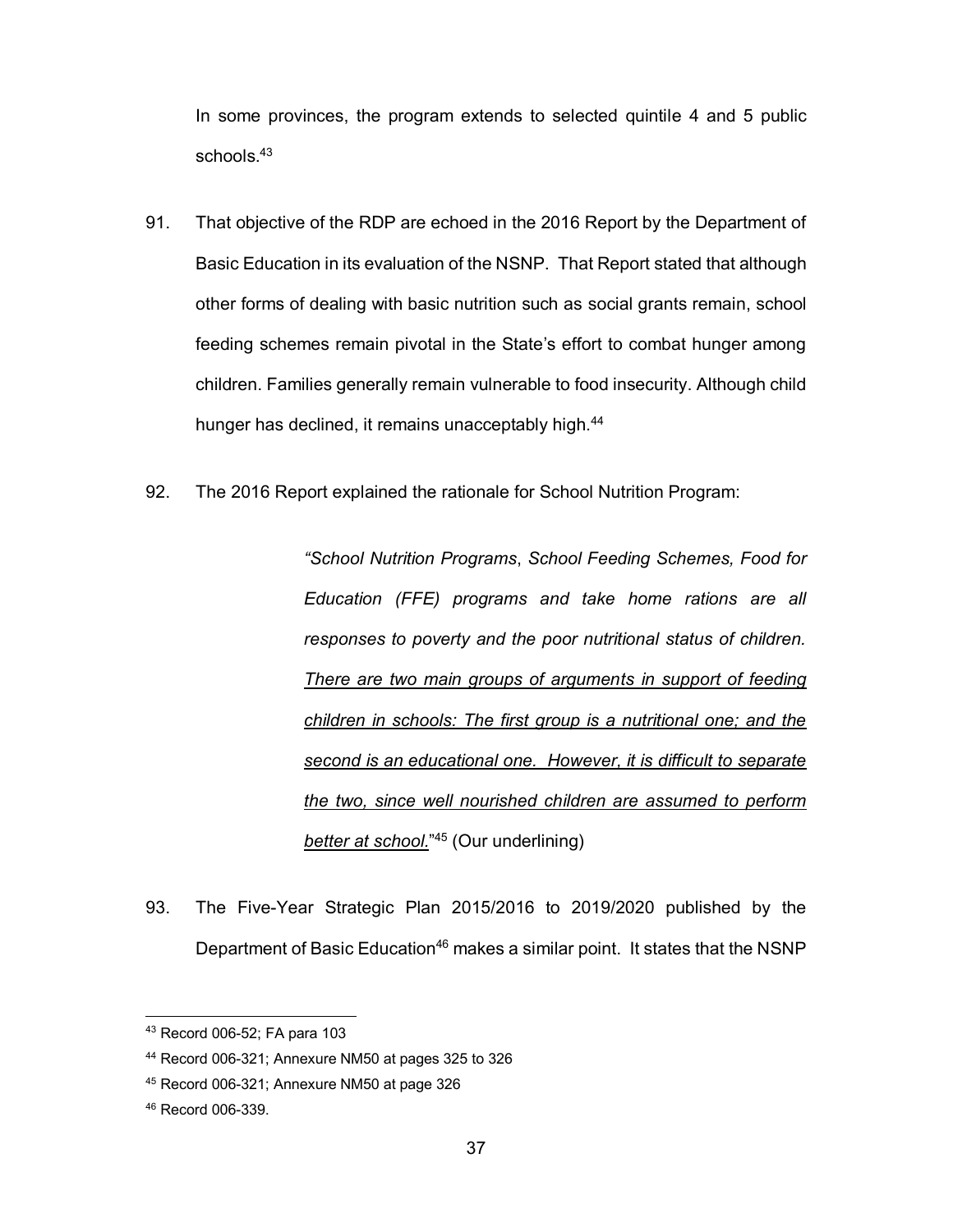*"is a government program for poverty alleviation, specifically initiated to uphold the rights of children to basic food and education.*" As we have noted, the Conditional Grant in the Division of Revenue Bill says the same.

94. Thus, the program serves the clear purpose of providing basic nutrition. The rationale for it is plain to see. The State has recognized the levels of poverty and the impact on children. One of the outcomes of good nutrition is improved performance at school. But it is not the sole outcome. The goals of nutrition and good performance at school are mutually reinforcing and indivisible.

#### Limitless duty?

- 95. The respondents also argue that the State has no obligation to provide each and every child with meals every day without limits. That is to caricature this application. The applicants have made no such argument. We submit, rather, that where the State has assumed the particular vehicle of providing the right to basic nutrition through the NSNP, it may not summarily terminate it without a similarly suitable program. The applicants do not ask for meals other than those that the State has committed to provide. Nor do they ask for meals for each and every child, in addition to those whom the State has undertaken to feed.
- 96. Section 28(1)(c) should be read together with section 7(2) of the Constitution. It obliges the State to *"respect, protect, promote and fulfill the rights in the Bill of Rights.*". As we have shown above, the State intended that qualifying learners will receive nutrition through the NSNP. The State has a duty to respect and protect that entitlement. That submission applies with equal force to the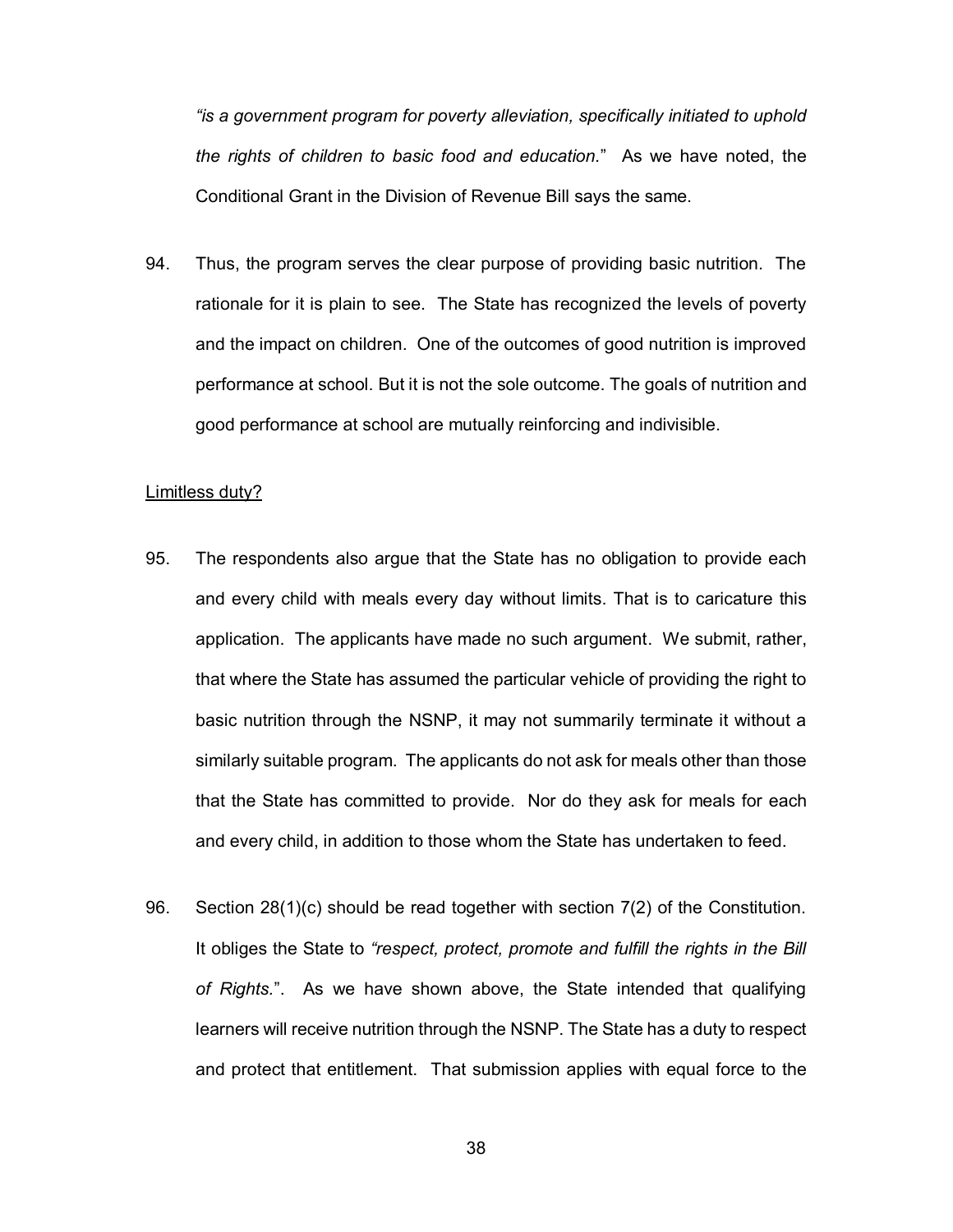right to basic nutrition, the right to food, and right to basic education, all of which are fulfilled by the NSNP.

- 97. That is so because the Constitution creates a negative obligation not to impair the right of access to the rights in our Constitution. This obligation was first identified by the Constitutional Court in its *Grootboom* judgment, in the context of evictions which deprive people of access to housing.<sup>47</sup> The Court subsequently applied this to the right to basic education in the *Juma Masjid* case.48 The learners have an entitlement to receive, and have actually received, the food which is provided by the NSNP. According to the Director-General, this had to be suspended when the schools were closed in March 2020, because the Conditional Grant does not permit the provision of the meals other than when schools are open.<sup>49</sup> Whether or not that is correct, the entitlement and the corresponding obligation resumed when the schools were reopened on 8 June 2020. The state is under an obligation not to deprive the learners of that right.
- 98. In *Law Society of South Africa & Others v President of the Republic of South Africa & Others*<sup>50</sup> the Constitutional Court invalidated the decision of the President to sign an International Treaty whose effect was to abolish the Southern African Regional Tribunal. The Court noted that the impugned protocol *"seeks to take away a pre-existing individual right of access to the*

<sup>&</sup>lt;sup>47</sup> Government of the Republic of South Africa and others v Grootboom and others 2001 (1) SA 46 (CC) at para 34, referring the "obligation placed upon the State and all other entities and persons to desist from preventing or impairing the right of access to adequate housing".

<sup>48</sup> Governing Body of the Juma Musjid Primary School v Essay N.O. 2011 (8) BCLR 761 (CC).

<sup>49</sup> Record 011-14 at 15; AA para 16.

<sup>50</sup> 2019 (3) SA 30 (CC)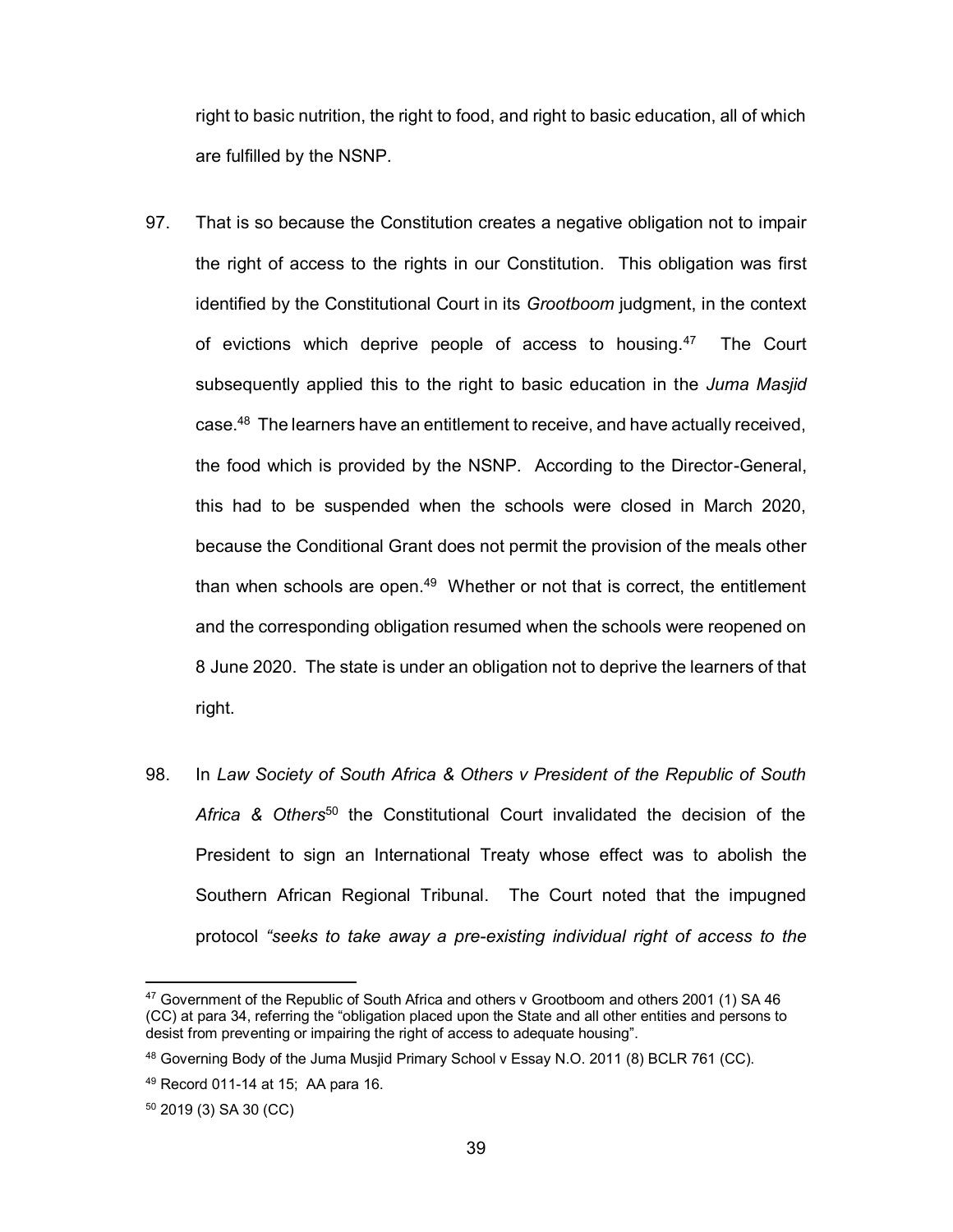*Tribunal.*".51 Second, the Court found that the Act impermissibly extinguished *"citizens' existing rights*" by infringing the obligation to respect, protect, promote and fulfill the rights in the Bill of Rights contained in section  $7(2)^{52}$ .

- 99. In *Governing Body of the Juma Musjid Primary School v Essay* N.O.53 it was held that the State is a bearer of positive obligations in respect of the rights contained in the Bill of Rights. But the rights may also be negatively protected from improper invasion. The breach of this obligation *"occurs directly when there is a failure to respect the right, or indirectly, when there is a failure to prevent the direct infringement of the right by another or a failure to respect the existing protection of the right by taking measures that diminish that protection.*" 54
- 100. We submit in this case, the State accepted the obligation to provide basic nutrition to a specific category of children, namely learners who meet the qualification criteria to benefit from the nutrition program. Having accepted and assumed that responsibility, the State may not to deprive the children of that right by discontinuing the programme. To put the matter at its lowest, the State may not do so unless it provides a compelling justification for this. No such reason has been proffered.
- 101. This approach is consistent with the international jurisprudence in respect of socio-economic rights: *"any deliberately retrogressive measures in that regard would require the most careful consideration and would need to be fully justified*

<sup>51</sup> Law Society at para 72

<sup>52</sup> Law Society at para 78

<sup>53</sup> 2011 (8) BCLR 761 (CC)

<sup>54</sup> Juma Musjid at paras 57 to 58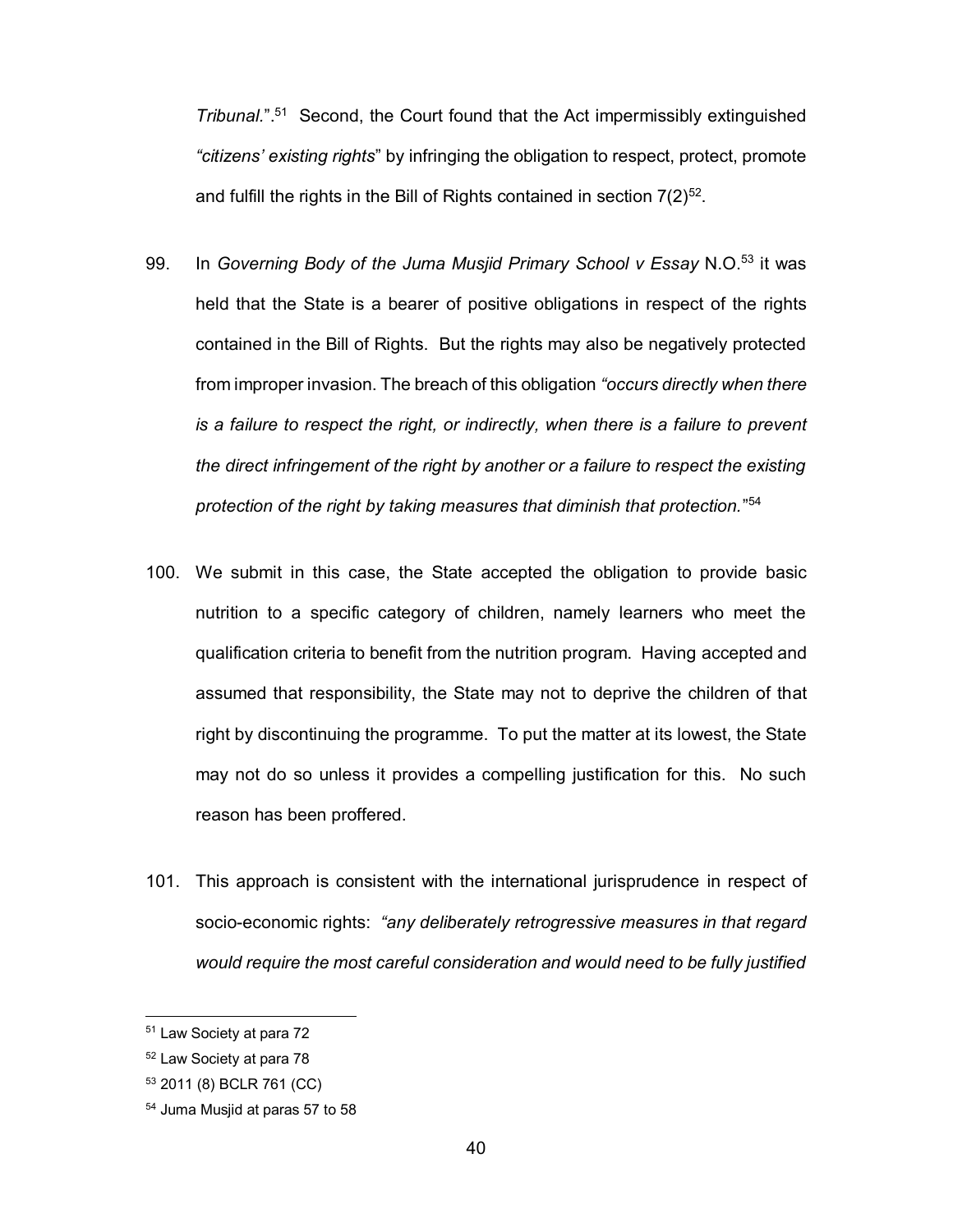*by reference to the totality of the rights provided for in the Covenant and in the context of the full use of the maximum available resources"*. 55

102. This applies whether the right in question is the child's right to food under section 28(1)(c), or the right to food in terms of section 27(1)(c).

#### Primary vs Alternative duty

- 103. The State's final argument under this heading is that it bears no *"primary"* obligation to provide basic nutrition. It claims that such obligation rests with the parents. The argument stands to be rejected. Not every learner qualifies under the NSNP. Specific quintiles are selected, presumably on the basis of socioeconomic data in respect of the qualifying schools. No doubt one of the factors taken into consideration is the ability of parents to provide the required meals. The founding premise of the NSNP is that the children will not receive this basic nutrition from their parents. To claim that parents – many of them now in even more precarious economic circumstances than before the Lockdown - should now *"take back*" the responsibility of providing this food is the height of cynicism.
- 104. But the argument is also fundamentally flawed in law. It is so that in *Grootboom*, the Constitutional Court held that section 28(1)(c) encapsulates the conception of the scope of care that children should receive in our society. One of its purposes is to *"ensure that children are properly cared for by their parents or*

<sup>55</sup> United Nations Committee on Social and Economic Rights General Comment 3, para 9, quoted in Grootboom at para [45].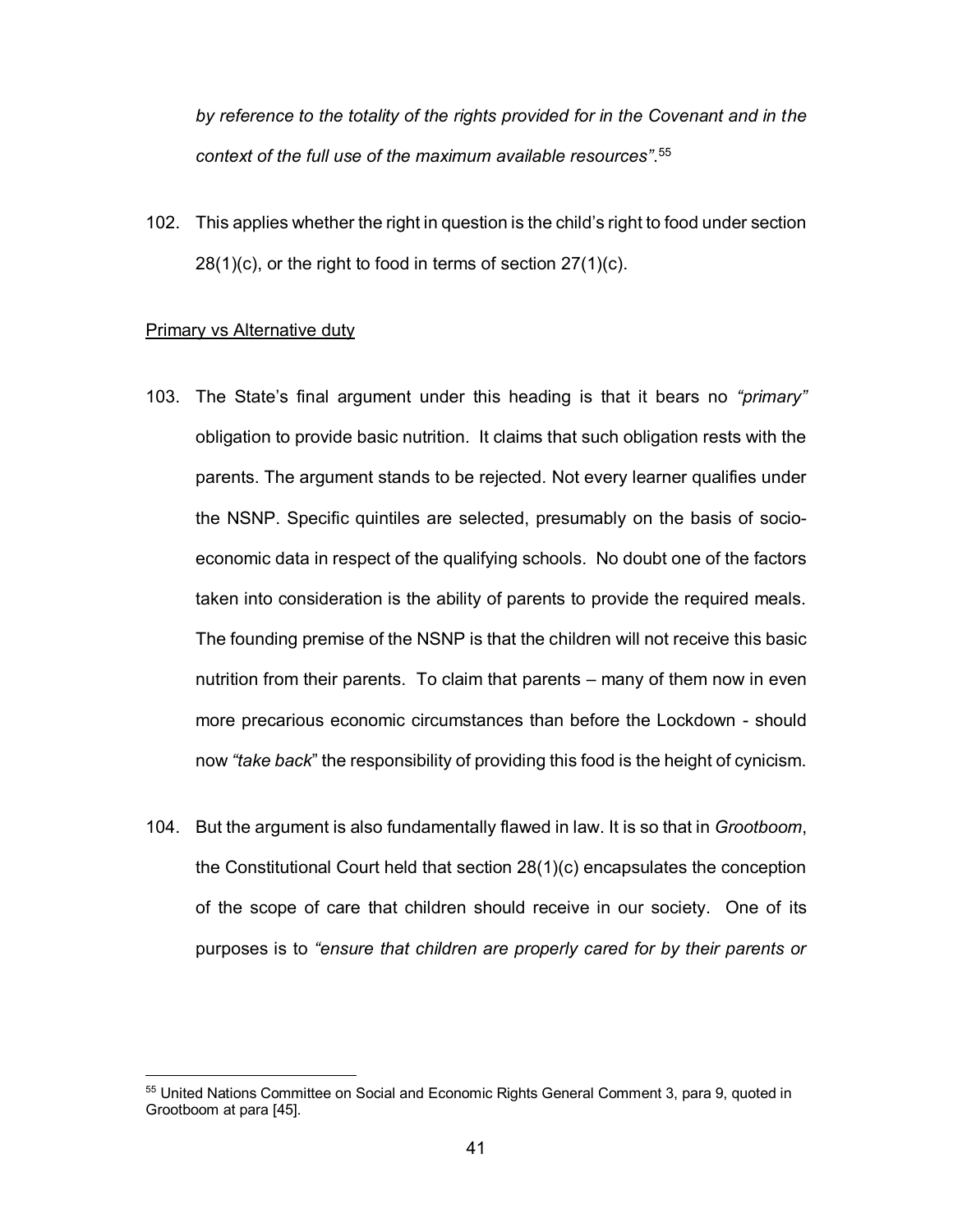*families, and that they receive appropriate alternative care in the absence of parental or family care.*" 56

- 105. Speaking specifically about shelter the Court held *"through legislation and the common law, the obligation to provide shelter in subsection (1)(c) is imposed primarily on the parents or family and only alternatively on the State. The State thus incurs the obligation to provide shelter to those children, for example, who are removed from their families. It follows that section 28(1)(c) does not create any primary State obligation to provide shelter on demand to parents and their children is children are being cared for by their parents or families.*"57
- 106. But as the Court, noted the judgment does not mean that the State incurs no obligation in relation to children who are being cared for by their parents or families. The State remains responsible to provide families with other socioeconomic rights to enable them to provide for their children.<sup>58</sup>
- 107. So the question is what is to happen where the parental or family care is inadequate. This is the real question in this case. The Constitution does not contemplate that children whose parents cannot afford to feed them should either be left to starve, or removed from their parents. Rather, it envisages that the State will guarantee their rights under section 28 of the Constitution.

<sup>56</sup> Grootboom at para 77

<sup>57</sup> Grootboom at para 77

<sup>58</sup> Grootboom at paras 76 to 78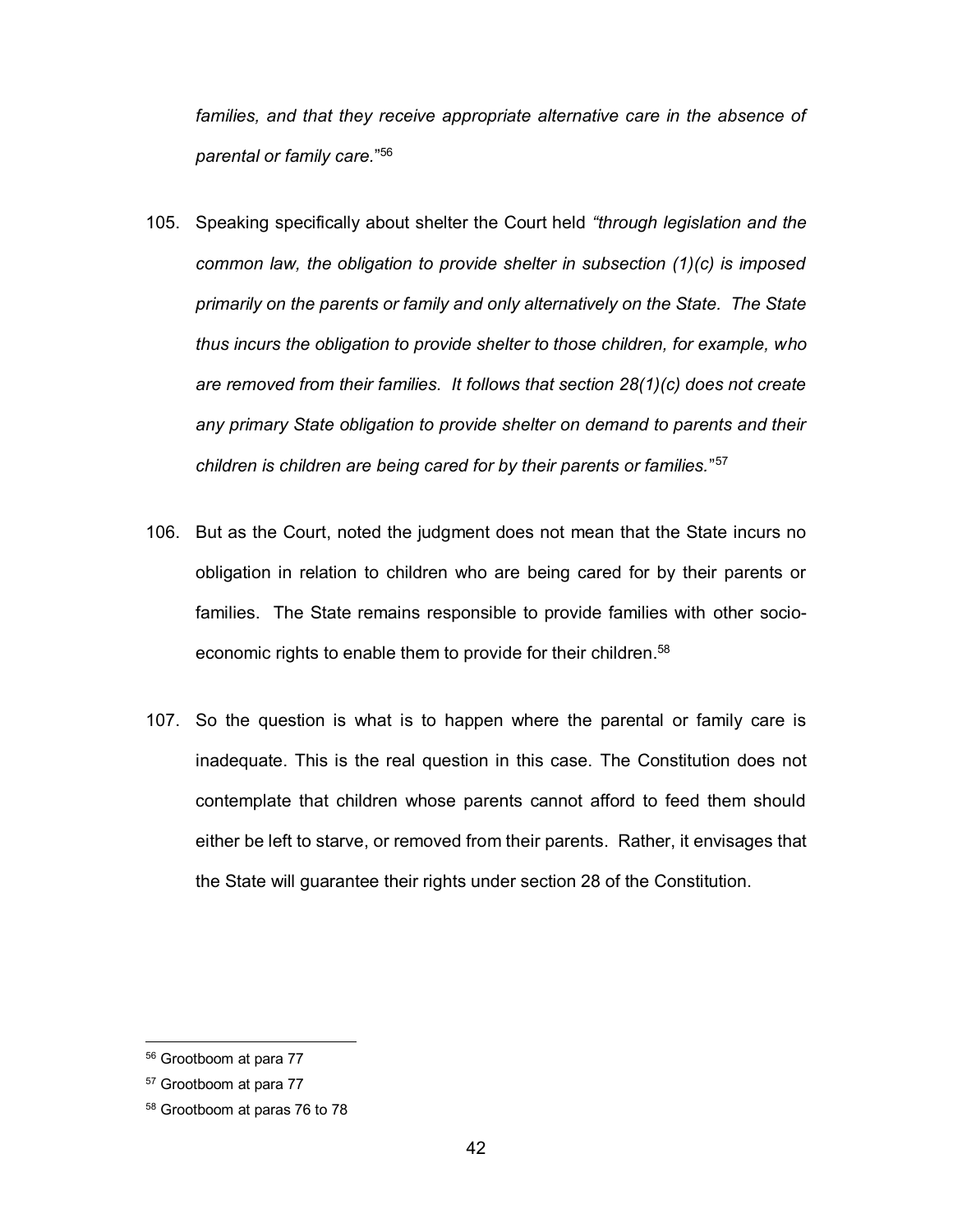108. The authority for this proposition is to be found in *Minister of Health & Others v Treatment Action Campaign & Others*<sup>59</sup> where the Court held:

> *"The State is obliged to ensure that children are accorded the protection contemplated by section 28 that arises when the implementation of the right to parental or family care is lacking. Here we are concerned with children born in public hospitals and clinics to mothers who are for the most part indigent or unable to gain access to private medical treatment which is beyond their means. They and their children are in the main dependent upon the State to make health care services available to them.".*

- 109. That is precisely the case here. Cases such as *Centre for Child Law v Minister of Home Affairs*<sup>60</sup> provide further judicial endorsement for the approach in *TAC*. The Court held in reference to the finding in *Grootboom* that *"this suggests that the State is under a direct duty to ensure basic socio-economic provision for children who lack family care, as do unaccompanied foreign children. There is thus an active duty on the State to provide those children with the rights and protection set out in section 28.*"61.
- 110. In *Centre for Child Law v MEC for Education* 2008 (1) SA 223 (T) it was held that the children's rights in section 28 are not subject to internal limitation such as the availability of resources or progressive realization. They are unqualified

<sup>59</sup> 2002 (5) SA 721 (CC)

 $60$  2005 (6) SA 50 (T)

<sup>&</sup>lt;sup>61</sup> TAC at para 17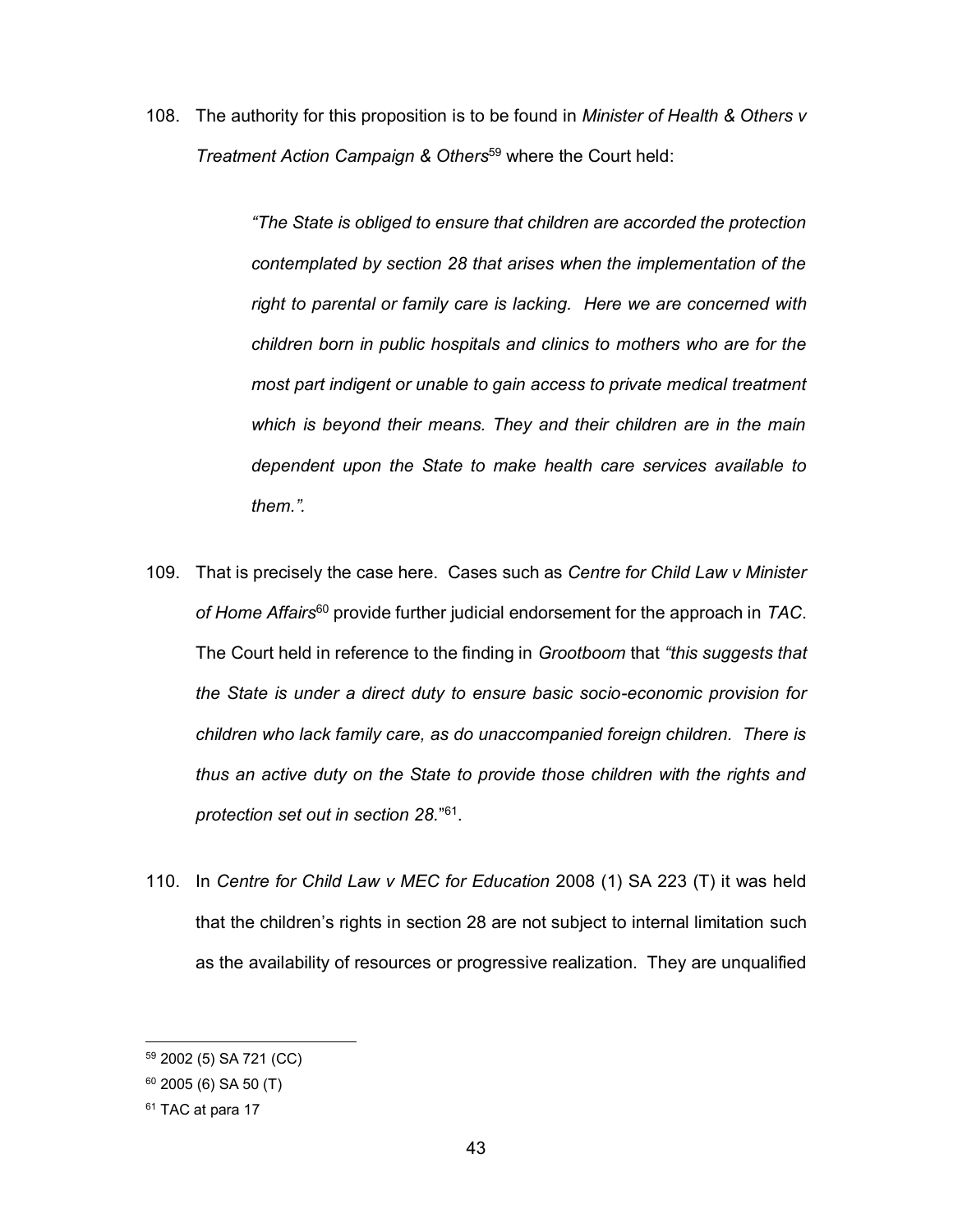and immediate. They may, however, be limited under section 36 of the Constitution.

- 111. We submit that the arguments of the respondents do not avail. They reflect an impoverished understanding of our transformative Constitution. The language of section 28(1)(c) is clear. Every child is entitled to basic nutrition. The NSNP fulfils that right. Official State policy affirms this. Under section 7(2) of the Constitution the State must respect and protect existing access to the right. The State breaches the Constitution when, as in this matter, it abdicates responsibility by shifting the obligation back to parents, when it knows that they are unable to feed their children. As a matter of law, where parents are unable to provide adequate parental care, the State is duty bound to step in. Nowhere is this more stark than on the present set of facts. An appropriate declaratory order should accordingly be made that the State has failed to fulfil its obligations imposed by section 28(1)(c) of the Constitution.
- 112. A similar analysis applies to the general right of access to food under section 27(1)(b) of the Constitution:
	- *(1) "Everyone has the right to have access to …*
	- *(b) sufficient food …;*

*(2) The state must take reasonable legislative and other measures, within its available resources, to achieve the progressive realisation of each of these rights"*.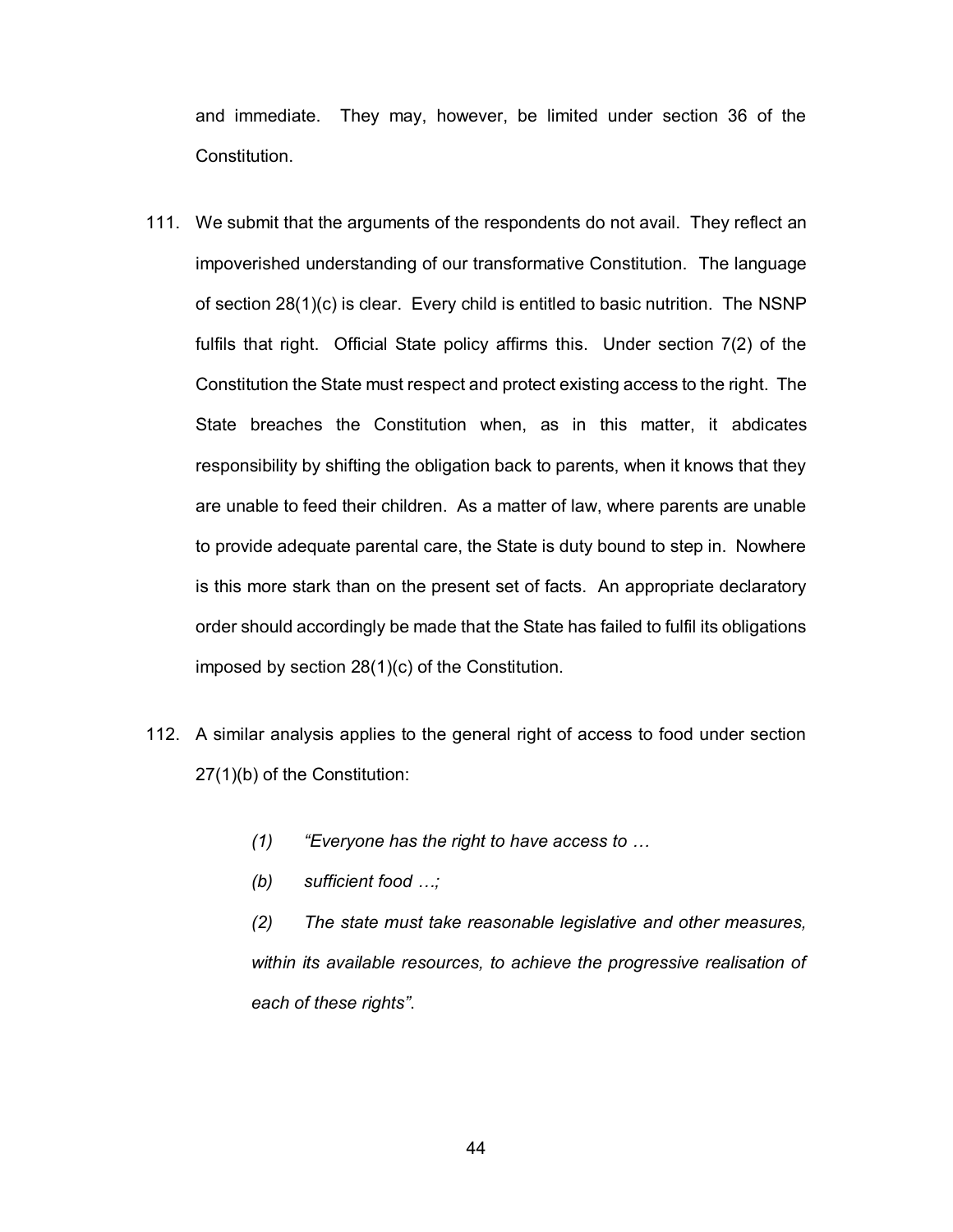- 113. First, a deliberately retrogressive step, which removes and does not replace access to a constitutionally guaranteed right cannot conceivably constitute "progressive realization' of the right.
- 114. Second, as we have noted above, a retrogressive measure of that nature requires special justification in order to qualify as "reasonable". No such justification is offered. Most specifically, the respondents cannot and do not contend that they cannot afford to resume doing what they did before the Lockdown. It is common cause that the availability of funds is not an issue.
- 115. Third, a measure of this kind is not "reasonable" in terms of the criteria laid down by the Constitutional Court in *Grootboom*. Yacoob J said on behalf of the Court:

*[44] Reasonableness must also be understood in the context of the Bill of Rights as a whole. The right of access to adequate housing is entrenched because we value human beings and want to ensure that they are afforded their basic human needs. A society must seek to ensure that the basic necessities of life are provided to all if it is to be a society based on human dignity, freedom and equality. To be reasonable, measures cannot leave out of account the degree and extent of the denial of the right they endeavour to realise. Those whose needs are the most urgent and whose ability to enjoy all rights therefore is most in peril, must not be ignored by the measures aimed at achieving realisation of the right.*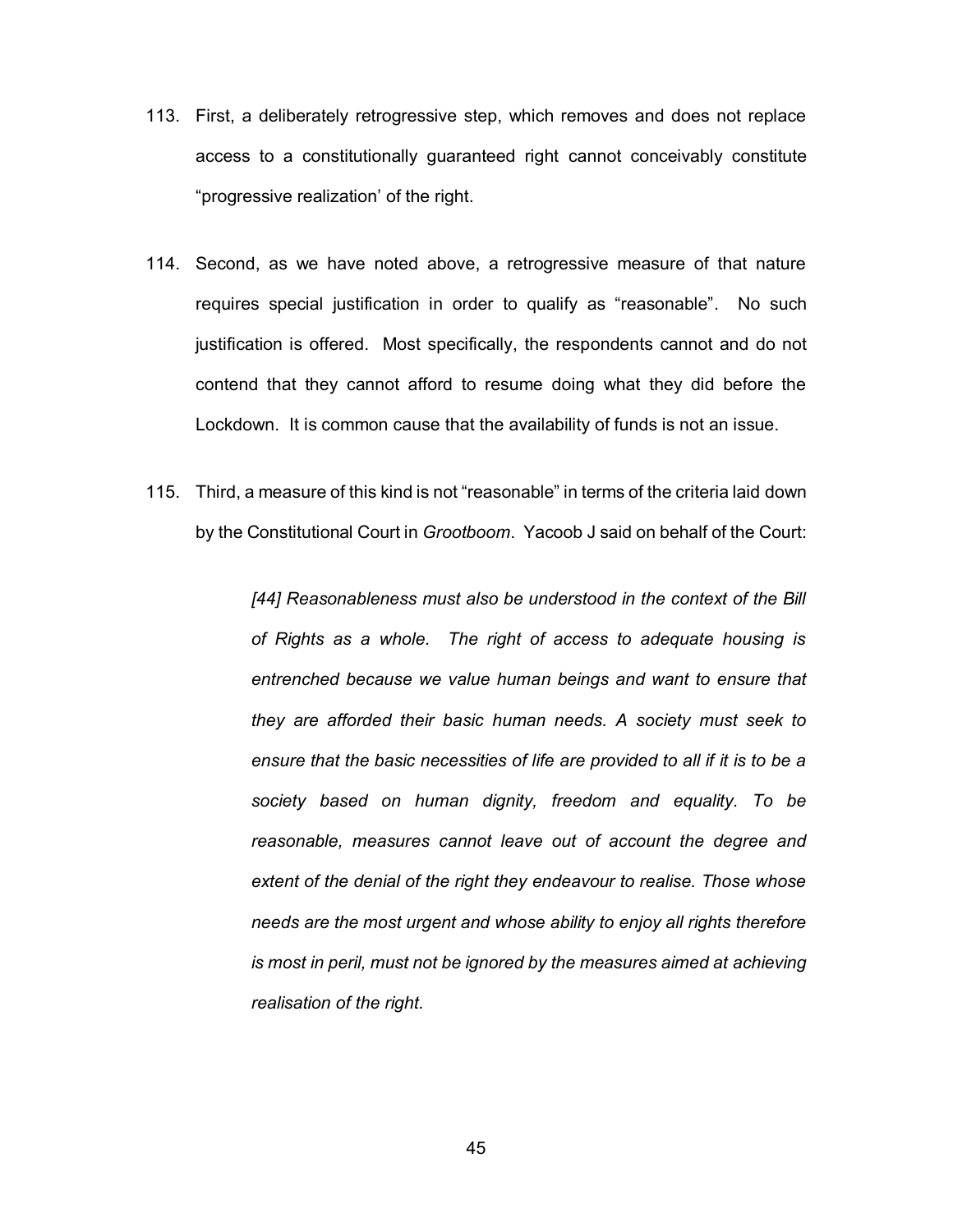116. A measure which deprives one of the most vulnerable groups – indigent children  $-$  of access to one of the most basic needs  $-$  food can hardly qualify as "reasonable'.

#### *The right to a basic education*

## History matters

- 117. Section 29(1)(a) of the Constitution provides that everyone has the right *"to a basic education"*.
- 118. Education, former Deputy Chief Justice Moseneke once noted, *"is primordial an integral to the human condition.".* Basic education is expressly provided for in the Constitution.62 Education's potential is transformative, for both the individual and society.
- 119. At the heart of the Constitution is a commitment to resolving the inequality created under colonialism and apartheid.63 The goal is to create a society based on the values of human dignity, equality and freedom.<sup>64</sup>
- 120. Therefore, interpreting the right to basic education must entail the specific goal of resolving the legacy of inequality in the education system. Yet, provision of education is trapped by the same apartheid legacy that it seeks to resolve. Formerly white schools continue to enjoy privilege. Black schools, on the other

<sup>&</sup>lt;sup>62</sup> Federation of Governing Bodies for South African Schools v Member of the Executive Council for Education, Gauteng & Another 2016 (4) SA 546 (CC) at paras 1 and 3

<sup>&</sup>lt;sup>63</sup> Section 9 of the Constitution.

<sup>&</sup>lt;sup>64</sup> Soobramoney v Minister of Health, Kwa Zulu Natal 1998 (1) SA 765 (CC) at para 16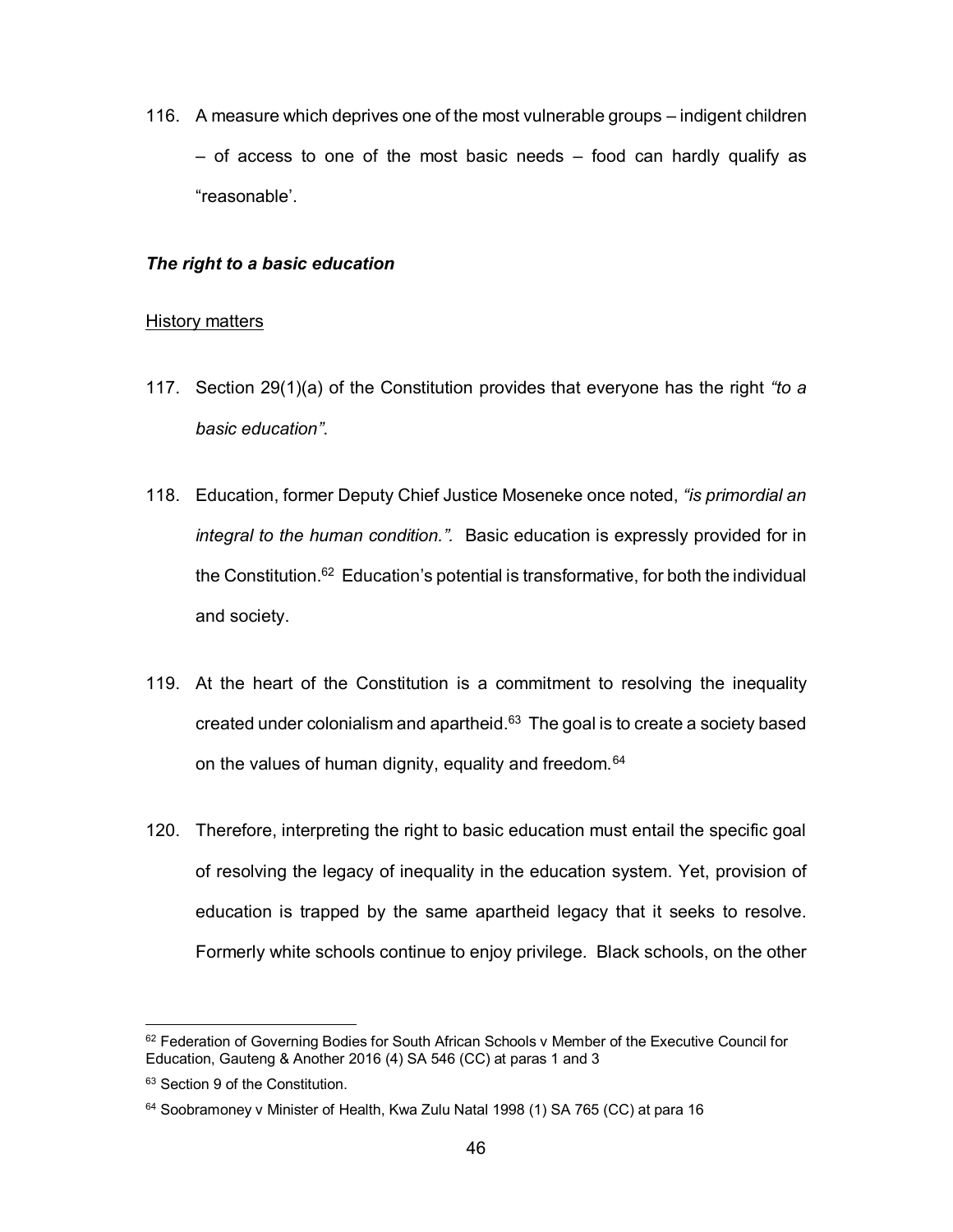hand are trapped in poverty. The Constitutional Court has remarked *"today, the lasting effects of the educational segregation of apartheid are discernable in the systemic problems of inadequate facilities and the discrepancy in the level of basic education for the majority of learners."<sup>65</sup>*.

#### The scope

- 121. While the full scope of the right to a basic education is yet to be defined, some judicial pronouncements assist in this regard.
- 122. The right to a basic education is not subject to progressive realization or available resources. It is immediately realizable.<sup>66</sup>
- 123. Teaching staff, non-teaching staff and adequate teaching resources are necessary components of the right.<sup>67</sup>
- 124. The State's obligation to provide a basic education "is not confined to making places available at schools. It necessarily requires the provision of a range of educational resources: schools, classrooms, teachers, teaching materials and appropriate facilities for learners."<sup>68</sup>

<sup>&</sup>lt;sup>65</sup> Juma Musjid Primary School at para 42

<sup>&</sup>lt;sup>66</sup> Juma Musjid Primary School at para 37

<sup>&</sup>lt;sup>67</sup> Centre for Child Law & Others v Minister of Basic Education & Others (National Association of School Governing Bodies as amicus curiae) 2012 (4) ALL SA 35 (EC) at para 32

<sup>&</sup>lt;sup>68</sup> Madzodzo & Others v Minister of Basic Education & Others 2014 (3) SA 441 (ECM) at para 20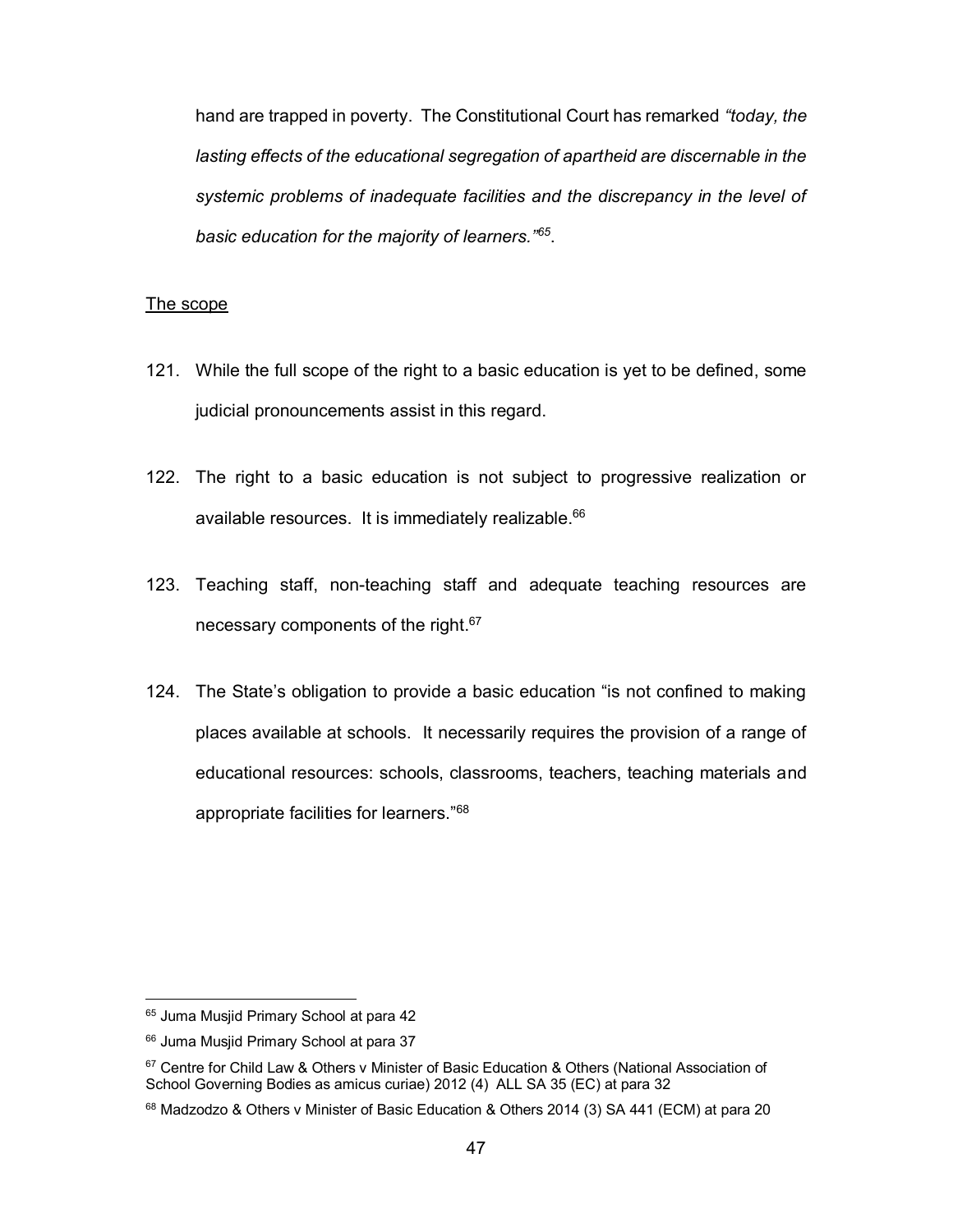- 125. The right extends to textbooks, which are clearly part of the essential elements to the realization of the right;<sup>69</sup> to desks and chairs at which learners may learn; $70$  and to scholar transport to enable learners to get to school.<sup>71</sup>
- 126. We now address the objections of the State to this claim.

## State policy is instructive on the content of the right

- 127. The respondents deny that the NSNP is part of the right to a basic education. They are wrong. But this is not a question to be answered at the level of generality.
- 128. In *Section 27* Kollapen J held: *"What is relevant, however, in the context of the right, is the narrow question in this application whether the provisions of textbooks is a component of the right to basic education? The answer to this question, in my view, can be found quite easily in the policy statements of the State in respect of textbooks and their relationship to giving effect to the right to basic education."<sup>72</sup>* (Emphasis added)
- 129. Upon an analysis of various policy pronouncements made by the State, he concluded that *"the provision of learners support material in the form of*

<sup>69</sup> Section 27 & Others v Minister of Education & Another 2013 (2) SA 40 (GNP) at para 22

 $70$  Madzodzo and Others v Minister of Basic Education and Others 2014 (3) SA 441 (ECM)

 $71$  Tripartite Steering Committee and another v Minister of Basic Education and Others 2015 (5) SA 107 (ECG)

 $72$  At para 23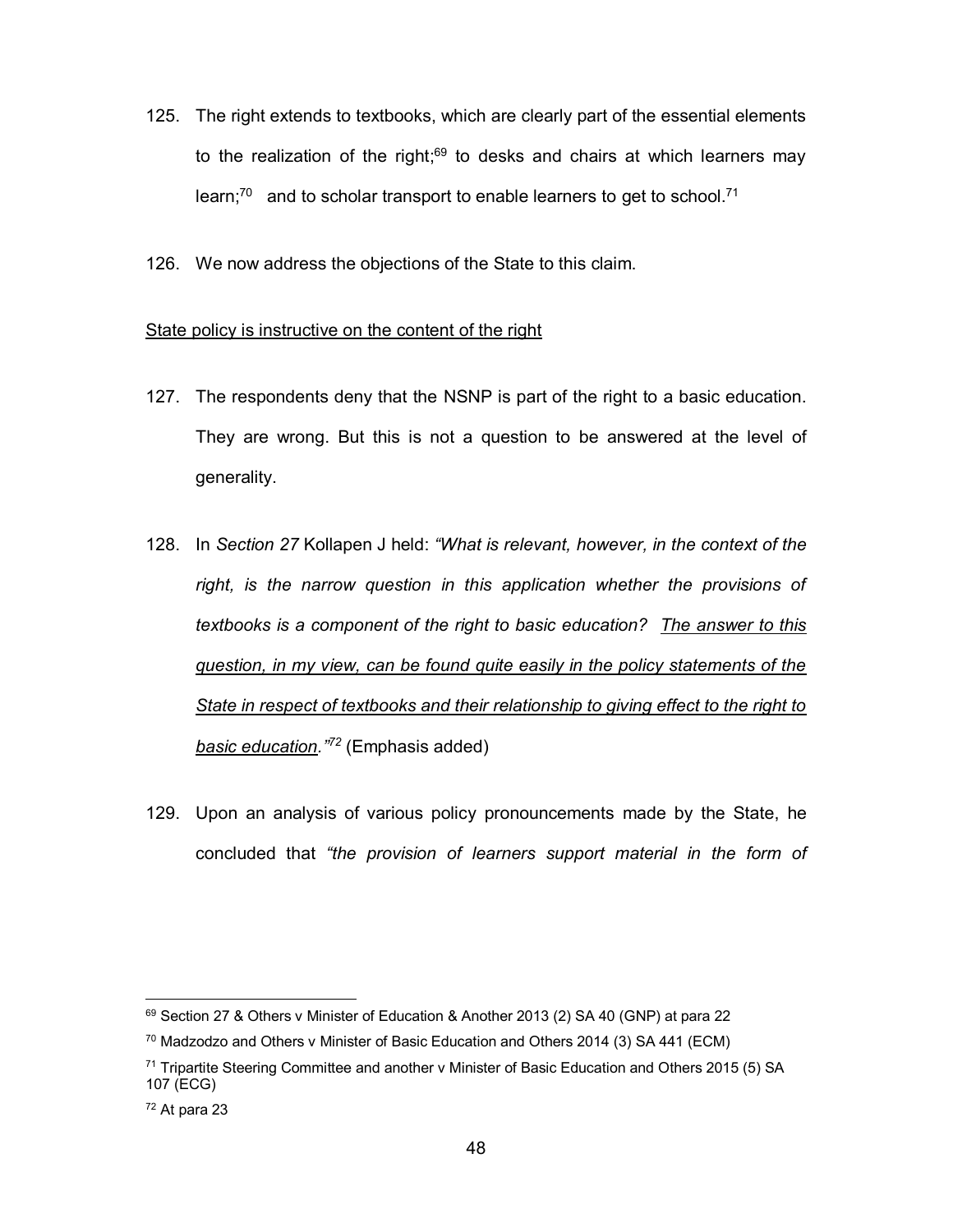*textbooks, as may be prescribed is an essential component of the right to basic education and its provision is inextricably linked to the fulfilment of the right."<sup>73</sup>*.

130. The Supreme Court of Appeal has taken the same approach. In *Minister of Basic Education v Basic Education for All*<sup>74</sup> the Court held:

> *"I agree with Counsel on behalf of BEFA that the DBE did not only set itself a 'lofty' ideal but that its policy and actions, as set out in the affidavits filed on its behalf, all indicate that it had committed to providing a textbook for each learner across all grades. The content of the section 29(1)(a) right is also determined in the DBE's Action Plan for 2014 – towards the realization of schooling in 2025. That certainly is what it achieved in pursuit of its own policy in respect of the other 8 Provinces and on its version of events for almost 98 percent of learners in Limpopo."* (Emphasis added)

- 131. The SCA thus measured the delivery of textbooks by reference to the Government's own policy pronouncements. These can be instructive in defining the scope of the right.
- 132. The same applies here.
- 133. First, the Division of Revenue Bill 3 of 2020 is relevant. It has been passed by the National Assembly. Its anticipated outcomes include *"access to education"*. The minimum feeding requirements in terms of the Bill includes the provision of

<sup>73</sup> At para 25

<sup>74</sup> 2016 (4) SA 63 (SCA)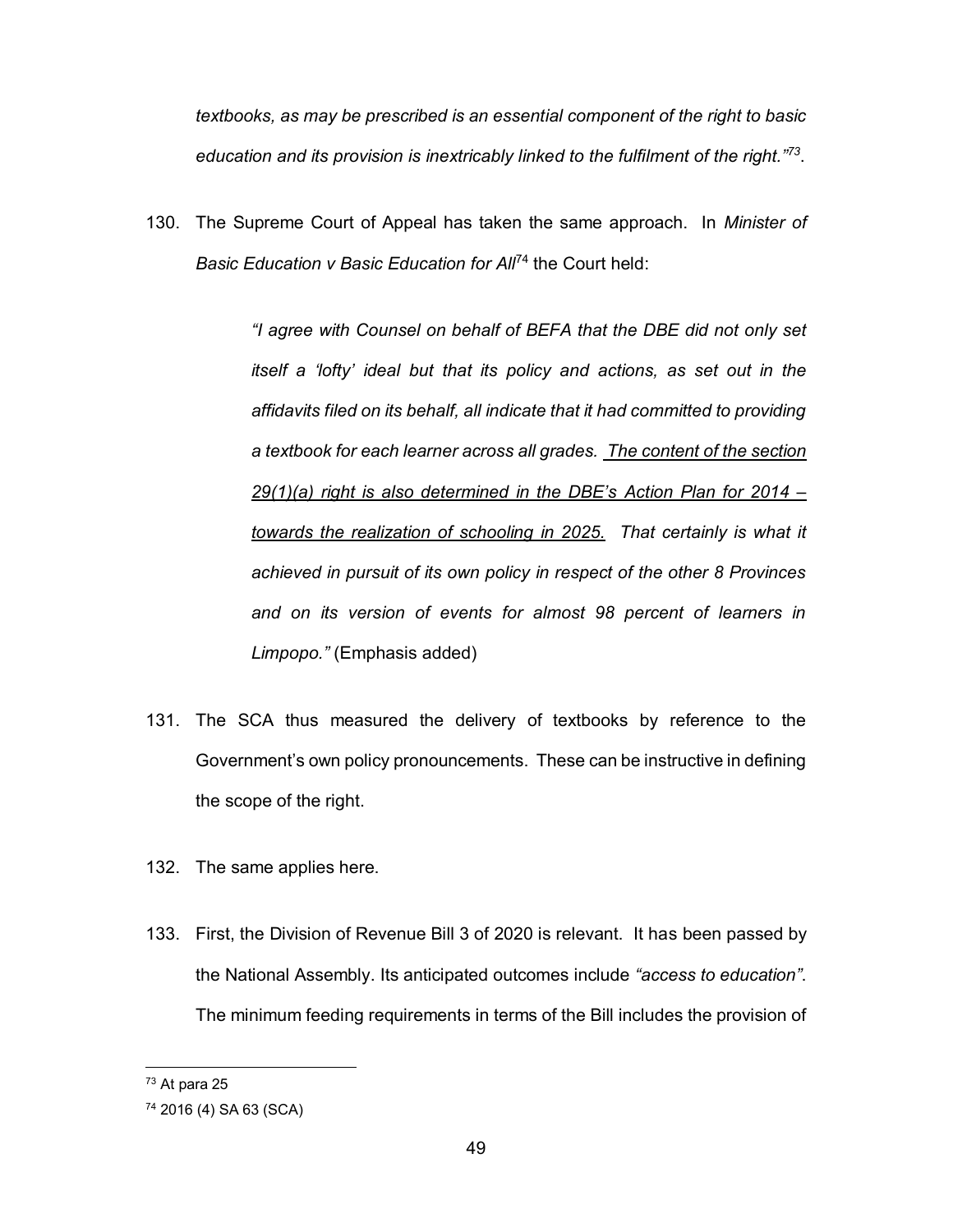meals to all learners in quintile 1 to 3 primary and secondary schools as well as identified special schools on all school days. The feeding requirements include the provision of nutritious meals to targeted learners in identified quintile 4 and 5 in line with available resources.

- 134. The Government had thus planned, and the National Assembly has authorized and allocated, the expenditure of funds to provide meals for all learners in quintile 1 to 3 primary and secondary schools and identified special schools on all school days.
- 135. Then there is the National Policy Guideline of 2009. It states that the NSNP is intended to provide meals to the most needy learners to help them to remain alert and receptive during lessons.
- 136. The 5-year Strategic Plan 2015/2016 to 2019/2020 specifies that the School Nutrition Program is used to alleviate poverty and is *"specifically initiated to uphold the rights of children to basic food and education".*

#### The NSNP is an important component of the right

- 137. Finally, we submit that in any event, properly construed, the right to a basic education must include, in appropriate circumstances nutrition provided for by the State. We say so with the following considerations in mind.
- 138. Firstly, the right to education is self-evidently an important right for selfdevelopment. But it acquires special significance in a country characterized by vast differences in race and class. The State itself accepts that the NSNP gives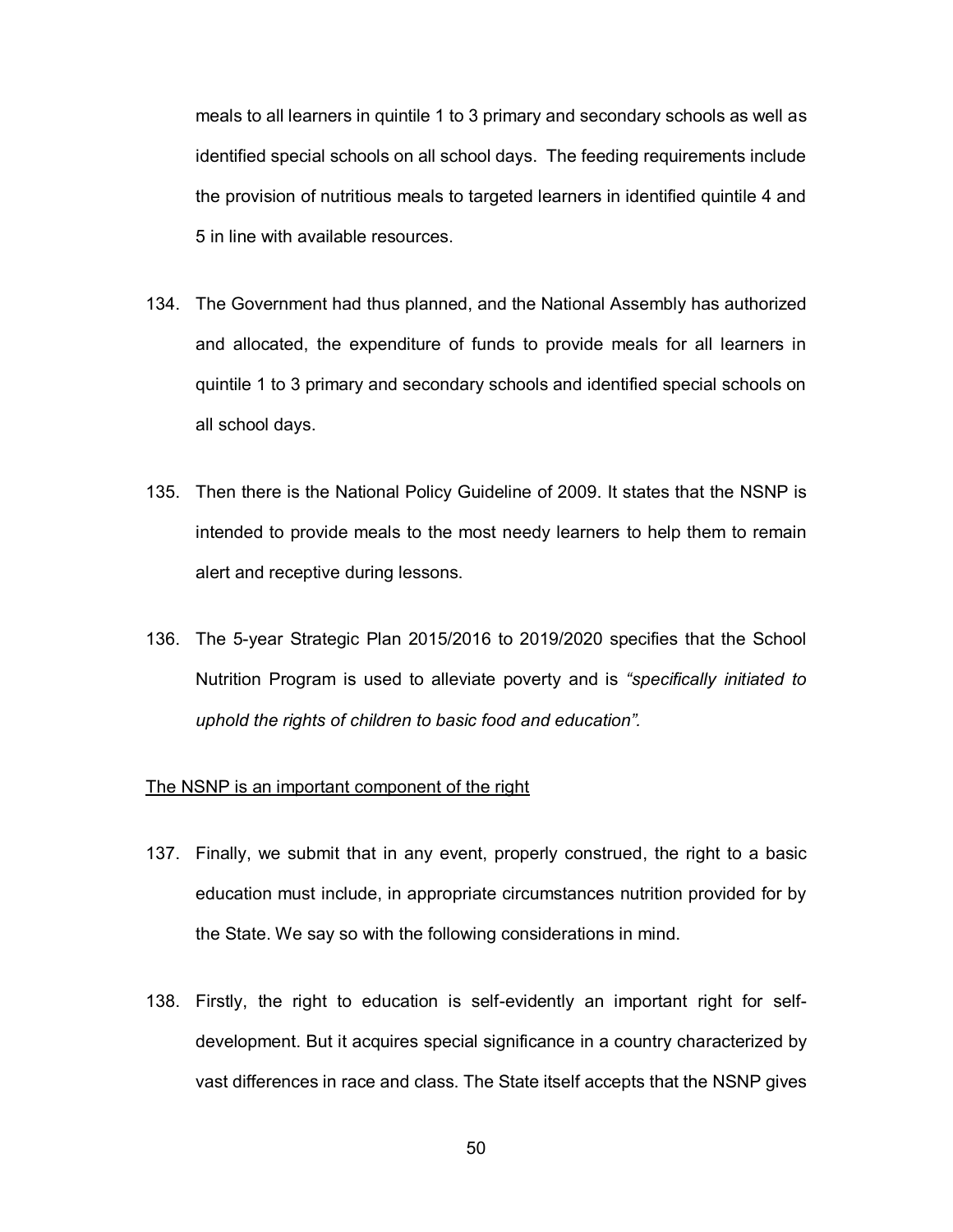effect to section 9(2) of the Constitution. Contrary to what the state appears to contend, section 9(2) does not entitle the state to confer benefits which it can retract at will. It is integral to the goal of equality. The Constitutional Court has affirmed in the *Van Heerden75* case that the measures taken under section 9(2) are "*integral to the reach of our equality protection*." The provisions of section 9(1) and section 9(2) are complementary; both contribute to the constitutional goal of achieving equality to ensure "*full and equal enjoyment of all rights*".76 Restitutionary measures to promote equality under section 9(2) constitute an integral component of the right to equality.

- 139. The class of learners who benefit from the NSNP are especially vulnerable. They occupy a special place in the scheme of the Constitution as a consequence of their vulnerability. Section 28(2) *"recognizes the vulnerability of children, their special importance in our society and the need for additional protection for them."<sup>77</sup>* Moreover there is the *"overarching principle"* in matters involving children's rights and interest, namely that their best interest must be considered. 78
- 140. The *"primary"* caregivers and parents are, on the common cause facts, unable to provide adequate food for their own children. This too is a legacy of the past. Trapped between poor parents and a recalcitrant State that refuses to recognize

<sup>75</sup> Minister of Finance and Another v Van Heerden 2004 (6) SA 121 (CC).

<sup>76</sup> Van Heerden at para 30.

<sup>77</sup> AB & Another v Pridwin Preparatory School & Others [2020] ZACC 12 (17 June 2020) at para 142 <sup>78</sup> Section 28(2) of the Constitution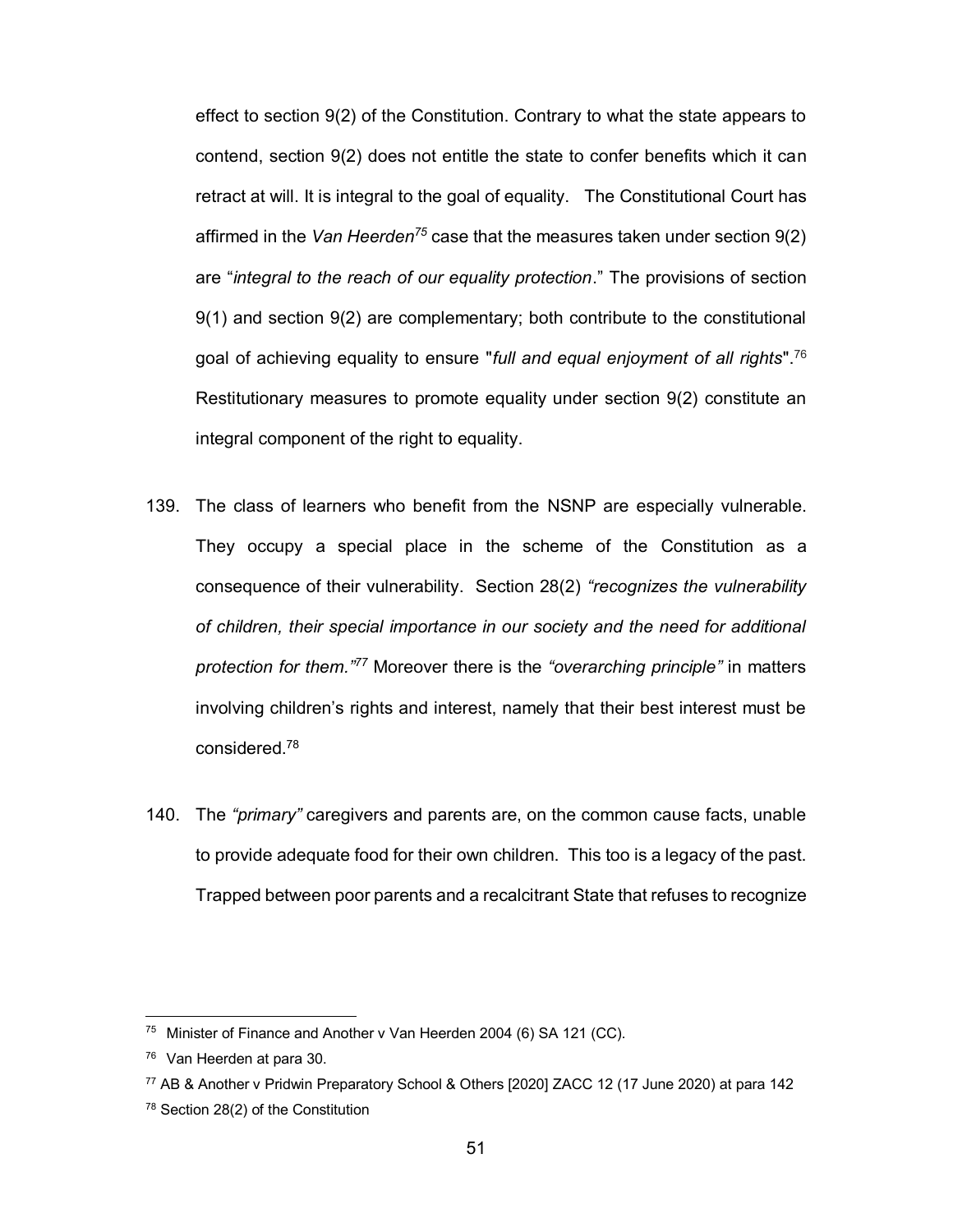a constitutional entitlement to receive meals, the position of the learners in this application could not be worse.

- 141. The injunction in section 39(1) of the Constitution applies. When interpreting provisions in the Bill of Rights this Court should *"promote the values that underly an open and democratic society based on human dignity, equality and freedom."*.
- 142. Nothing is more undignified than starvation. If the State's argument is upheld that in the circumstances of this case the primary obligation rests with the parent, and there is no obligation on the State, the outcome is truly perverse. Learners would be unable to receive food from their parents. They would also not be able to demand the same from the State. Their vulnerability having worsened because of the lockdown, they would be driven to starvation.
- 143. This would not be an interpretation to the Bill of Rights that promotes human dignity, equality and freedom. It does the opposite. Hence, a constitutionally compliant interpretation must mean that the right to a basic education includes the entitlement to receive meals under the NSNP.
- 144. We submit that it is plain that the two rights in issue constitute a clear constitutional basis for the claim of the applicants.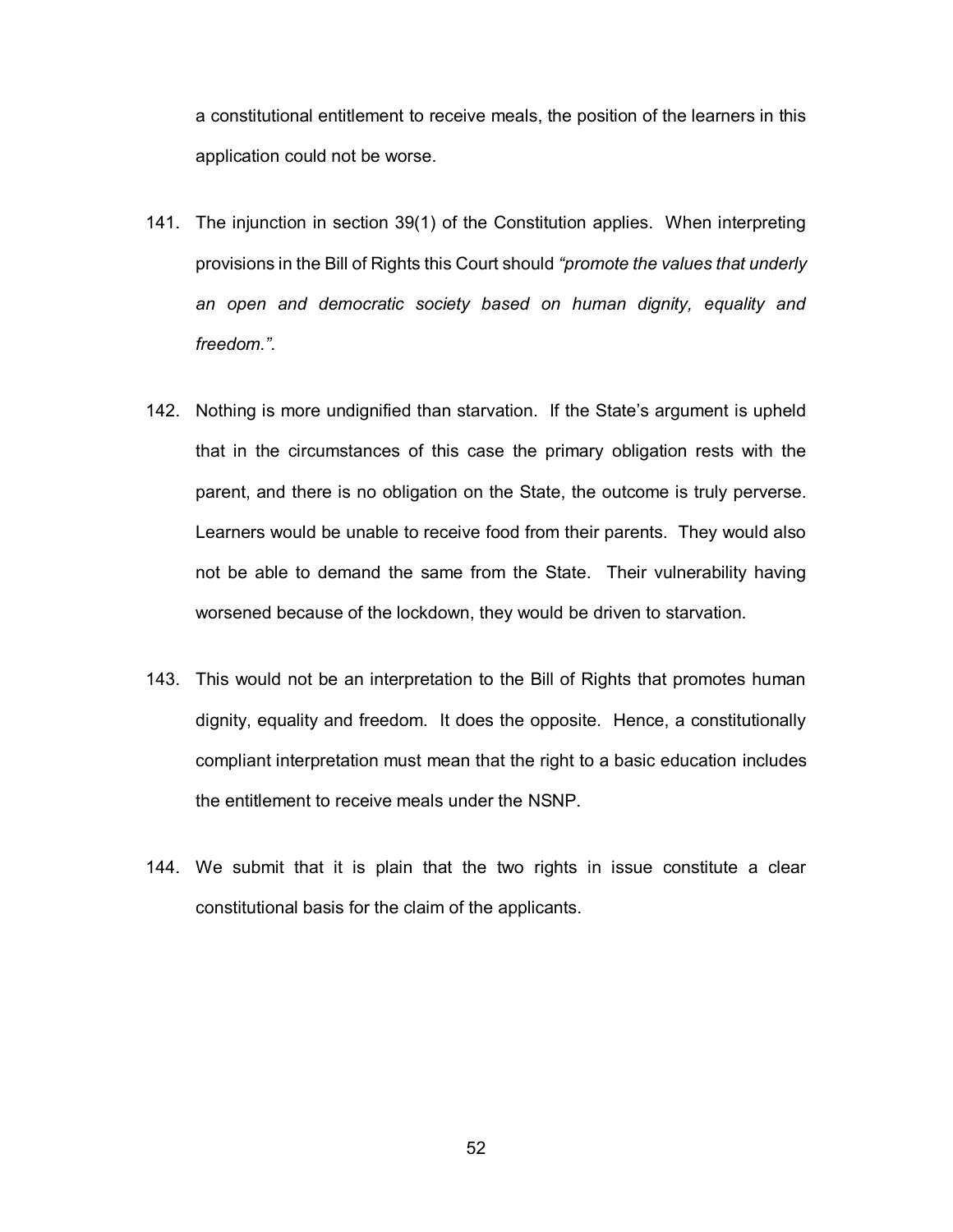# **APPROPRIATE RELIEF**

- 145. The State has infringed the rights of learners. Its promises have been broken. Appropriate relief must be granted. We ask for both declaratory and supervisory relief.
- 146. Declaratory relief is competent in three instances. First, as *"appropriate relief*" in terms of section 38 of the Constitution. Second, where law or conduct is declared unconstitutional under section 172(1)(a) of the Constitution. Third, as just and equitable relief in terms of section 172(1)(b) of the Constitution.
- 147. We submit that this is a clear case for declaratory relief. There is a dispute as to whether the State bears the obligations for which the applicants contend, and whether the Minister and the MECs have carried out their obligations. This requires determination by the court.

### **When will supervisory and declaratory relief be granted?**

#### Section 38 of the Constitution

- 148. Supervisory relief can be granted as just and equitable relief in terms of section 172(1)(b) of the Constitution, and in terms of section 38 of the Constitution.
- 149. Section 38 provides:

*Anyone listed in this section has the right to approach a competent Court, alleging that a right in the Bill of Rights has been infringed or threatened, and the Court may grant appropriate relief, including a declaration of rights.*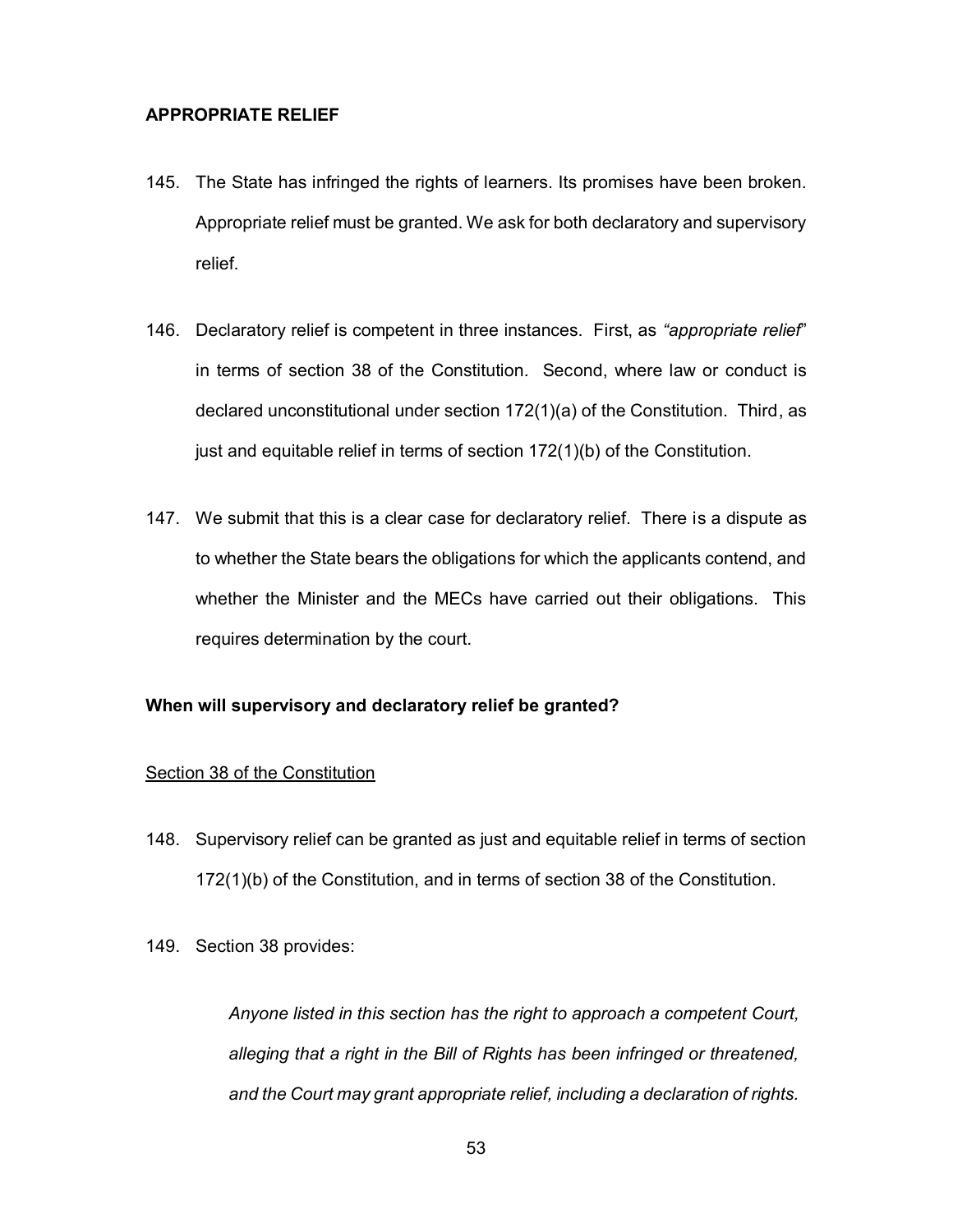- 150. Thus, to qualify for appropriate relief an applicant merely needs to show that a right in the Bill of Rights has been infringed or is threatened with infringement. The applicants satisfy both requirements.
- 151. In *Fose v Minister of Safety & Security*, <sup>79</sup> the Constitutional Court explained the meaning of *"appropriate*" relief. It stated:

*"Given the historical context in which the interim Constitution was adopted and the extensive violation of fundamental rights which had preceded it, I have no doubt that this Court has a particular duty to ensure that, within the bounds of the Constitution, effective relief be granted for the infringement of any of the rights entrenched in it. In our context an appropriate remedy must mean an effective remedy, for without effective remedies for breach, the values underlying and the rights entrenched in the Constitution cannot properly be upheld or enhanced. Particularly in a country so few have the means to enforce their rights through the Courts, it is essential that on those occasions where the legal process does establish that an infringement of an entrenched right has occurred, it be effectively vindicated. The Courts have a particular responsibility in this regard and are obliged to "forge new tools" and shape innovative remedies, if needs be, to achieve this goal."*

152. In *Hoffmann v South African Airways*, *<sup>80</sup>* the Court held that appropriate relief in terms of section 38 must be construed purposively and in the light of section

<sup>79</sup> 1997 (3) SA 786 (CC), para 69.

<sup>80</sup> 2001 (1) SA 1 (CC)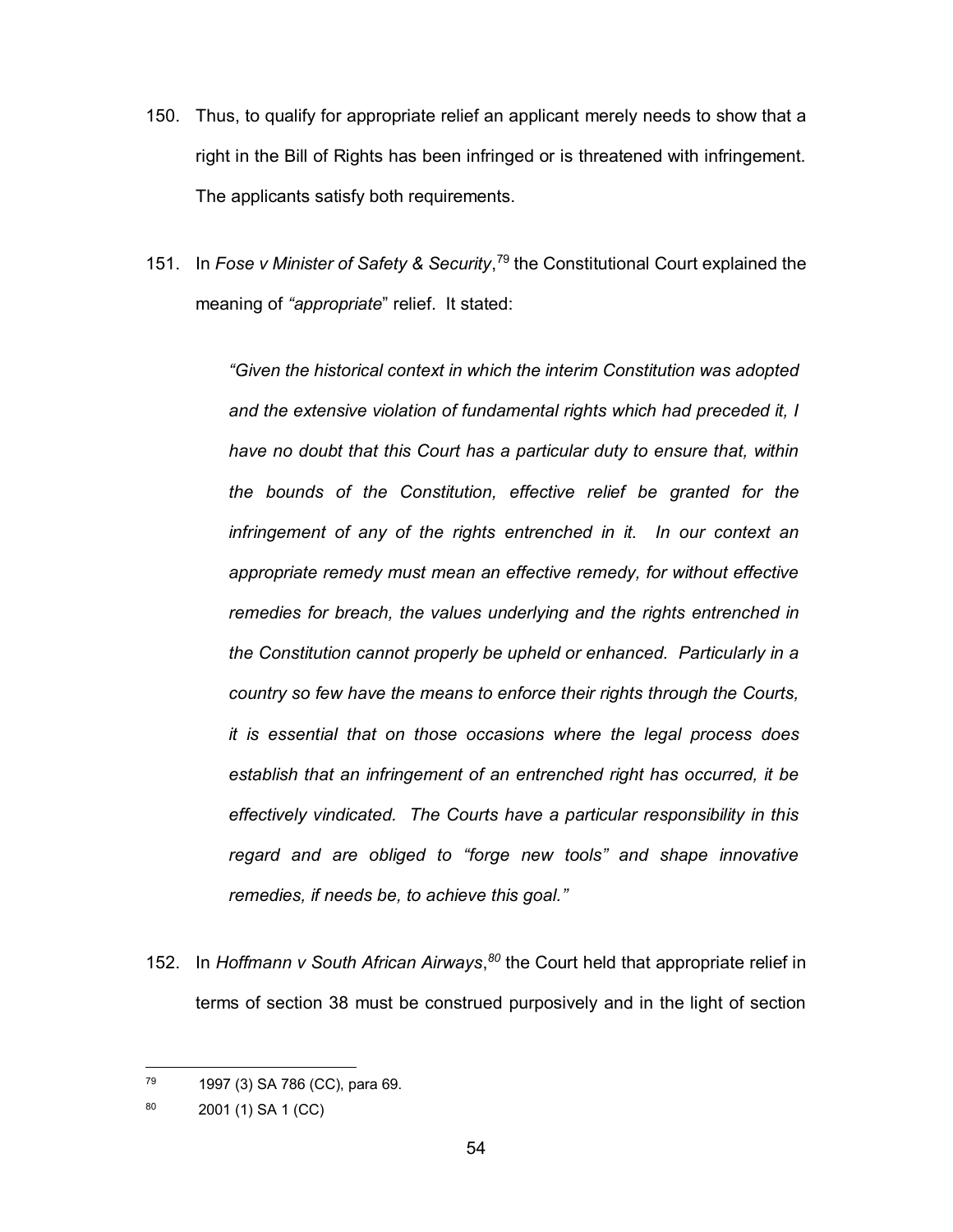172(1)(b), which empowers the Court in constitutional matters to make any order that is just and equitable. The Court held that *"appropriate relief must be fair and just in the circumstances of the particular case."*. Appropriateness imports the *"elements of justice and fairness*": 81

*… the determination of appropriate relief, therefore, calls for the balancing of the various interests that might be affected by the remedy. The balancing process must at least be guided by the objective, first, to address the wrong occasioned by the infringement of the constitutional right; second, to deter future violations; third, to make an order that can be complied with; and fourth, of fairness to all those who might be affected by the relief. Invariably, the nature of the right infringed and the nature of the infringement will provide guidance as to the appropriate relief in the particular case.*

- 153. Appropriate relief is also forward looking. One of its objects is to *"deter future violations"*. This imposes an obligation on the Court, faced with evidence which proves violation of rights, not to gloss over the violation on the basis that declaratory relief is not necessary.
- 154. The relationship between sections 38 and 172 of the Constitution was recently considered by the Supreme Court of Appeal in *Ngomane & Others v City of Johannesburg Metropolitan Municipality & Another.* <sup>82</sup> The Court held as follows:

<sup>81</sup> Hoffmann at para 42.

<sup>82 2020 (1)</sup> SA 52 (SCA).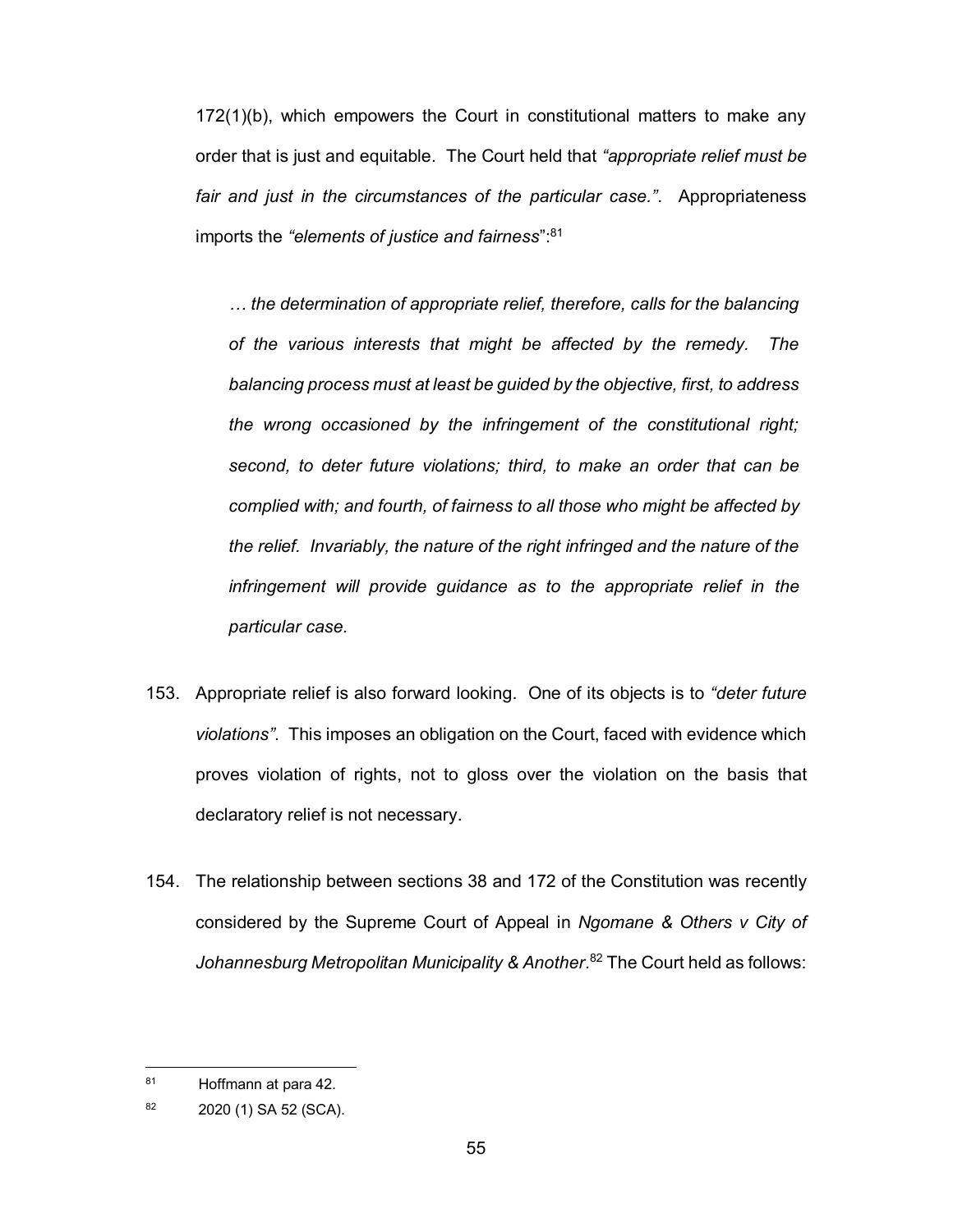*"In the circumstances, the respondent's conduct must be declared inconsistent with the Constitution and therefore unlawful, as required by section 172(1)(a) thereof. This finding entitles the applicants to appropriate relief for the violation of their fundamental rights as envisaged in section 38 of the Constitution. As to what constitutes "appropriate relief", the Constitutional Court said in Fose "it is left to the Courts to decide what would be appropriate relief in any particular case. Appropriate relief will in essence be relief that is required to protect and enforce the Constitution. Depending on the circumstances of each case the relief may be a declaration of rights, an interdict, a mandamus or such other relief as may be required to ensure that the rights enshrined in the Constitution are protected and enforced. If it is necessary to do so, the Courts may even have to fashion new remedies to secure the protection and enforcement of these all-important rights."*

#### Section 172 of the Constitution

- 155. Section 172(1) of the Constitution provides that when a court is dealing with a constitutional matter within its power it must declare that any law or conduct that is inconsistent with the Constitution is invalid to the extent of the inconsistency and may make any order that is just and equitable.
- 156. In *Bengwenyama Minerals (Pty) Ltd & Others v Genorah Resources (Pty) Ltd &*  Others,<sup>83</sup> the Constitutional Court stressed the rule of law underpinnings behind the provisions of section 172 of the Constitution. The rule of law is entrenched

<sup>83</sup> 2011 (4) SA 113 (CC).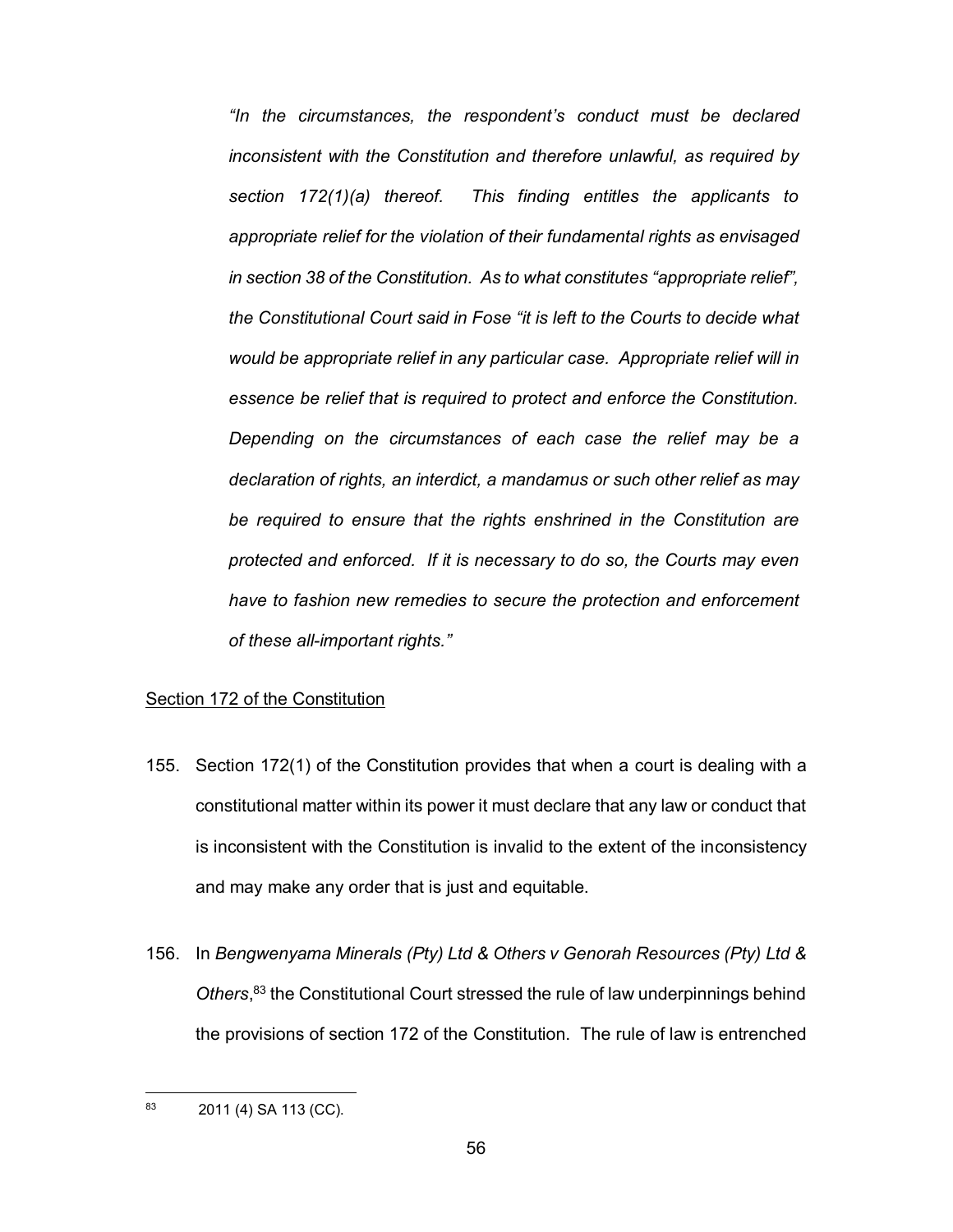in section 1(c) of the Constitution, which provides that the rule of law is a foundational value of our Constitution and society.

157. In *Corruption Watch NPC & Others v President of the Republic of South Africa*<sup>84</sup> at para 68 it was explained that

> *"The operative word 'any' is as wide as it sounds. Wide though this jurisdiction may be, it Is not unbridled. It is bounded by the very two factors stipulated in the section – justice and equity."*

158. This echoes what was said by the Constitutional Court in *Economic Freedom Fighters & Others v Speaker of the National Assembly & Another*: 85

> *"This Court's remedial power is not limited to declarations of invalidity. It is much wider. Without any restrictions or conditions, section 172(1)(b) empowers courts to make any order that is just and equitable …* The power to grant a just and equitable order is so wide and flexible that it *allows Courts to formulate an order that does not follows prayers in the notice of motion or some other pleading."*

159. It is therefore clear that **both** under section 38 of the Constitution and 172 of the Constitution, the Court is entitled to grant an order that is appropriate or just and equitable.

<sup>84</sup> 2018 (10) BCLR 1179 (CC).

<sup>85 2018 (2)</sup> SA 571 (CC), paras 210 to 211.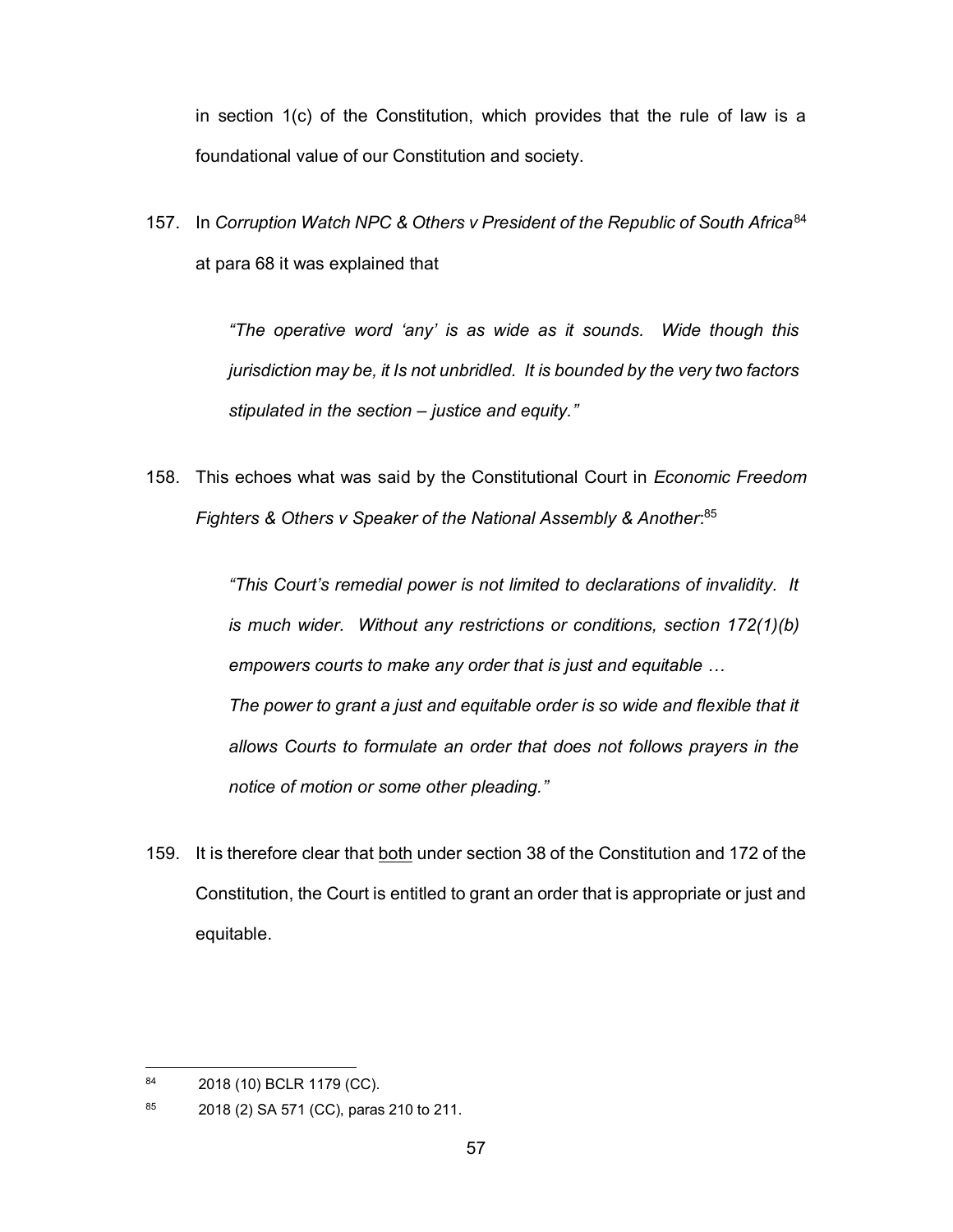160. In *Mwelase v Director-General for the Department of Rural Development and*  Land Reform<sup>86</sup> the Court held as follows (emphasis added):

> *"[46] … The courts and government are not at odds about fulfilling the aspirations of the Constitution. Nor does the separation of powers imply a rigid or static conception of strictly demarcated functional roles. The different branches of constitutional power share a commitment to the Constitution's vision of justice, dignity and equality. That is our common goal. The three branches of government are engaged in a shared enterprise of fulfilling practical constitutional promises to the country's most vulnerable…*

> *[48] In cases that cry out for effective relief, tagging a function as administrative or executive, in contradistinction to judicial, though always important, need not always be decisive. For it is crises in governmental delivery, and not any judicial wish to exercise power, that has required the courts to explore the limits of separation of powers jurisprudence. When egregious infringements have occurred, the courts have had little choice in their duty to provide effective relief. That was so in Black Sash I, and it is the case here. In both, the most vulnerable and most marginalised have suffered from the insufficiency of governmental delivery.*

> *[49] The vulnerability of those who suffer most from these failures underscores how important it is for courts to craft effective, just and equitable remedies, as the Constitution requires them to do. In cases of extreme rights infringement, the ultimate boundary lies at court control of*

<sup>86</sup> [2019] ZACC 30; 2019 (6) SA 597 (CC),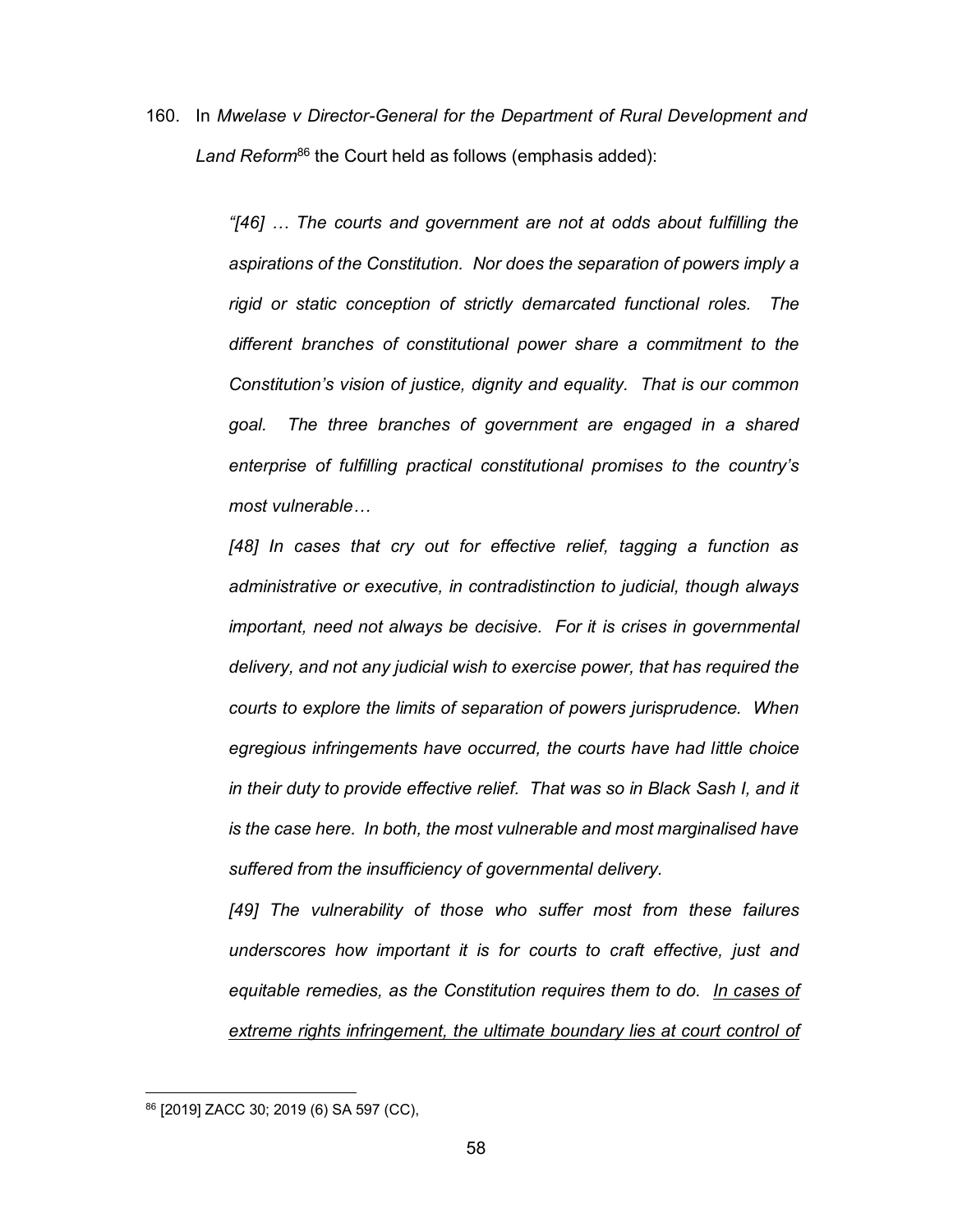*the remedial process. If this requires the temporary, supervised oversight of administration where the bureaucracy has been shown to be unable to perform, then there is little choice: it must be done." 87*

- 161. The remedy sought in this case is within the powers of this Court. It is also just and equitable, and it will be effective. It will not intrude unduly into the terrain of the Executive. It will vindicate the Bill of Rights, and ensure that the continuing breach is remedied.
- 162. For three reasons, judicial supervision is warranted in this case:
	- 162.1. First, as we have shown above, the Department has played fast and loose with the facts: it misleadingly claims that it was always its intention to roll out the NSNP to all learners when schools re-open. Yet, the recordal of the Minister's decision shows that she had decided against this roll-out; and as a simply matter of fact, the NSNP was not rolled out to all learners when the schools re-opened. It is only this application which brought about a change of plan.
	- 162.2. Second, the degree of violation is egregious. Children are a vulnerable group in general. They are especially vulnerable when they are also poor, and their parents unable to provide for them.

<sup>1</sup> <sup>87</sup> See too Kent Roach and Geoff Budlender *Mandatory Relief and Supervisory Jurisdiction: When is it Appropriate, Just and Equitable* (2005) 122 *SALJ* 325-351, at 333-334.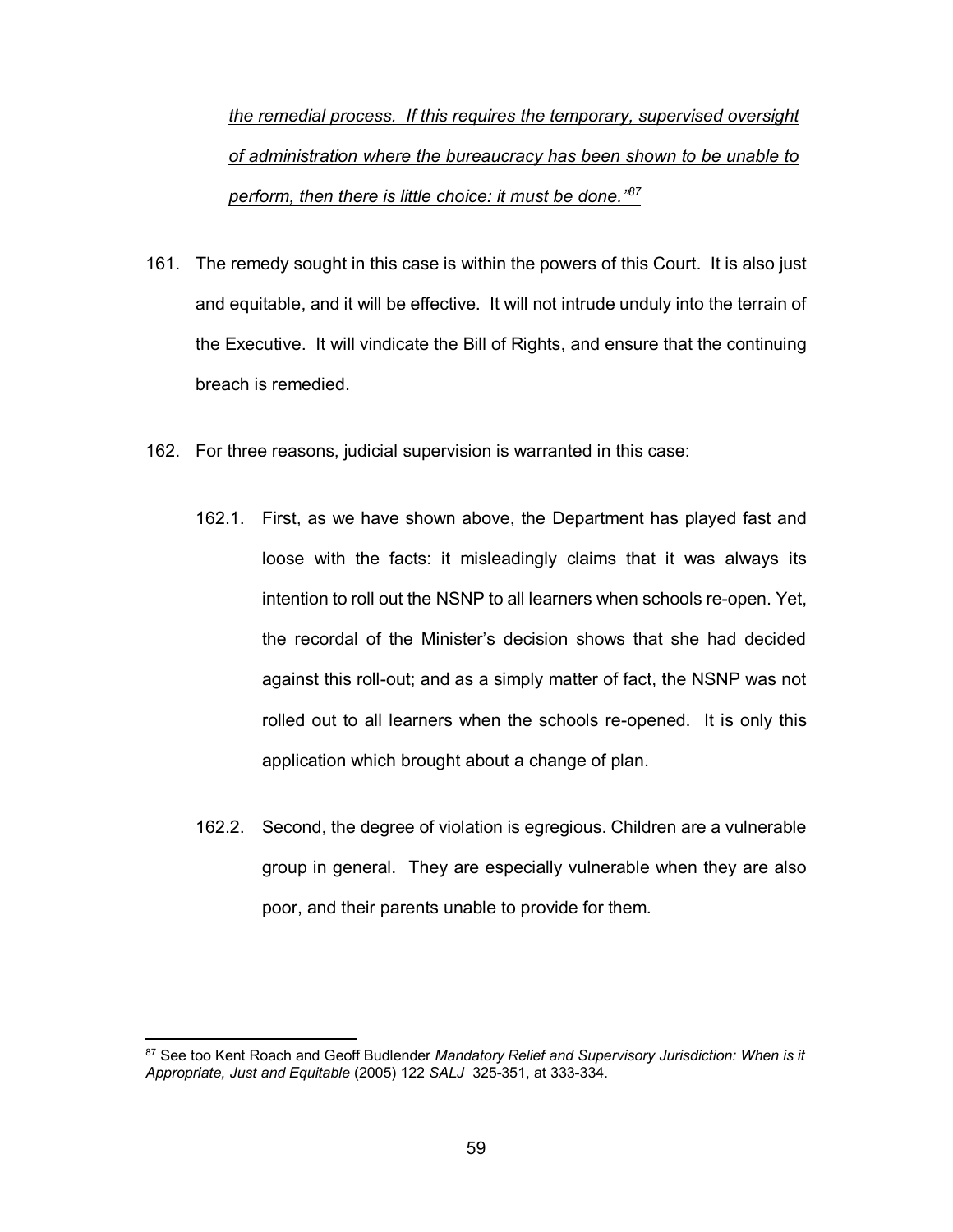- 162.3. Third, the consequences of continued breach by the respondents are very serious: very large numbers of children will continue to go hungry.
- 162.4. Fourth, as we have demonstrated, there is administrative chaos and confusion in the provinces. It requires the supervision of this Court.
- 163. We point out that even after the new "target" date on 22 June 2020, very large numbers of learners are still not receiving the meals to which they are entitled. It is impossible to say when they will receive them. Certainly, confident assertions by the Director-General and the other deponents as to when this "will" happen have proved to be unfounded. Their assertions, predictions and undertakings can regrettably not be relied upon.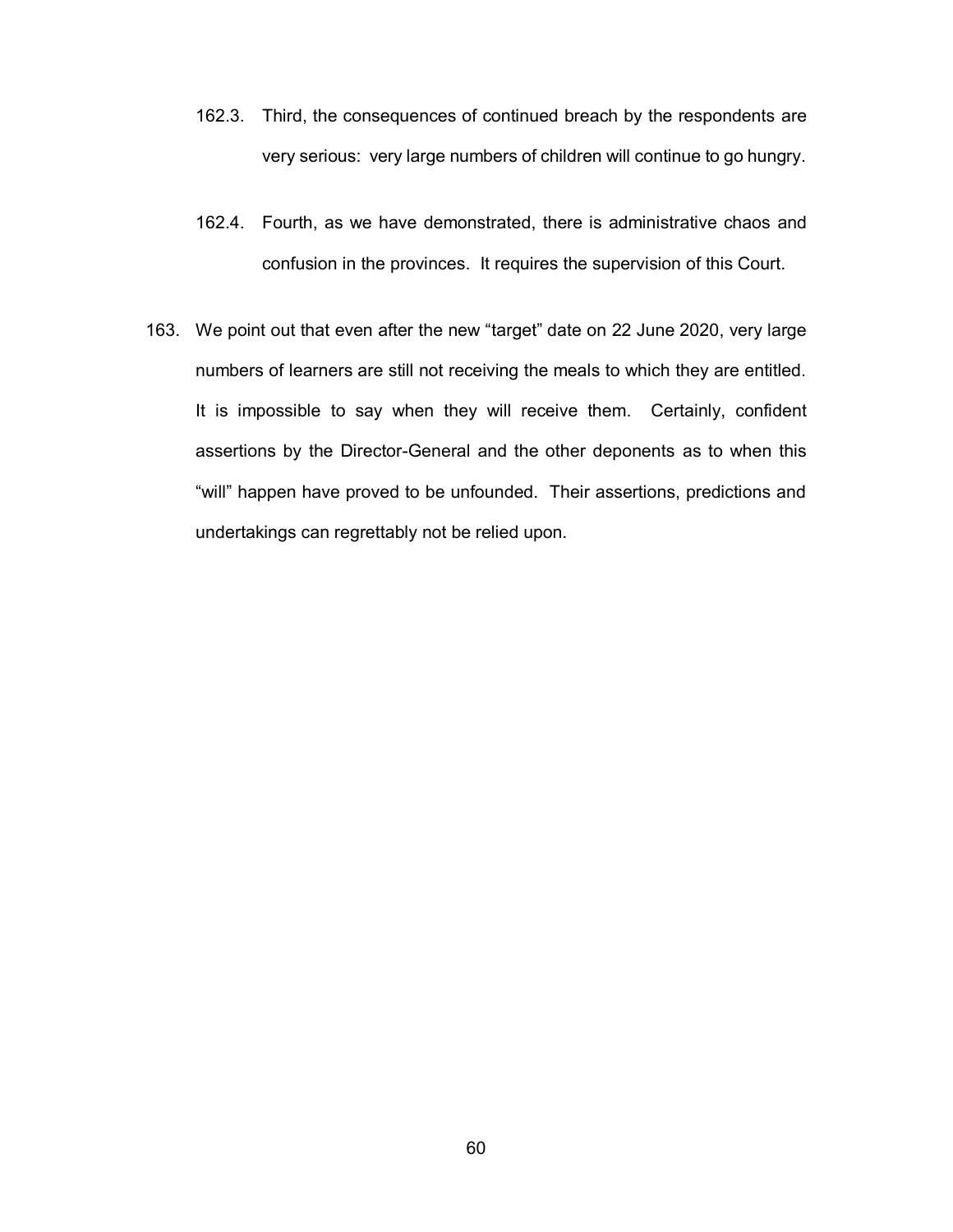#### **CONCLUSION**

- 164. The applicants have also asked for the admission of hearsay evidence in terms of section 3(1)(c) of the Law of Evidence Amendment Act 45 of 1988. The court has a discretion in this regard. We submit that for three primary reasons the evidence must be admitted.
	- 164.1. First, the nature of the proceedings: these are urgent proceedings in which it is not easy to collect evidence from across the country, and particularly under the current circumstances.
	- 164.2. Second, the reason why the evidence cannot be tendered by the person on whom the "probative" value of the evidence depends: We submit that ample reasons and justification has been provided. Learners who are children are particularly vulnerable in these cases and they should not be exposed to possible retaliation. The same applies to their parents. The impact of the testimony of parents could cascade to children.
	- 164.3. Third, absence of prejudice on the part of the respondents. The evidence in most cases identifies the alleged breach with sufficient specificity that the respondents, who have management and control over the schools concerned, can check whether it is true, and if not, challenge it.
	- 164.4. Fourth, the respondents have made no effort to challenge any of the evidence in the founding affidavit as to the conditions "on the ground":